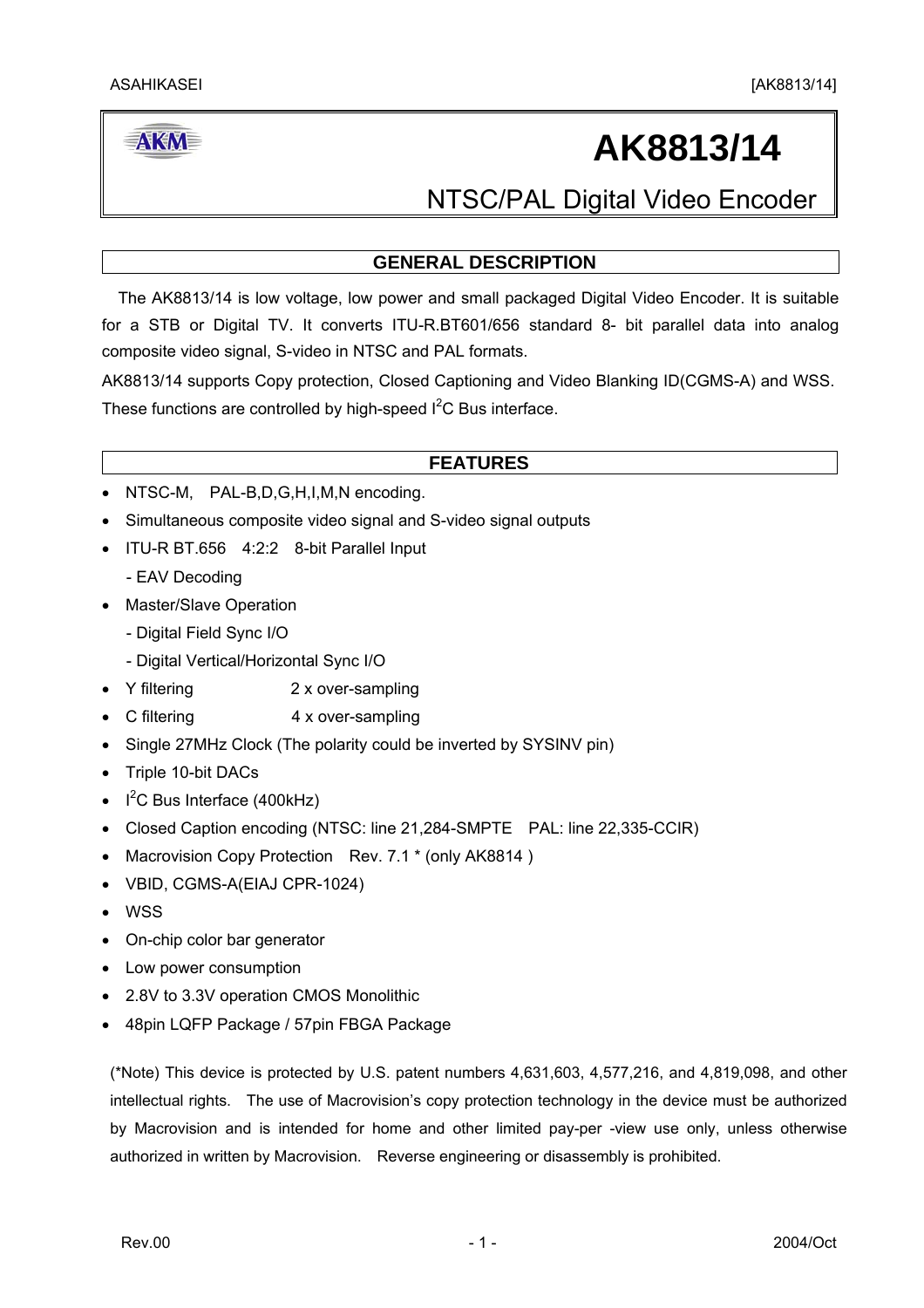#### **Block Diagram**

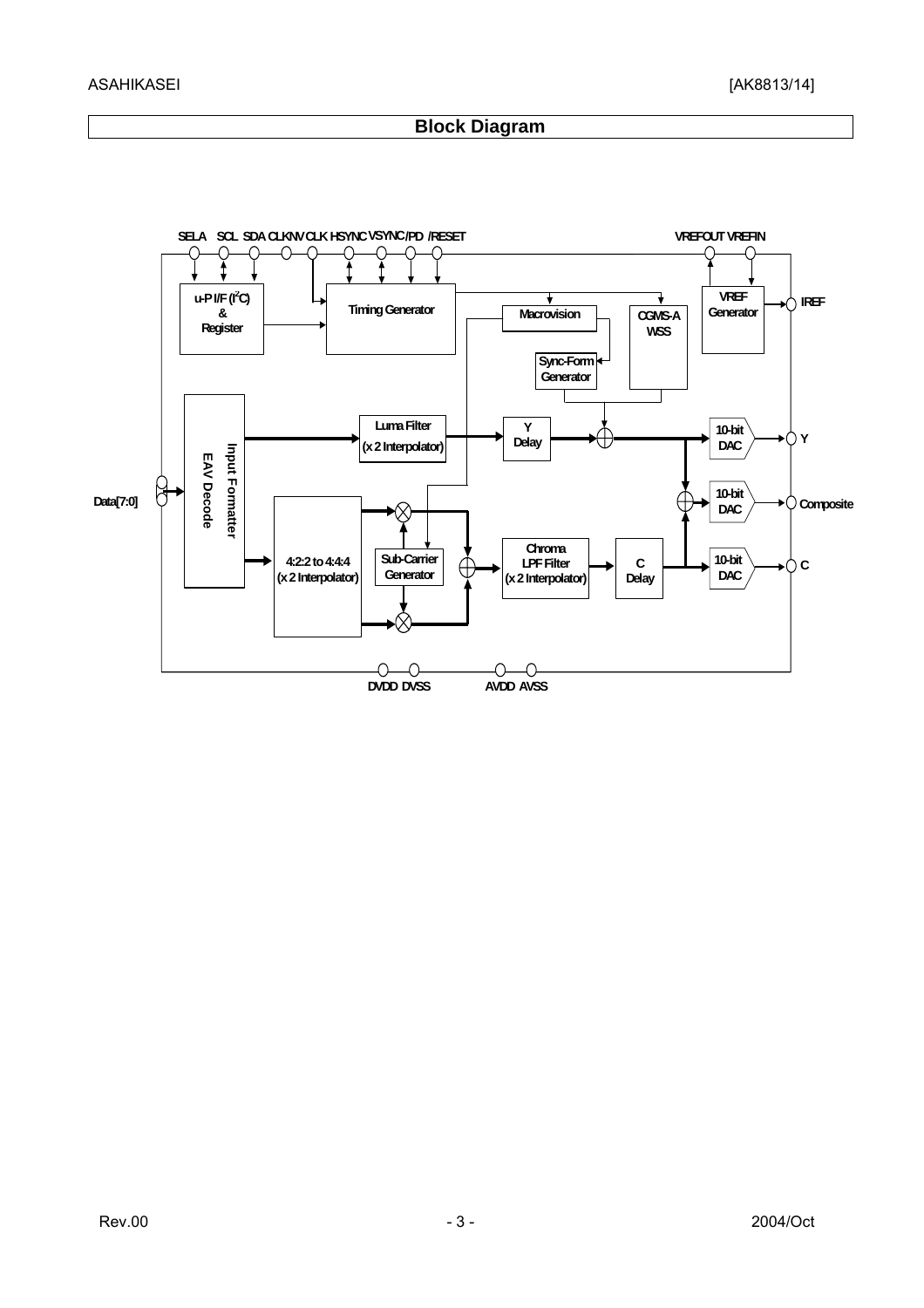#### **ORDERING GUIDE**

AK8813VQ: LQFP48 Non-Macrovision (Pb Free)

AK8813VG: FBGA57 Non-Macrovision

AK8813VGP: FBGA57 Non-Macrovision (Pb Free)

AK8814VQ: LQFP48 Macrovision (Pb Free)

AK8814VG: FBGA57 Macrovision (Pb Free)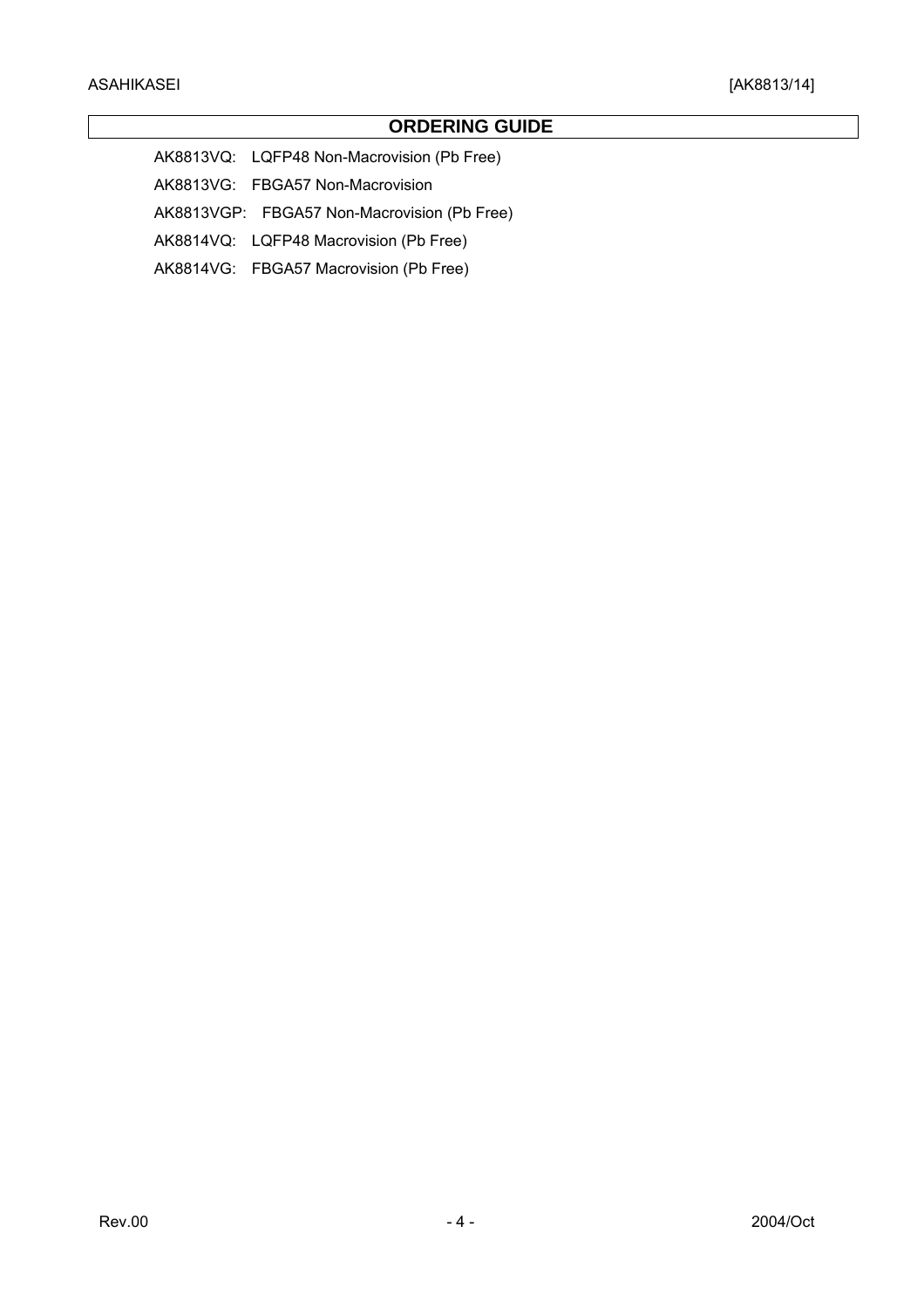

57pin FBGA



Bottom View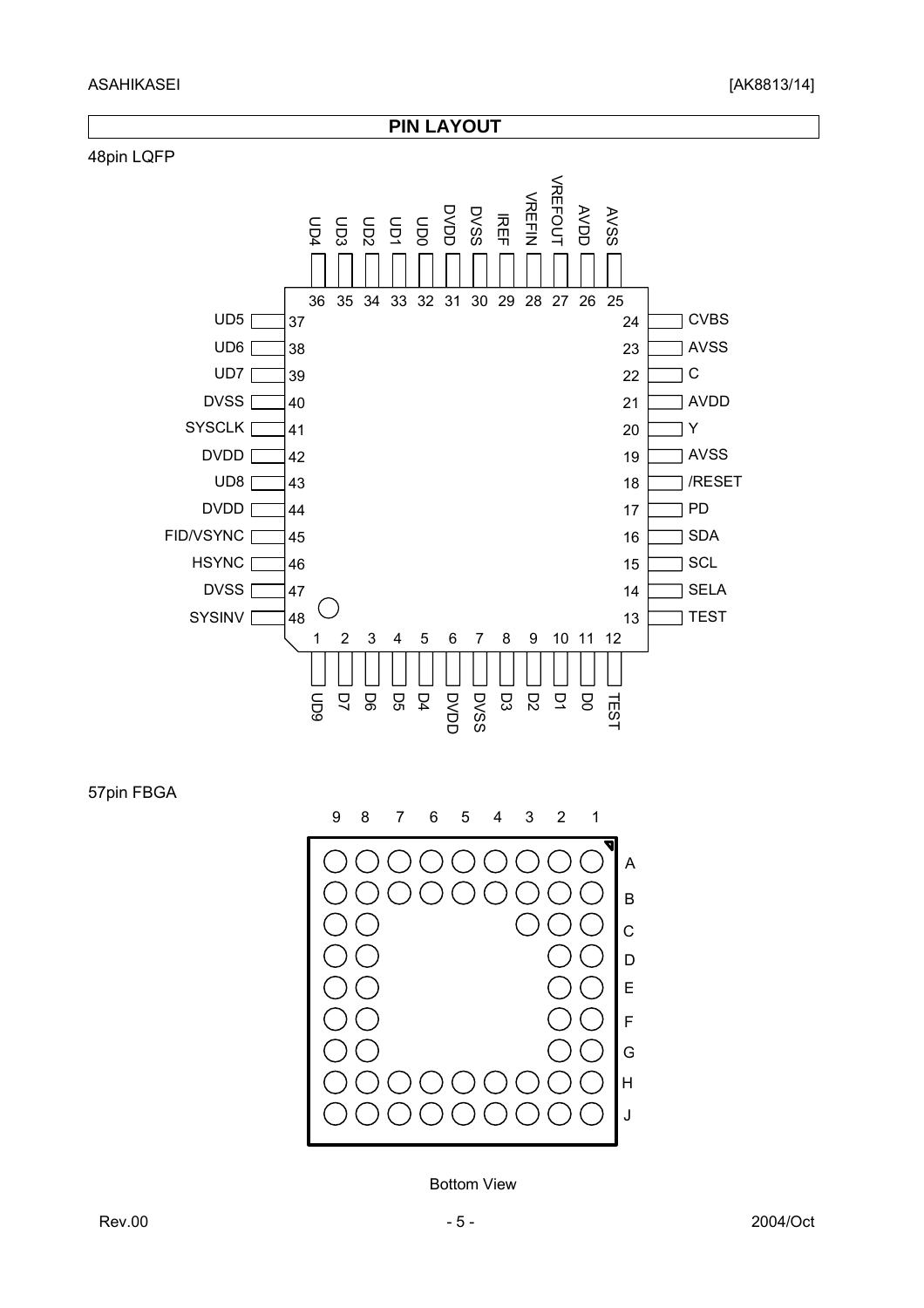### **PIN/FUNCTION**

### 48pin LQFP

| No.                | Pin Name            | I/O  | Description                                                                                                                                                                                                                                                                                                         |
|--------------------|---------------------|------|---------------------------------------------------------------------------------------------------------------------------------------------------------------------------------------------------------------------------------------------------------------------------------------------------------------------|
| 1                  | UD <sub>9</sub>     | I/O  | Test pin. Open for normal operation                                                                                                                                                                                                                                                                                 |
| $2-5,$<br>$8 - 11$ | D7 - D0             | ı    | 27MHz 8-Bit 4:2:2 multiplexed Y, Cb, Cr Data Input.<br>For Rec.656 format, AK8813/14 decodes EAV.<br>For non-Rec.656 format (without EAV), AK8813/14 operates in Master or<br>Slave mode.                                                                                                                           |
| $12 - 13$          | <b>TEST</b>         | T    | Test pin. Ground for normal operation                                                                                                                                                                                                                                                                               |
| 14                 | <b>SELA</b>         | T    | The slave address is set with this pin.<br>"L":40H "H":42H                                                                                                                                                                                                                                                          |
| 15                 | <b>SCL</b>          |      | Serial interface clock                                                                                                                                                                                                                                                                                              |
| 16                 | <b>SDA</b>          | I/O  | Serial interface data                                                                                                                                                                                                                                                                                               |
| 17                 | PD.                 | I.   | Power Down Pin. After returning from PD mode to normal operation,<br>RESET Sequence should be done to AK8813/14.                                                                                                                                                                                                    |
| 18                 | /RESET              | I    | After this pin becomes "L", AK8813/14 starts the internal initializing<br>sequence.<br>After initializing sequence, AK8813/14 is set NTSC mode, Rec.656<br>decoding mode. All DACs Off condition.<br>After power up, AK8813/14 must be initialized with this pin.<br>(27MHz Clock is necessary for reset sequence.) |
| 20                 | Y                   | O    | Output of Luminance Signal.                                                                                                                                                                                                                                                                                         |
| 22                 | C                   | O    | Output of the Chrominance signal                                                                                                                                                                                                                                                                                    |
| 24                 | <b>COMPOSITE</b>    | O    | Output of Composite Video signal                                                                                                                                                                                                                                                                                    |
| 27                 | <b>VREFOUT</b>      | O    | Output of the Internal Vref. Terminate with 0.1uF or more capacitor.                                                                                                                                                                                                                                                |
| 28                 | <b>VREFIN</b>       | T    | Input of the Reference Voltage                                                                                                                                                                                                                                                                                      |
| 29                 | <b>IREF</b>         | O    | The currents flow this pin adjusts the full-scale output current of the DAC.<br>Connect this pin to Analog ground via a 6.8kohm resistor (better than +/-<br>1% accuracy).                                                                                                                                          |
| 32-39              | UD0-UD7             | I/O  | Test pin. Open for normal operation                                                                                                                                                                                                                                                                                 |
| 41                 | <b>SYSCLK</b>       | I.   | 27MHz Clock Input. The polarity could be inverted by SYSINV.                                                                                                                                                                                                                                                        |
| 43                 | UD <sub>8</sub>     | I/O  | Test pin. Open for normal operation                                                                                                                                                                                                                                                                                 |
| 45                 | FID<br><b>NSYNC</b> | 1/O  | Either of FID or VSYNC selected by the register.<br>Rec.656 decode mode :Output<br>Master mode: Output<br>Slave mode: Input<br>FID shows that "L" is odd field and "H" is even field.                                                                                                                               |
| 46                 | <b>HSYNC</b>        | $UO$ | Rec.656 decode mode: Output<br>Master mode: Output<br>Slave mode: Input                                                                                                                                                                                                                                             |
| 48                 | <b>SYSINV</b>       | I.   | "L " : data is latched with rising edge.<br>"H" : data is latched with falling edge.                                                                                                                                                                                                                                |
| 21,26              | <b>AVDD</b>         | P    | Analog Power Supply                                                                                                                                                                                                                                                                                                 |
| 6,31,<br>42,44     | <b>DVDD</b>         | P    | <b>Digital Power Supply</b>                                                                                                                                                                                                                                                                                         |
| 19,23,25           | <b>AVSS</b>         | G    | Analog Ground                                                                                                                                                                                                                                                                                                       |
| 7,30,<br>40,47     | <b>DVSS</b>         | G    | <b>Digital Ground</b>                                                                                                                                                                                                                                                                                               |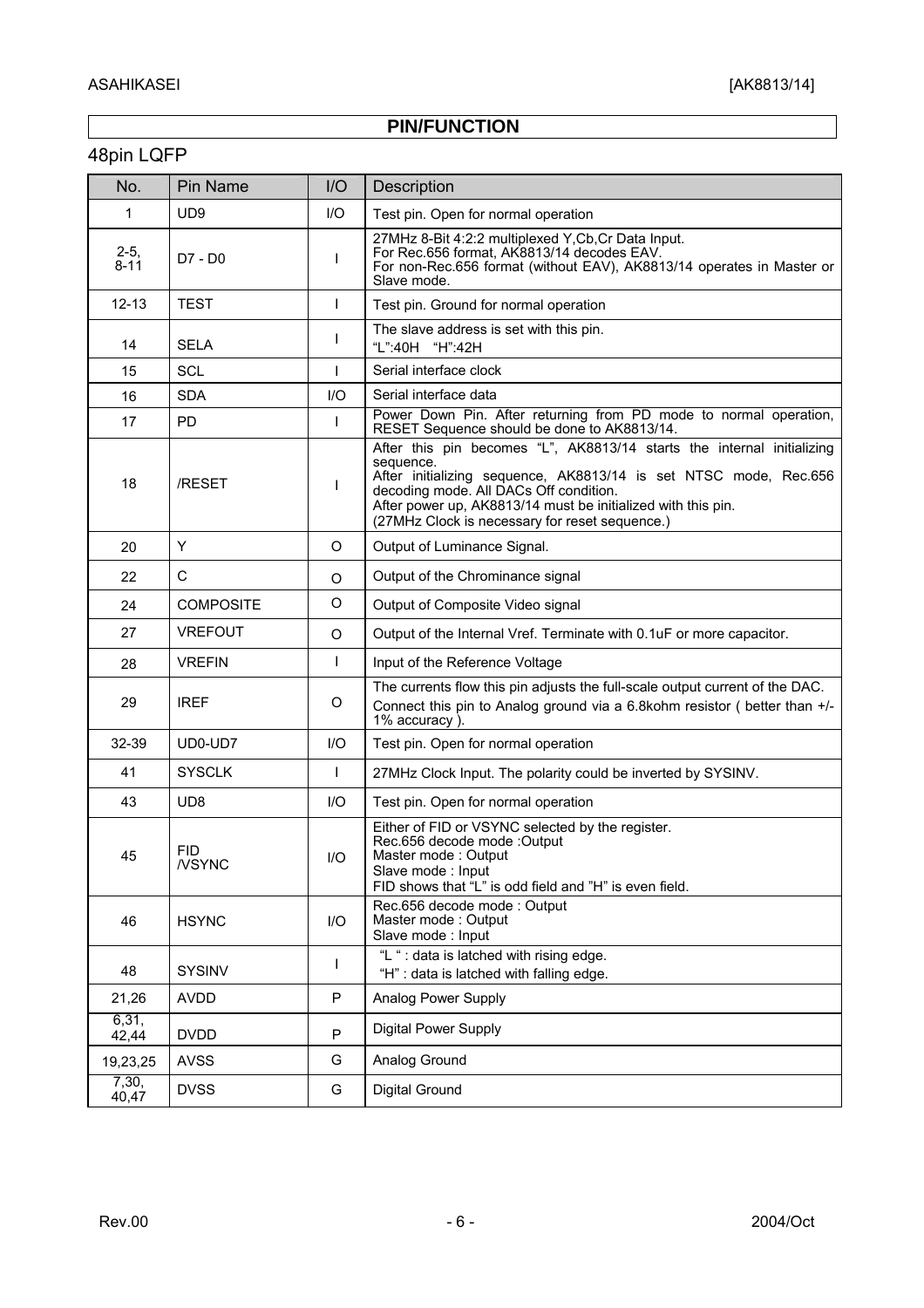### 57pin FBGA

| No.            | Pin Name        | I/O                      | Description                                                                                                                                                                           |  |  |  |
|----------------|-----------------|--------------------------|---------------------------------------------------------------------------------------------------------------------------------------------------------------------------------------|--|--|--|
| A <sub>1</sub> | <b>NC</b>       |                          | Open for normal operation                                                                                                                                                             |  |  |  |
| B1             | <b>AVSS</b>     | G                        | Analog Ground                                                                                                                                                                         |  |  |  |
| C <sub>1</sub> | <b>AVDD</b>     | P                        | Analog Power Supply                                                                                                                                                                   |  |  |  |
| C <sub>2</sub> | <b>VREFOUT</b>  | $\circ$                  | Output of the Internal Vref. Terminate with 0.1uF or more capacitor.                                                                                                                  |  |  |  |
| D <sub>1</sub> | <b>VREFIN</b>   | L                        | Input of the Reference Voltage                                                                                                                                                        |  |  |  |
| D <sub>2</sub> | <b>IREF</b>     | O                        | The currents flow this pin adjusts the full-scale output current of the DAC.<br>Connect this pin to Analog ground via a 6.8kohm resistor (better than +/-<br>1% accuracy)             |  |  |  |
| E <sub>1</sub> | <b>DVSS</b>     | G                        | <b>Digital Ground</b>                                                                                                                                                                 |  |  |  |
| E <sub>2</sub> | <b>DVDD</b>     | P                        | <b>Digital Power Supply</b>                                                                                                                                                           |  |  |  |
| F <sub>2</sub> | UD <sub>0</sub> | $II$                     | Test pin. Open for normal operation                                                                                                                                                   |  |  |  |
| F1             | UD <sub>1</sub> | $II$                     | Test pin. Open for normal operation                                                                                                                                                   |  |  |  |
| G <sub>2</sub> | UD <sub>2</sub> | $UO$                     | Test pin. Open for normal operation                                                                                                                                                   |  |  |  |
| G <sub>1</sub> | UD <sub>3</sub> | I/O                      | Test pin. Open for normal operation                                                                                                                                                   |  |  |  |
| H1             | UD4             | I/O                      | Test pin. Open for normal operation                                                                                                                                                   |  |  |  |
| J1             | <b>NC</b>       |                          | Open for normal operation                                                                                                                                                             |  |  |  |
| J2             | UD <sub>5</sub> | $II$                     | Test pin. Open for normal operation                                                                                                                                                   |  |  |  |
| H <sub>2</sub> | UD <sub>6</sub> | I/O                      | Test pin. Open for normal operation                                                                                                                                                   |  |  |  |
| H <sub>3</sub> | UD7             | $II$                     | Test pin. Open for normal operation                                                                                                                                                   |  |  |  |
| J3             | <b>DVSS</b>     | G                        | Digital Ground                                                                                                                                                                        |  |  |  |
| H4             | <b>SYSCLK</b>   |                          | 27MHz Clock Input. The polarity could be inverted by SYSINV.                                                                                                                          |  |  |  |
| J4             | <b>DVDD</b>     | P                        | <b>Digital Power Supply</b>                                                                                                                                                           |  |  |  |
| H <sub>5</sub> | UD <sub>8</sub> | I/O                      | Test pin. Open for normal operation                                                                                                                                                   |  |  |  |
| J5             | <b>DVDD</b>     | P                        | Digital Power Supply                                                                                                                                                                  |  |  |  |
| J <sub>6</sub> | FID/VSYNC       | $UO$                     | Either of FID or VSYNC selected by the register.<br>Rec.656 decode mode :Output<br>Master mode: Output<br>Slave mode: Input<br>FID shows that "L" is odd field and "H" is even field. |  |  |  |
| H <sub>6</sub> | <b>HSYNC</b>    | $UO$                     | Rec.656 decode mode: Output<br>Master mode: Output<br>Slave mode : Input                                                                                                              |  |  |  |
| H7             | <b>DVSS</b>     | G                        | Digital Ground                                                                                                                                                                        |  |  |  |
| J7             | <b>SYSINV</b>   | L                        | "L " : data is latched with rising edge.<br>"H" : data is latched with falling edge.                                                                                                  |  |  |  |
| H <sub>8</sub> | UD <sub>9</sub> | $UO$                     | Test pin. Open for normal operation                                                                                                                                                   |  |  |  |
| J9             | <b>NC</b>       | $\overline{\phantom{a}}$ | Open for normal operation                                                                                                                                                             |  |  |  |
| J8             | D7              | L                        | Video data input (MSB)                                                                                                                                                                |  |  |  |
| G8             | D <sub>6</sub>  | L                        | Video data input                                                                                                                                                                      |  |  |  |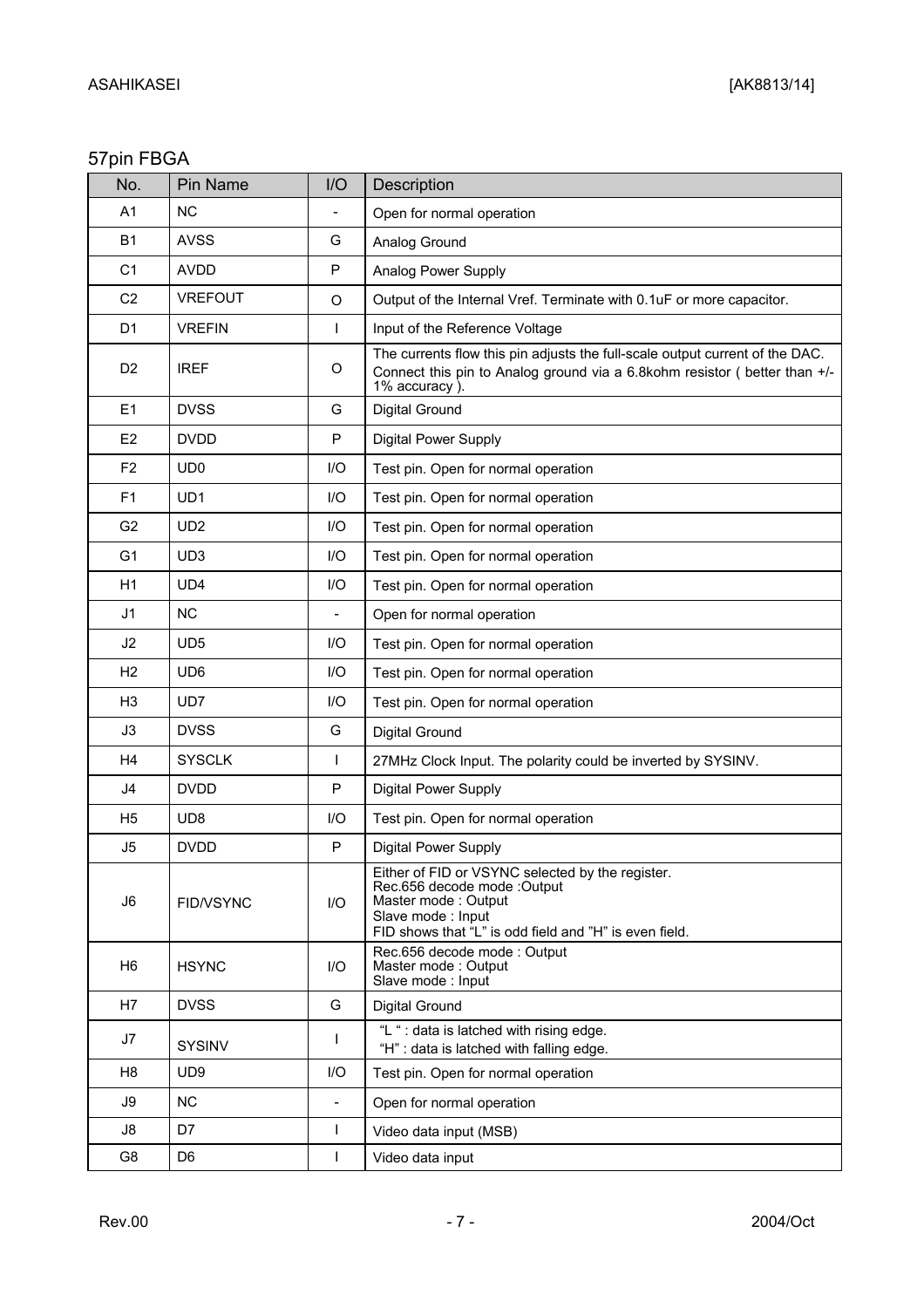| H <sub>9</sub> | D <sub>5</sub> | ı                        | Video data input                                                                                                                                                                                                                                                                                                 |  |  |  |
|----------------|----------------|--------------------------|------------------------------------------------------------------------------------------------------------------------------------------------------------------------------------------------------------------------------------------------------------------------------------------------------------------|--|--|--|
| G9             | D <sub>4</sub> | I.                       | Video data input                                                                                                                                                                                                                                                                                                 |  |  |  |
| F8             | <b>DVDD</b>    | P                        | <b>Digital Power Supply</b>                                                                                                                                                                                                                                                                                      |  |  |  |
| F <sub>9</sub> | <b>DVSS</b>    | G                        | Digital Ground                                                                                                                                                                                                                                                                                                   |  |  |  |
| E <sub>8</sub> | <b>NC</b>      | $\blacksquare$           | Open for normal operation                                                                                                                                                                                                                                                                                        |  |  |  |
| E <sub>9</sub> | D <sub>3</sub> | I.                       | Video data input                                                                                                                                                                                                                                                                                                 |  |  |  |
| D <sub>8</sub> | D <sub>2</sub> | T                        | Video data input                                                                                                                                                                                                                                                                                                 |  |  |  |
| D <sub>9</sub> | D <sub>1</sub> | $\mathbf{I}$             | Video data input                                                                                                                                                                                                                                                                                                 |  |  |  |
| C <sub>8</sub> | D <sub>0</sub> | $\mathbf{I}$             | Video data input                                                                                                                                                                                                                                                                                                 |  |  |  |
| C <sub>9</sub> | <b>TEST</b>    | $\mathbf{I}$             | Open for normal operation                                                                                                                                                                                                                                                                                        |  |  |  |
| B9             | <b>TEST</b>    | $\mathbf{I}$             | Open for normal operation                                                                                                                                                                                                                                                                                        |  |  |  |
| A <sub>9</sub> | <b>NC</b>      | $\overline{a}$           | Open for normal operation                                                                                                                                                                                                                                                                                        |  |  |  |
| A8             | <b>SELA</b>    | I.                       | The slave address is set with this pin.<br>"L":40H<br>"H":42H                                                                                                                                                                                                                                                    |  |  |  |
| B <sub>8</sub> | SCL            | $\mathbf{I}$             | Serial interface clock                                                                                                                                                                                                                                                                                           |  |  |  |
| B7             | <b>SDA</b>     | 1/O                      | Serial interface data                                                                                                                                                                                                                                                                                            |  |  |  |
| A7             | <b>PD</b>      | I.                       | Power Down Pin. After returning from PD mode to normal operation,<br>RESET Sequence should be done to AK8813/14.                                                                                                                                                                                                 |  |  |  |
| A <sub>6</sub> | /RESET         | L                        | After this pin becomes "L", AK8813/14 starts the internal initializing<br>sequence.<br>After initializing sequence, AK8813/14 is set NTSC mode, Rec.656 decoding mode. All DACs Off condition.<br>After power up, AK8813/14 must be initialized with this pin.<br>(27MHz Clock is necessary for reset sequence.) |  |  |  |
| B <sub>6</sub> | <b>AVSS</b>    | G                        | Analog Ground                                                                                                                                                                                                                                                                                                    |  |  |  |
| A5             | <b>NC</b>      |                          | Open for normal operation                                                                                                                                                                                                                                                                                        |  |  |  |
| B5             | Υ              | O                        | Output of Luminance Signal.                                                                                                                                                                                                                                                                                      |  |  |  |
| B4             | <b>AVDD</b>    | P                        | Analog Power Supply                                                                                                                                                                                                                                                                                              |  |  |  |
| A4             | $\mathbf C$    | O                        | Output of the Chrominance signal                                                                                                                                                                                                                                                                                 |  |  |  |
| B <sub>3</sub> | <b>AVSS</b>    | G                        | Analog Ground                                                                                                                                                                                                                                                                                                    |  |  |  |
| A <sub>3</sub> | <b>CVBS</b>    | O                        | Output of Composite Video signal                                                                                                                                                                                                                                                                                 |  |  |  |
| B <sub>2</sub> | NC             |                          | Open for normal operation                                                                                                                                                                                                                                                                                        |  |  |  |
| A <sub>2</sub> | NC             | $\overline{\phantom{a}}$ | Open for normal operation                                                                                                                                                                                                                                                                                        |  |  |  |
| C <sub>3</sub> | NC             | $\overline{\phantom{a}}$ | Open for normal operation                                                                                                                                                                                                                                                                                        |  |  |  |

(Note1) At ITU-R.BT656 I/F mode operation, FID/VSYNC, HSYNC pins should be pulled up to VDD with 100k-ohm Resistor

(Note2) This device requires reset operation. Before resetting the state of the pin of I/O are unknown state. After reset sequence, I/Opins (FID/VSYNC, HSYNC) turns Hi-Z states.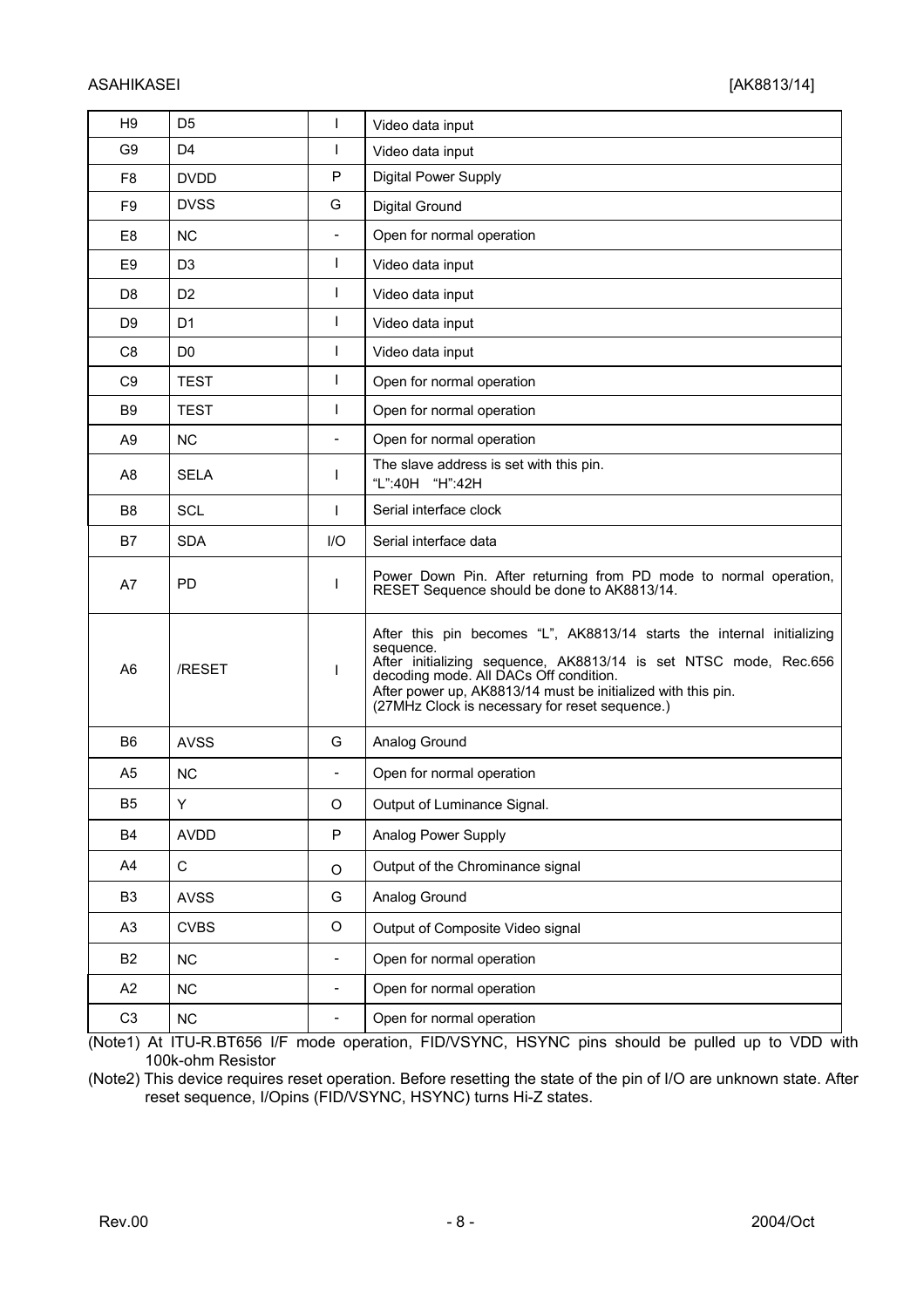### **ELECTRICAL CHARACTERISTICS**

### Absolute Maximum Ratings

| Parameter                           | Min    | Max       | Units |
|-------------------------------------|--------|-----------|-------|
| Supply Voltage (VDD)<br>DVDD, AVDD  | $-0.3$ | 4.6V      | V     |
| Input Pin Voltage<br>(Vin)          | $-0.3$ | $VDD+0.3$ | V     |
| Input Pin Current<br>$(\text{lin})$ |        | ±10       | mA    |
| Analog Reference Current (IREF)     |        | 0.37      | mA    |
| Analog Output Current               |        | 11.6      | mA    |
| Storage Temperature                 | -40    | 125       | °C    |

(Note) When all Ground pins(DVSS, AVSS) are set to 0V.

### Recommended Operating Conditions

| Parameter                    | Min | Typ. | Max | Units |
|------------------------------|-----|------|-----|-------|
| Supply Voltage (VDD)         | 2.8 | 3.3  | 3.6 |       |
| <b>Operating Temperature</b> | -20 |      | 85  | °C    |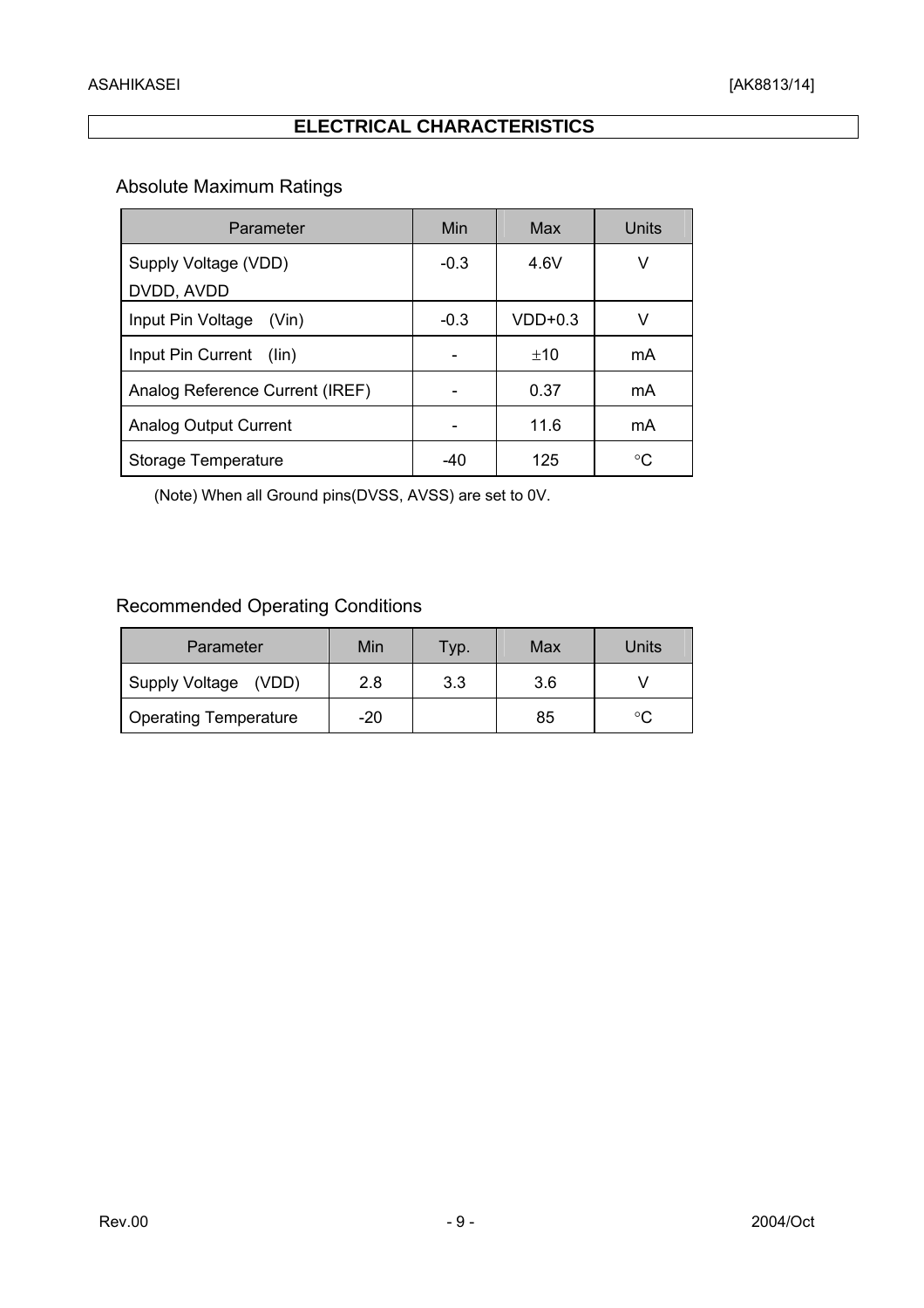#### ASAHIKASEI [AK8813/14]

#### DC Characteristics [Power Supply:2.8 ~ 3.6V Temperature:-20 ~ 85°C]

| Parameter                                                         | Symbol           | Min                | <b>Max</b> | <b>Units</b> | Conditions           |
|-------------------------------------------------------------------|------------------|--------------------|------------|--------------|----------------------|
| Digital Input High Voltage                                        | VIH <sub>1</sub> | 0.7VDD             |            | v            | Note <sub>1</sub> )  |
| Digital Input Low Voltage                                         | VIL <sub>1</sub> |                    | 0.3VDD     | ν            | Note <sub>1</sub> )  |
| Digital Input leak Current                                        | IL               |                    | ±10        | uA           | Note <sub>1</sub> )  |
| Digital Output High Voltage                                       | <b>VOH</b>       | 2.4/2.2<br>Note 3) |            | V            | $IOH = -1mA Note 2)$ |
| Digital Output Low Voltage                                        | VOL <sub>1</sub> |                    | 0.4        | V            | $IOL = 2mA Note 2)$  |
| I <sup>2</sup> C Input High Voltage<br>I <sup>2</sup> C(SDA, SCL) | VIH <sub>2</sub> | 0.7VDD             |            | V            |                      |
| I <sup>2</sup> C Input Low Voltage<br>I <sup>2</sup> C(SDA, SCL)  | VIL <sub>2</sub> |                    | 0.3VDD     | V            |                      |
| I <sup>2</sup> C(SDA) Output Voltage                              | VOL <sub>2</sub> |                    | 0.4        | $\vee$       | $1OL = 3mA$          |

Note 1) D[9:0],FID/VSYNC, HSYNC, SYSCLK, /RESET pin

Note 2) FID/VSYNC, HSYNC pin<br>Note 3) DVDD=2.8V~3.0V VOH 2.2V<br>Note ) Connected Test Pin to Ground, SELA and SYSINV Pin are desired polarity.

#### Analog Characteristics

|  | [AVDD:3.3V Temperature:25°C Load Resistance 220ohm IREF Resistance 6.8kohm] |  |  |
|--|-----------------------------------------------------------------------------|--|--|
|  |                                                                             |  |  |

| Parameter                        | <b>Min</b> | <b>Typ</b> | Max     | <b>Units</b> | Conditions          |
|----------------------------------|------------|------------|---------|--------------|---------------------|
| <b>DAC Resolution</b>            |            | 10         |         | bit          |                     |
| DAC Integral linearity error     |            | $\pm 0.6$  | $\pm 2$ | <b>LSB</b>   |                     |
| DAC Differential linearity error |            | $\pm 0.4$  | ± 1     | <b>LSB</b>   |                     |
| DAC Output Full Scale Voltage    | 1.21       | 1.28       | 1.35    | v            | Note <sub>1</sub> ) |
| DAC Output offset Voltage        |            |            | 5.0     | mV           | Note <sub>2</sub> ) |
| Unbalances between DACs          |            | ±1         | $\pm 5$ | %            | Note3)              |
| <b>Isolation between DACs</b>    |            | 50         |         | dB           | 1MHz Full Scale     |
| DAC Load Capacitance             |            |            | 30      | рF           | Note4)              |
| Internal Reference Voltage       | 1.17       | 1.235      | 1.30    | v            |                     |
| Internal Reference Drift         |            | -50        |         | ppm/°C       |                     |

Note 1) Under the condition of output load 220Ω, IREF pin with 6.8kΩ, using internal reference. The output full-scale current IOUT is<br>calculated as Full scale output voltage (typ. 1.28V) /220Ω=typ. 5.82mA.

Note 2) DAC output when feeding code of 0 (Decimal).

Note 3) Deviation between the DAC output when feeding 1V generating code of 800(Decimal).

Note 4) The value is a design target. This value is not tested.

#### Dissipation Current

| [AVDD=DVDD=:3.3V Temperature:-25~85°C ] |     |     |     |       |                     |
|-----------------------------------------|-----|-----|-----|-------|---------------------|
| Parameter                               | Min | Tvp | Max | Units | Conditions          |
| DAC Current (Active mode)               |     | 24  |     | mA    | Note <sub>1</sub> ) |
| DAC Current (Sleep mode)                |     | 10  |     | uA    | Note2)              |
| <b>Power Down Current</b>               |     | 10  | 100 | uA    | Note3)              |
| <b>Total Current</b>                    |     | 50  | 65  | mA    | Note4)              |

Note 1) All DACs are operating.

Note 2) All DACs are turned off with no system clock.

Note 3) In case the value after power down sequence.

Note 4) NTSC internal color bar with 3ch DACs operation and slave mode operation. DAC output pins is connected with only 220Ω load.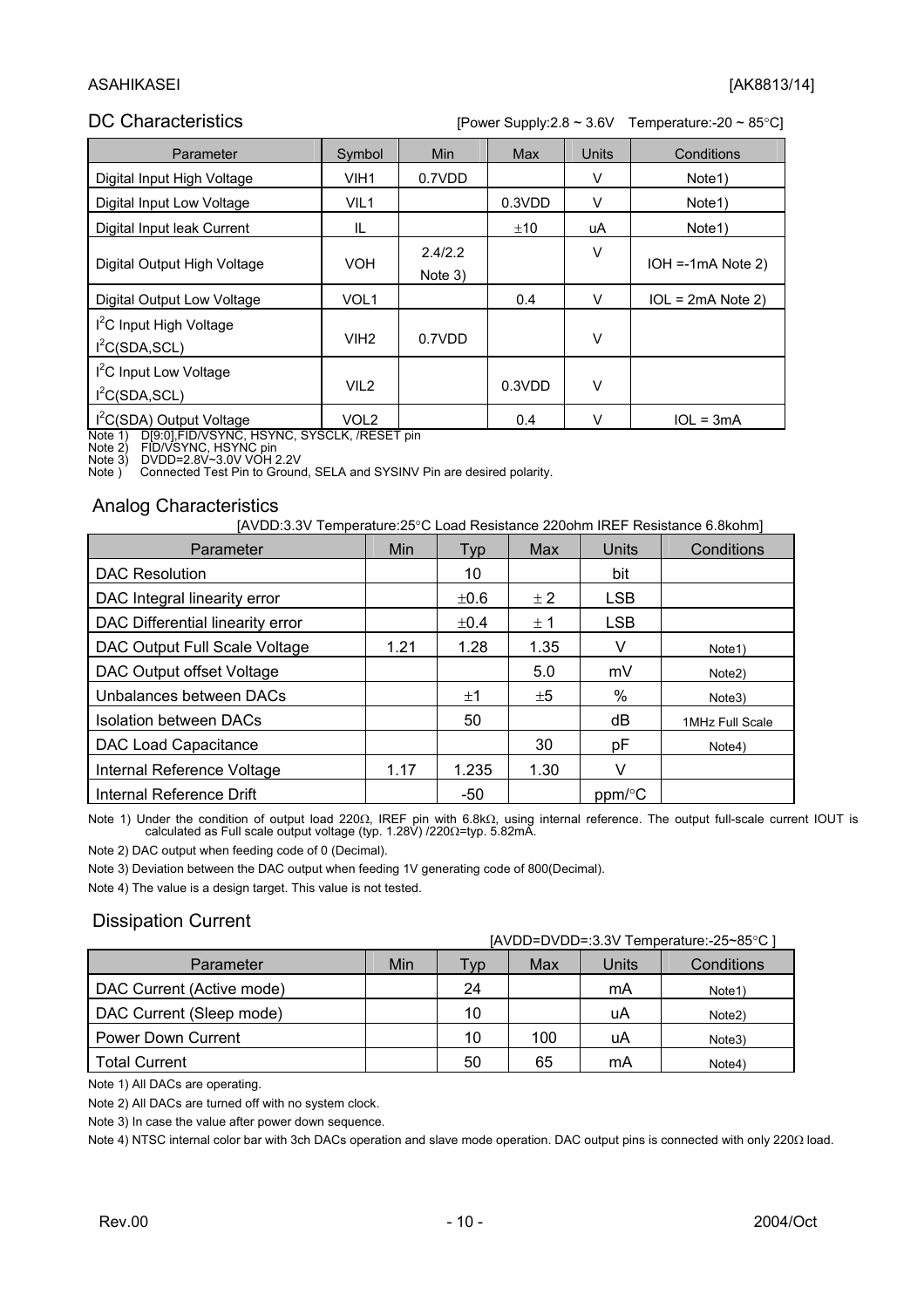### AC Characteristics (2.8V - 3.6V Temperature –20 ~ 85°C CL=30pF)

(1). SYSCLK



### (2). Pixel Data Input Timing

 $(2-1)$  SYSINV = Low



 $(2-2)$  SYSINV = High



| Parameter       | Symbol | Min | $T_V p$ | Max | Units |
|-----------------|--------|-----|---------|-----|-------|
| Data Setup Time | tDS    | ∽   |         |     | nsec  |
| Data Hold Time  | tDH    |     |         |     | nsec  |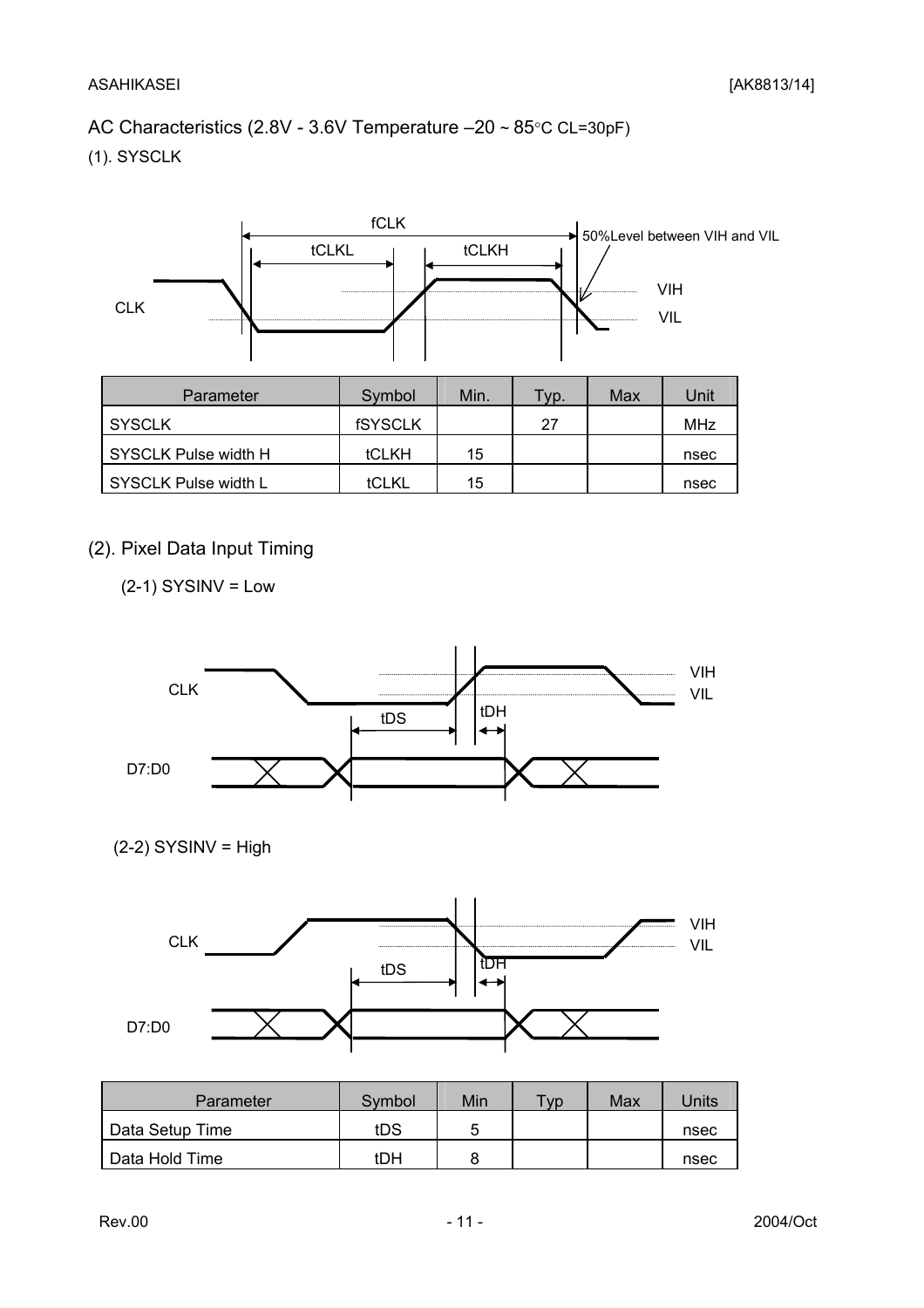### (3). Synchronizing Signal ( FID/VSYNC, HSYNC )

(3-1) SYSINV=Low

### (3-1-1) Input Timing



| Parameter       | Symbol | Min | $TVP$ . | Max | Units |
|-----------------|--------|-----|---------|-----|-------|
| Data Setup Time | tDS    | 5   |         |     | nsec  |
| Data Hold Time  | tDH    |     |         |     | nsec  |

### (3-1-2) Output Timing



| <b>Parameter</b>  | <b>Symbol</b>    | Min | $T_{VD}$ . | Max    | Jnits |
|-------------------|------------------|-----|------------|--------|-------|
| Delay from SYSCLK | t <sub>DEL</sub> |     |            | $\sim$ | nsec  |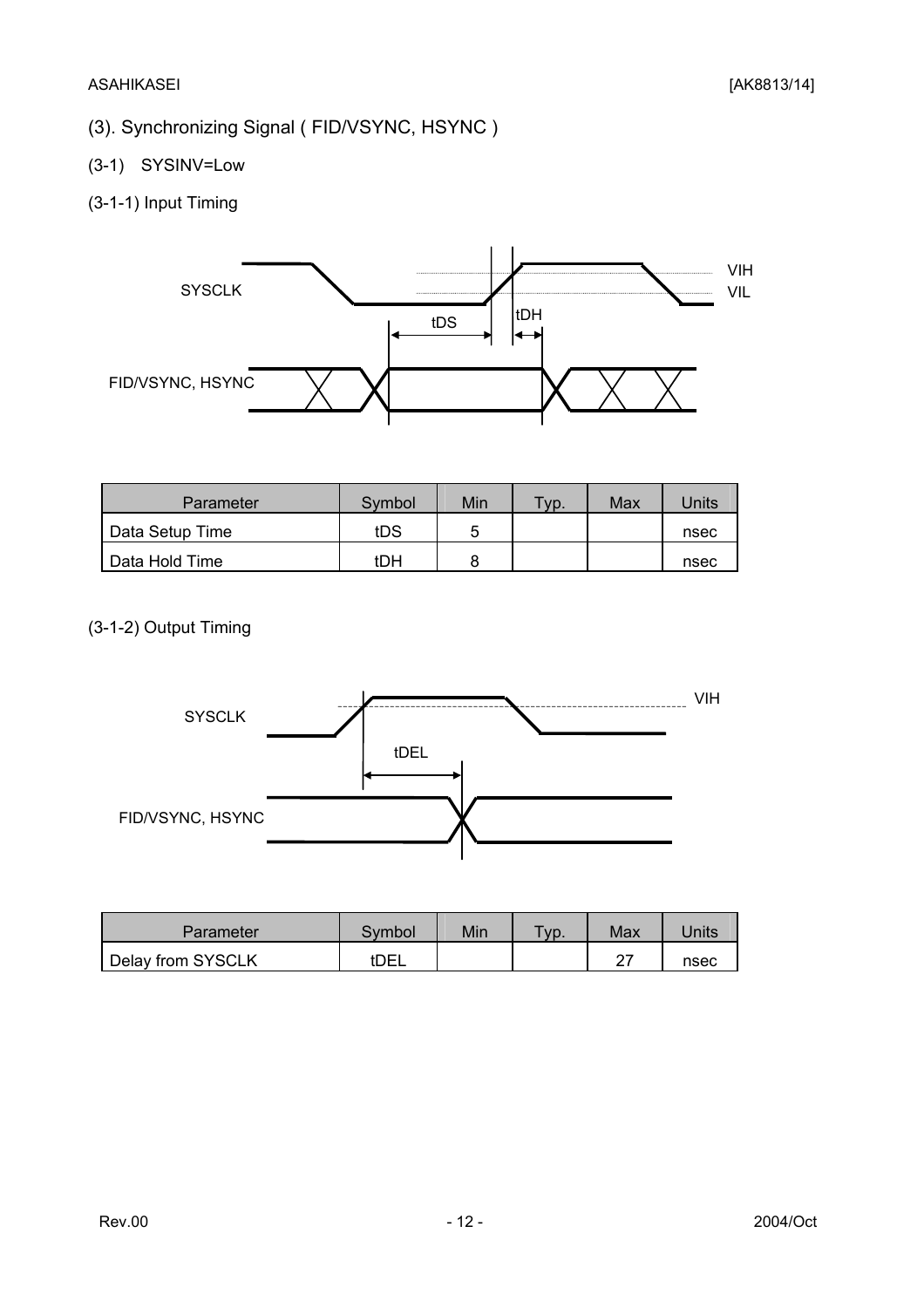### $(3-2)$  SYSINV = High

(3-2-1) Input Timing



| Parameter       | Symbol | Min | $TVP$ . | Max | Jnits |
|-----------------|--------|-----|---------|-----|-------|
| Data Setup Time | tDS    | г   |         |     | nsec  |
| Data Hold Time  | tDH    |     |         |     | nsec  |

### (3-2-2) Output Timing



| Parameter         | Svmbol | Min | $TVP$ . | Max | Jnits |
|-------------------|--------|-----|---------|-----|-------|
| Delay from SYSCLK | tDEL   |     |         |     | nsec  |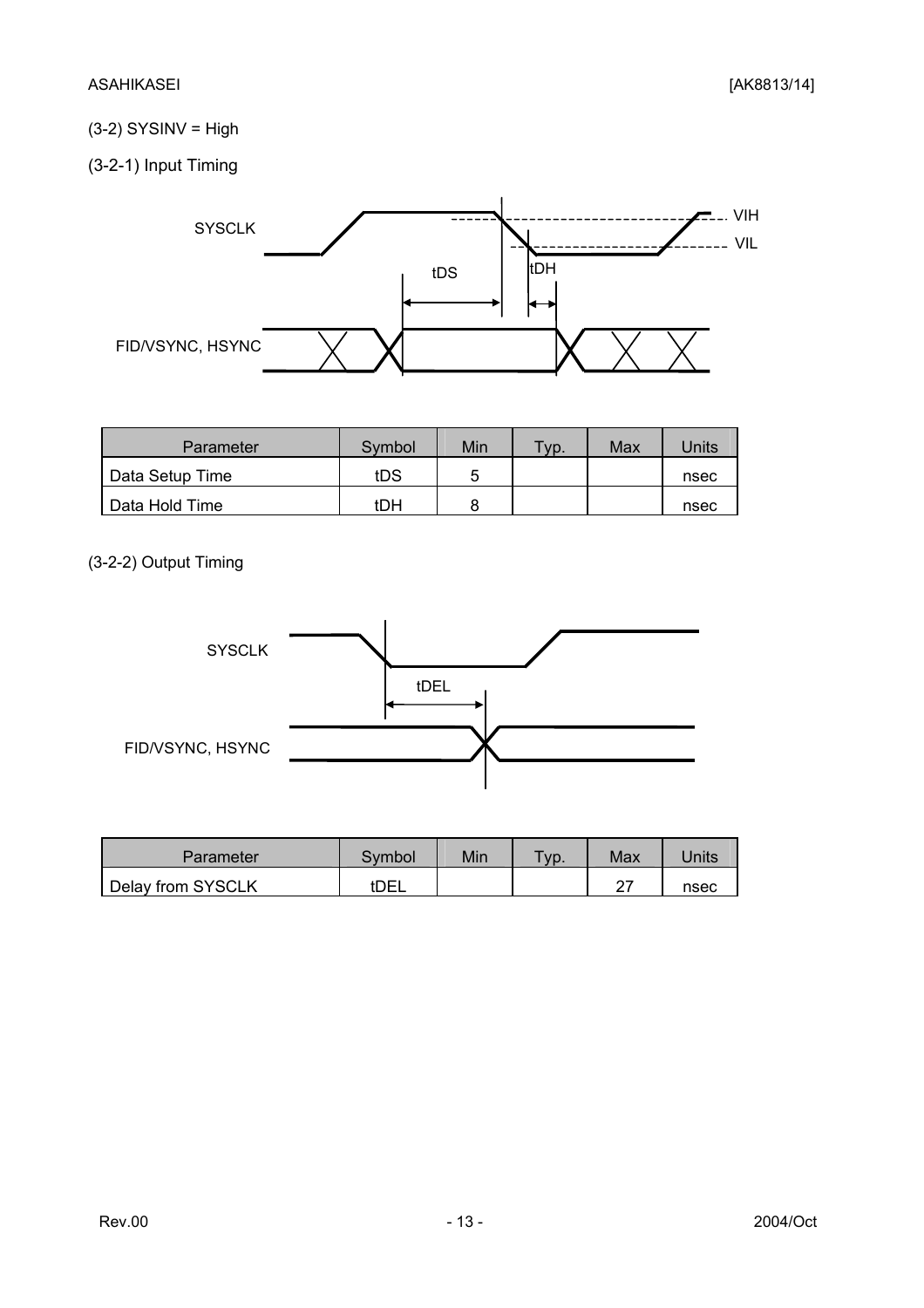#### (4). Reset (Initialize)

#### Reset Timing



| Parameter          | Svmbol | Min | $TVP$ . | Max | Jnits         |
|--------------------|--------|-----|---------|-----|---------------|
| /RESET Pulse Width | pRES   | 10  |         |     | <b>SYSCLK</b> |

 After power up, I/O pins of AK8813/14 are in the indefinite state. It should be initialize with Reset sequence. While reset sequence system clock should be input to AK8813/14 and SCL, SDA should be High state.

(5) Power Down Sequence



| Parameter          | Svmbol | Min | $\tau_{VD}$ . | Max | Units         |
|--------------------|--------|-----|---------------|-----|---------------|
| /RESET Pulse Width | pSTOP  | 100 |               |     | <b>SYSCLK</b> |

During "Power Down" state, control signal should be set to VDD state or VSS state.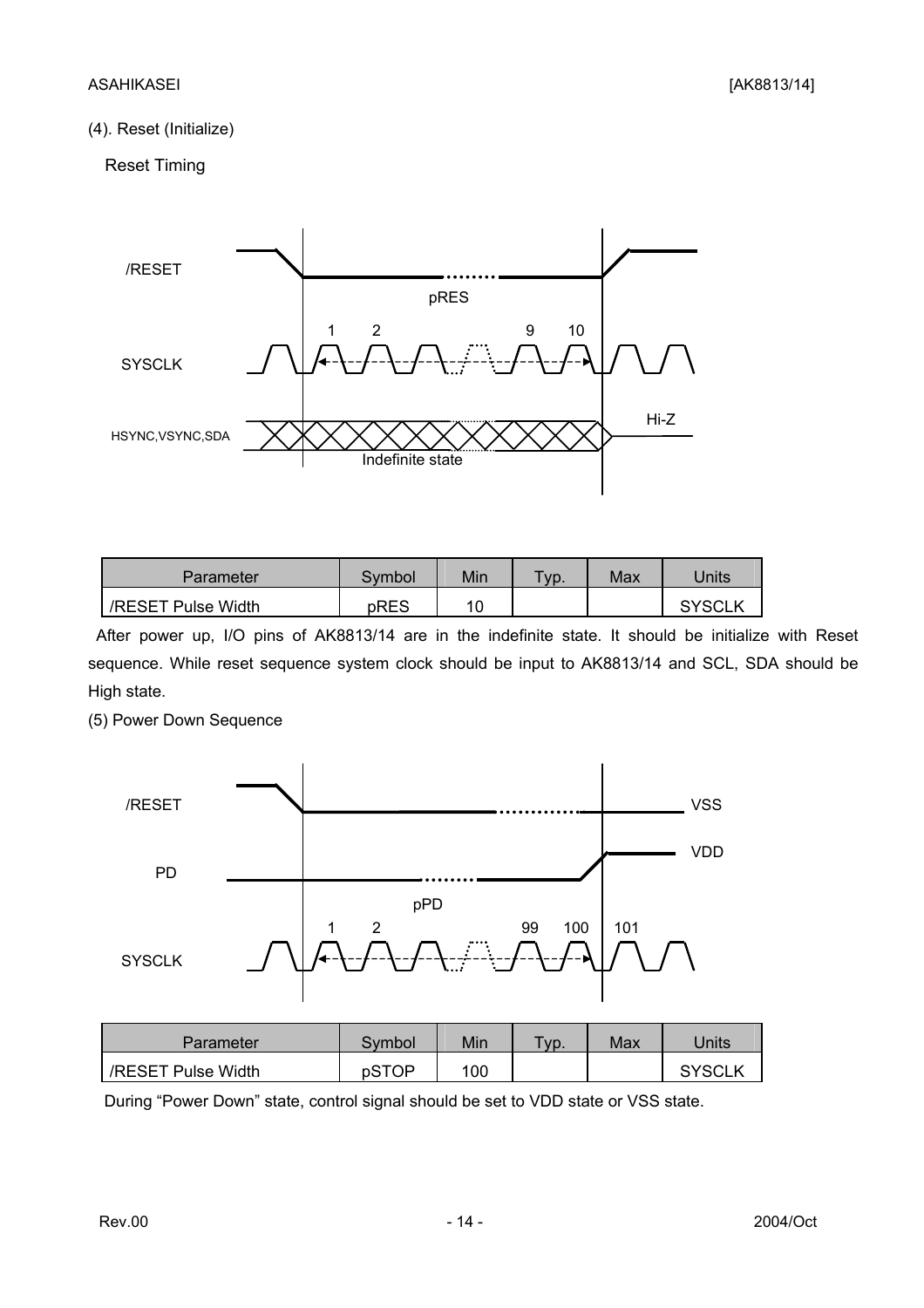### $(5)$ . I<sup>2</sup>C Bus (SCL 400kHz cycle mode)

(5-1) I/O Timing 1



| Parameter                   | Symbol      | Min | Max | Units |
|-----------------------------|-------------|-----|-----|-------|
| <b>Bus Free Time</b>        | <b>tBUF</b> | 1.3 |     | usec  |
| Hold Time (Start Condition) | tHD:STA     | 0.6 |     | usec  |
| <b>Clock Pulse Low Time</b> | tLOW        | 1.3 |     | usec  |
| <b>Bus Signal Rise Time</b> | tR          |     | 300 | nsec  |
| <b>Bus Signal Fall Time</b> | tF          |     | 300 | nsec  |
| Setup Time(Start Condition) | tSU:STA     | 0.6 |     | usec  |
| Setup Time(Stop Condition)  | tSU:STO     | 0.6 |     | usec  |

All the figures shown above list are not restricted by AK8813/14 but are restricted by I<sup>2</sup>C Bus standard. Please see the  $I^2C$  Bus standard for further details.

(5-2) I/O Timing 2



| Parameter             | Symbol       | Min.   | Max.   | Unit. |
|-----------------------|--------------|--------|--------|-------|
| Data Setup Time       | tSU:DAT      | 100(1) |        | nsec  |
| Data Hold Time        | tHD:DAT      | 0.0    | 0.9(2) | usec  |
| Clock Pulse High Time | <b>tHIGH</b> | 0.6    |        | usec  |

(Note1) In case of normal  $I^2C$  bus mode tSU:DAT  $\geq$ 250nsec

(Note2) Using under minimum tLOW, this value must be satisfied.

 (Note3) I2C I/F reset is done by reset sequence of AK8813/14, System clock (27MHz) is necessary to do reset sequence. However, SDA pin is always Hi-Z state when PD pin is set to High.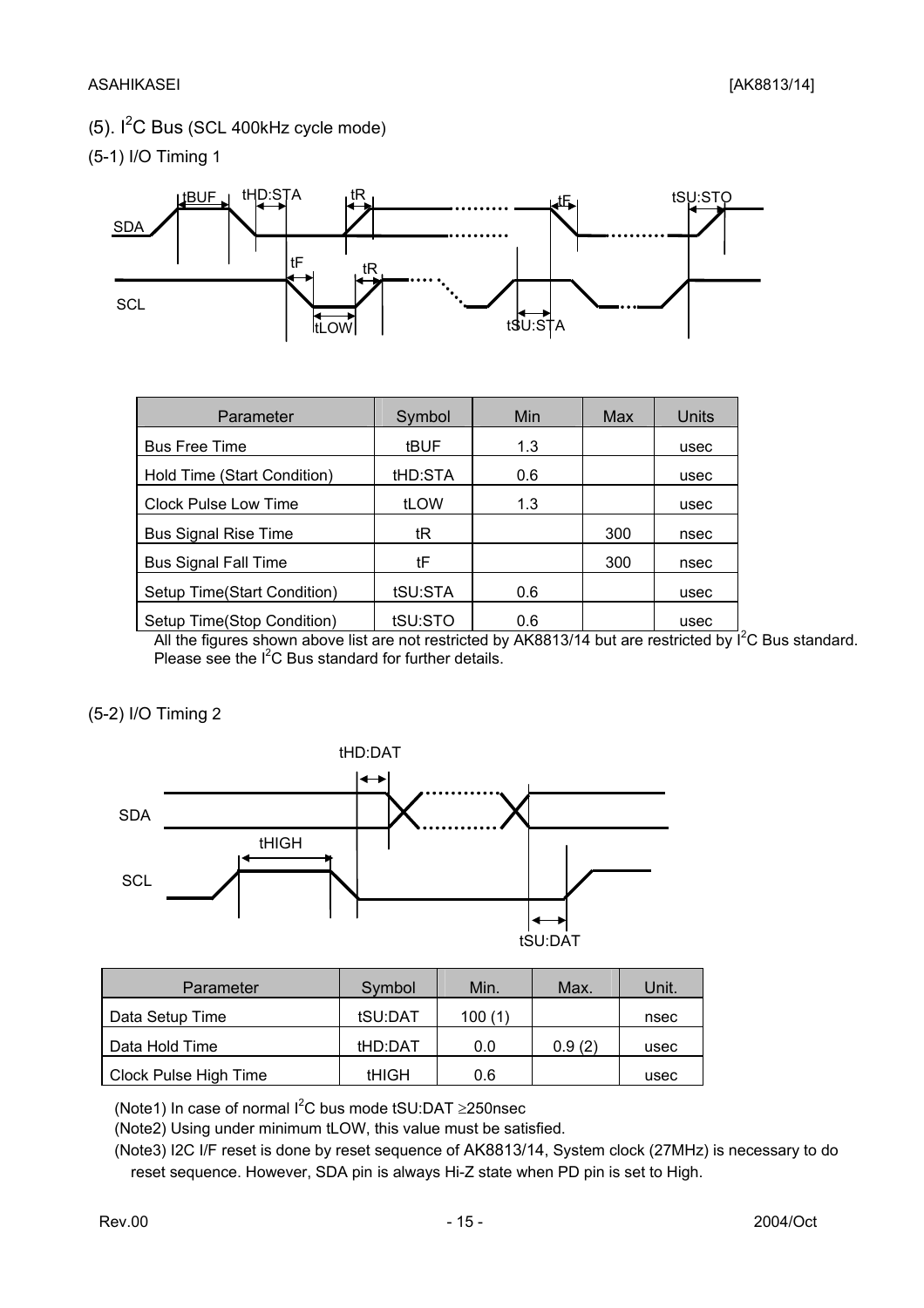#### **FUNCTIONAL DESCRIPTION**

### ♦ Reset

When the reset pin [ /RESET ] set to "L", AK8813/14 is in reset state. AK8813/14 starts in the internal initializing sequence at the trailing edge of the first SYSCLK after the reset pin is "L". All internal registers are set to be default value by this initializing sequence. AK8813/14 needs at least 10 clock counts of SYSCLK for this reset operation. After the reset operation, the video output pins are in high-impedance. AK8813/14 requires SYSCLK for the reset operation.

### ♦ Master Clock

 AK8813/14 requires 27MHz clock at SYSCLK pin for operation. Video input data (ITU-R BT.656) is sampled at the trailing edge of this 27MHz. SYSINV decides the edge direction.

SYSINV = L Data is sampled at rising edge of SYSCLK.

SYSINV = H Data is sampled at falling edge of SYSCLK.

### ♦ Video Signal Interface

 AK8813/14 can interface with the video input data by the following 3 modes. The mode is set by the register [ Interface mode register(00H) ].

#### 1. ITU-R BT.656 Format

AK8813/14 decodes EAV in stream data and manages an internal synchronization. In this case, AK8813/14 outputs FID (odd : "L" even : "H")/ VSYNC and HSYNC. CCIR-bit of [ Interface mode register (00H) ] should be set "1" .

#### 2. ITU-R BT.656 like Format (4:2:2 Y/Cb/Cr)

There are Master and Slave modes, for ITU-R BT.656 like Format which does not include EAV. In this mode, CCIR-bit of [ Interface mode register(00H) ] should be set "0".

#### <Master Mode>

AK8813/14 provides FID/VSYNC and HSYNC to an external device according to the AK8813/14 internal timing counter. AK8813/14 starts to sample the input data at the fixed value on the internal pixel counter.

In this mode, following setting should be done to [Interface mode register(00H)].

 $CCIR-bit = 0$ 

 $MAS-bit = 1$ 

#### <Slave Mode>

FID/VSYNC and HSYNC are supplied by an external device. AK8813/14 samples the data as same manner of Master mode.

In this mode, following setting should be done to [Interface mode register(00H)].

 $CCIR-bit = 0$ 

 $MAS-bit = 0$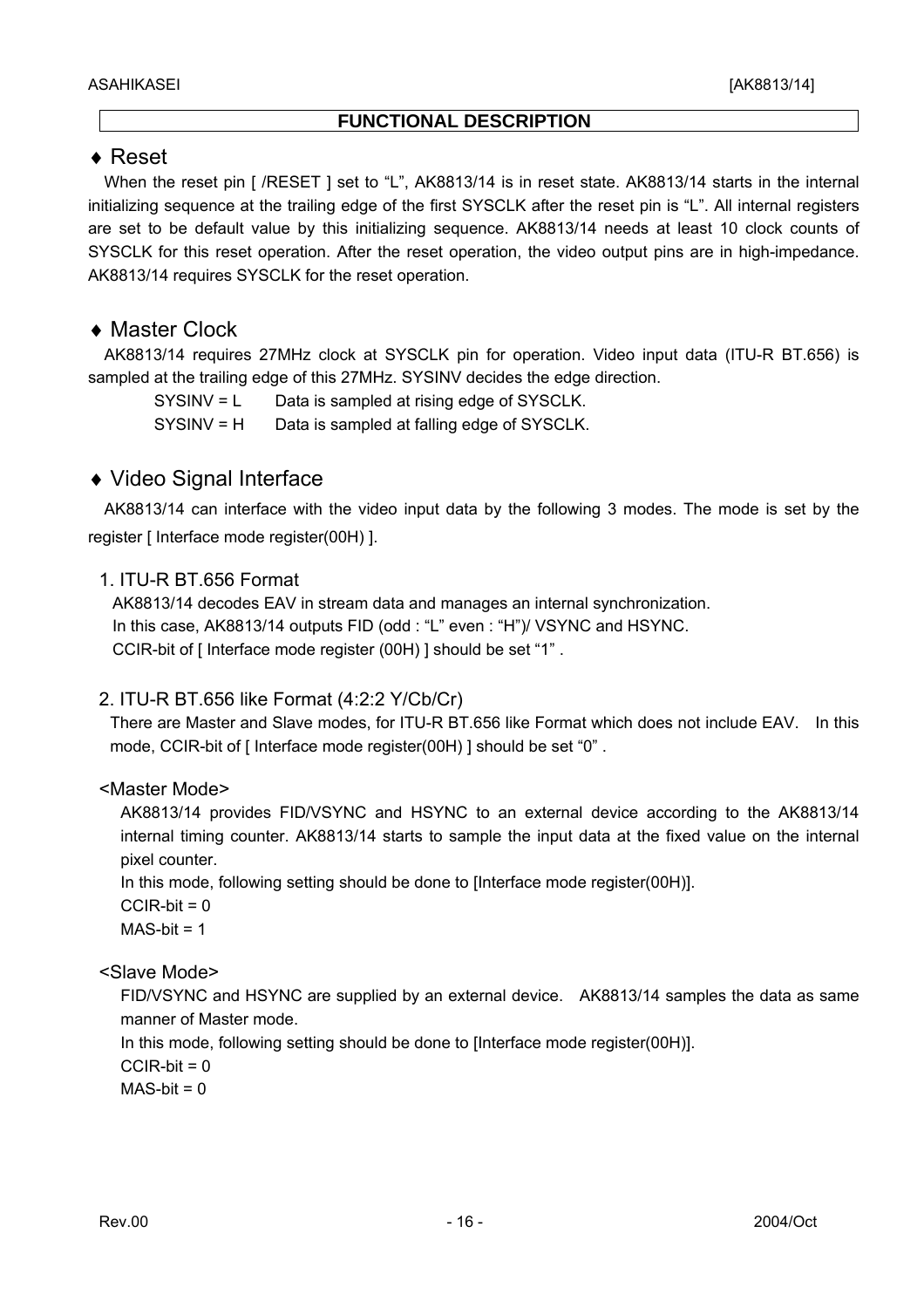### ♦ Video Signal Conversion

 Video reconstruction module converts the multiplexed data (ITU-R. BT601 Y/Cb/Cr) to the interlace format of NTSC-M, PAL-M, PAL-B,D,G,H,I,N and other formats (ex. NTSC-4.43 and PAL60). The video reconstruction format, the line number, the color encode way(NTSC or PAL) and the frequency of Color Sub-carrier is specified by [Video Process 1 register(01H)]. (cf. Burst Signal Table) The frequency and the phase of Color Sub-carrier are also adjustable by [Sub C. Freq. register(06H)] and [Sub C. Phase register(07H)]. The Sub-carrier has a free-running mode and a reset-mode. In the reset-mode, the Sub-carrier is reset automatically to the initial phase for every 4 fields (NTSC) or 8 fields (PAL).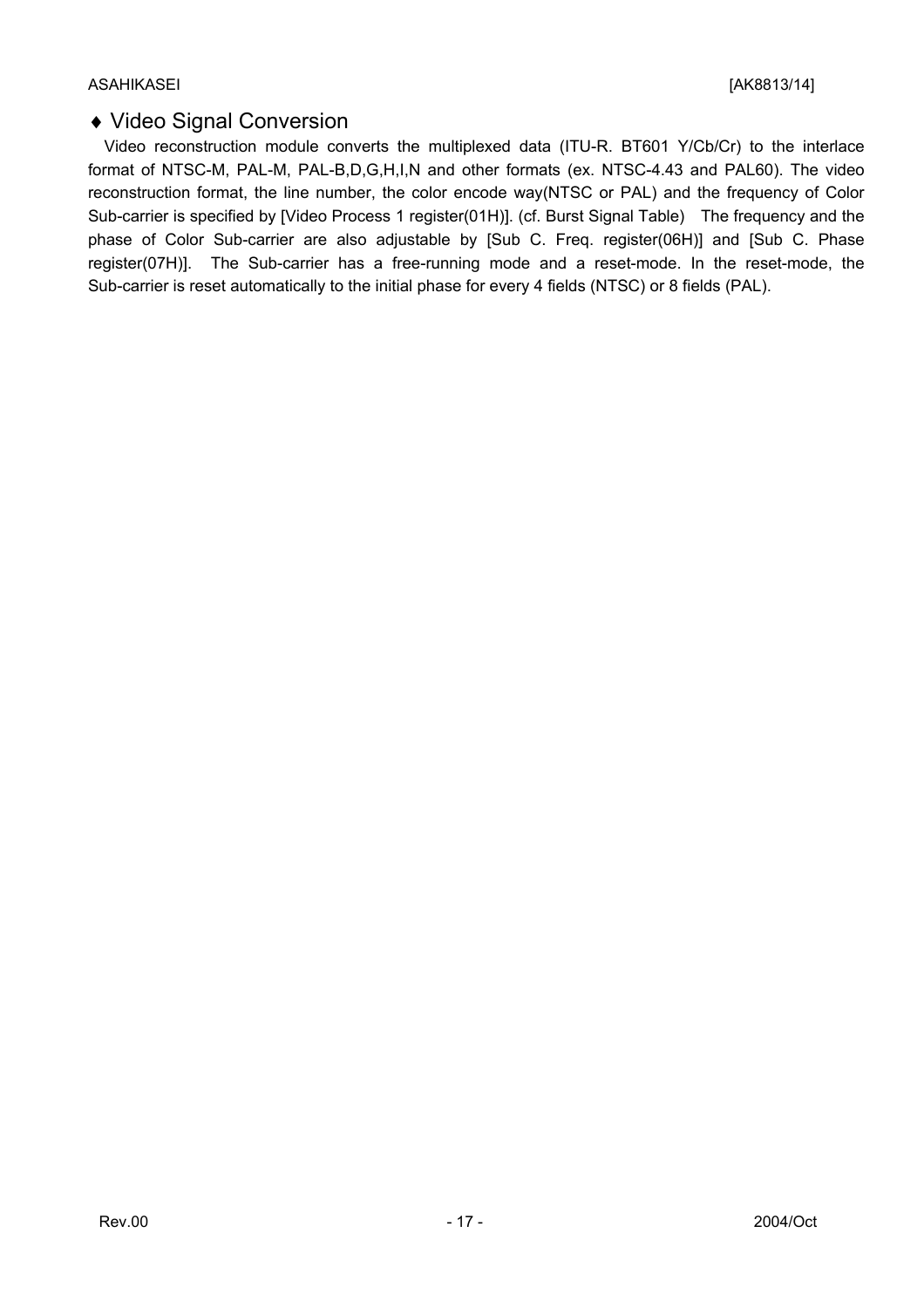### ♦ Luminance Filter

Luminance signal passes through the 2x Low Pass filter with  $sin(x)/x$  compensation. Fig.1 is the characteristic of Luminance Filter.



Fig. 1 Luminance Filter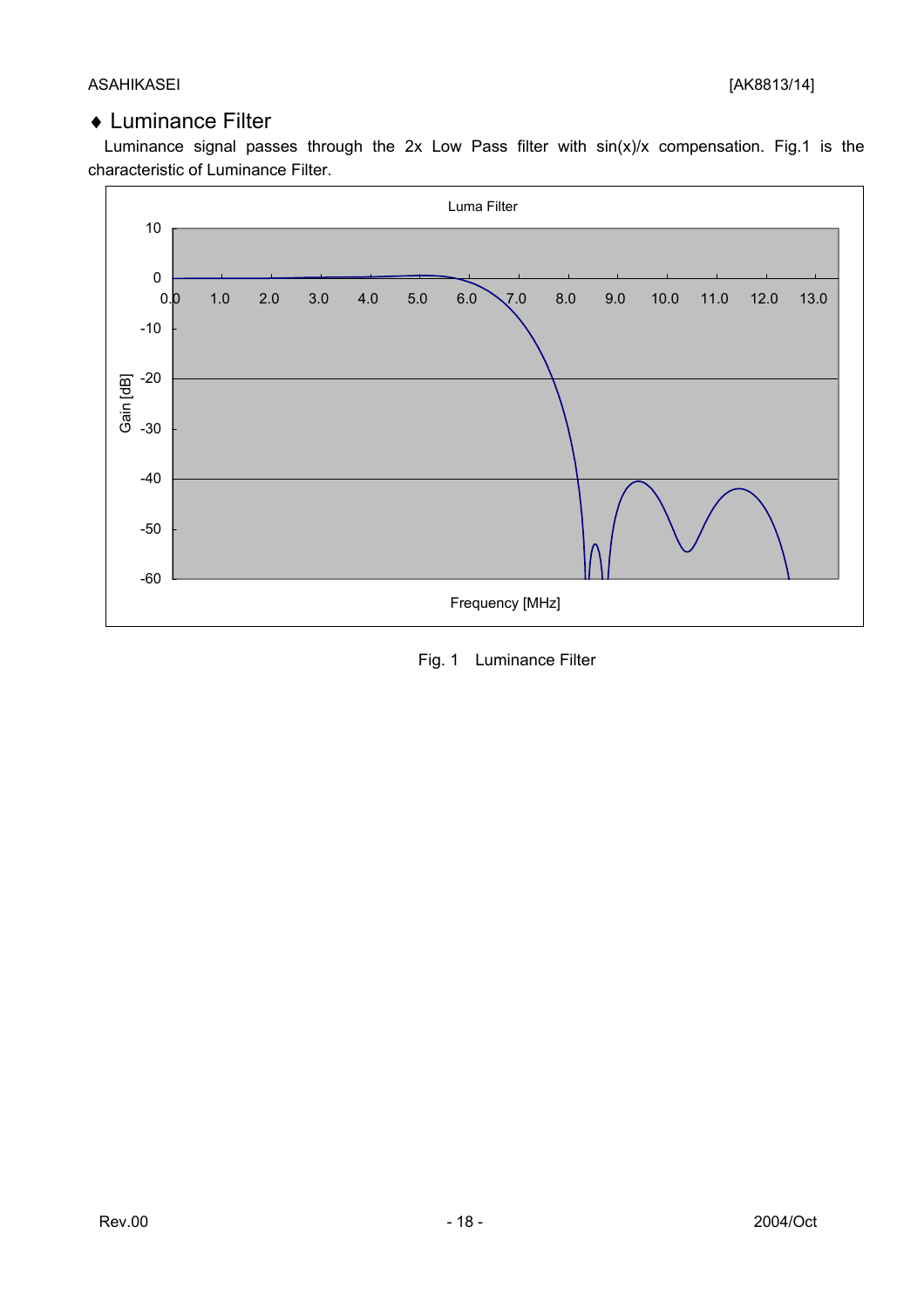### ♦ Chrominance Filter

 Chrominance signals (Cb,Cr) before Sub-carrier modulation pass through the 1.3 MHz Low pass filter shown in Fig.2. Chrominance signal modulated by Sub-carrier passes through the filter shown in Fig.3.



Fig. 2 Chroma-1 LPF



Fig. 3 Chroma-2 LPF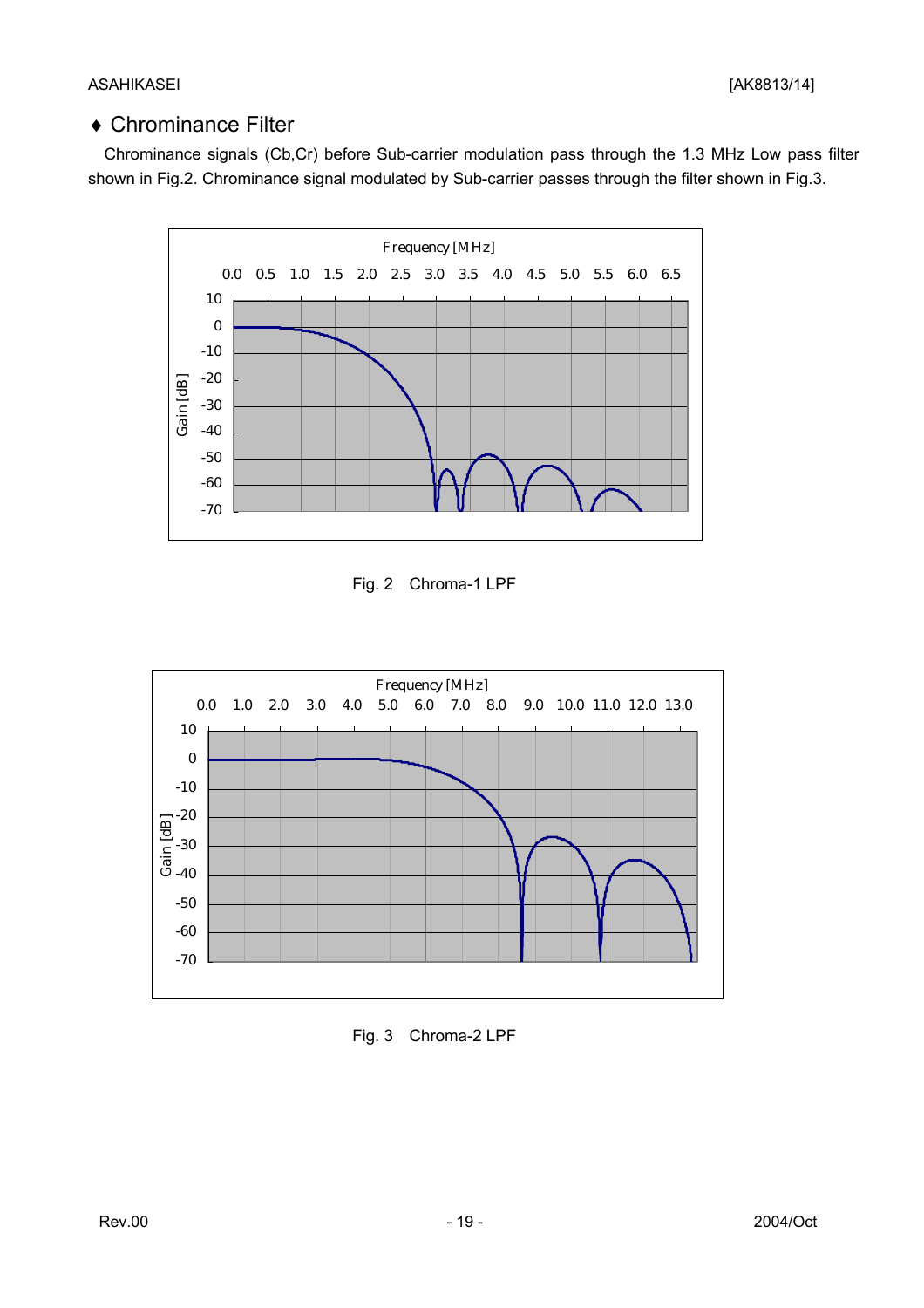### ♦ Color burst signal

 Color burst signal is generated by 32bits-length Digital Frequency Synthesizer. The Default frequency of the color burst is selected by [Video Process 1 Register(0x01)].

| Standard         | Sub-carrier Freq.<br>[MHz] | <b>Video Process</b> |  |  |
|------------------|----------------------------|----------------------|--|--|
|                  |                            | [VM1, VM0]           |  |  |
| NTSC-M           | 3.57954545                 | [0,0]                |  |  |
| <b>PAL-M</b>     | 3.57561188                 | [0, 1]               |  |  |
| PAL-B,D,G,H,I    | 4.43361875                 | [1,1]                |  |  |
| PAL-N(Arg.)      | 3.5820558                  | [1,0]                |  |  |
| PAL-N(non-Arg.)  | 4.43361875                 | [1,1]                |  |  |
| PAL60            | 4.43361875                 | [1,1]                |  |  |
| <b>NTSC-4.43</b> | 4.43361875                 | [1,1]                |  |  |
|                  | Durot Cianol Toblo         |                      |  |  |

Burst Signal Table

Sub-carrier frequency 3.57561188MHz is allowed when PAL-M mode is selected.

The burst frequency and initial phase resolution are as follows.

| Frequency resolution        | 0.8046Hz          |
|-----------------------------|-------------------|
| <b>SCH Phase resolution</b> | $360^{\circ}/256$ |

### ♦ Video DAC

 AK8813/14 has the three current driven 10bits-DACs at 27MHz operation. The full scale voltage of DAC is determined by the current output from IREF pin. Typical output voltage is 1.28Vo-p under the condition of VREFIN 1.235V, 6.8KΩ between IREF pin and Ground(AVSS) and DAC load resistance of 220Ω. This full-scale voltage should be set in the range of 1.17V to 1.33V by adjusting the resistor which terminates IREF pin. Each DAC output can be set to "active state" or to "inactive state" individually by [DAC Mode register(05H)]. When DAC is in "inactive state", the output is Hi-impedance. When all DACs are set to "inactive state", the analog part of AK8813/14 goes into sleep mode. In this case AK8813/14 stops outputting the reference voltage(VREF) output. When any DAC is switched over in "active state" from sleep mode, AK8813/14 starts outputting reference voltage. In this case AK8813/14 needs several milliseconds for VREF wake-up time.

 Using internal VREF as the reference voltage, connect [VREF OUT] pin with [VREF IN] pin and [VREF OUT] pin is terminated with more than 0.1uF capacitor.

### ♦ Use external Reference Voltage

 In order to improve the accuracy of DAC output, external reference voltage may be used. In this case, VREFOUT pin still needs to be terminated with more than 0.1uF capacitor.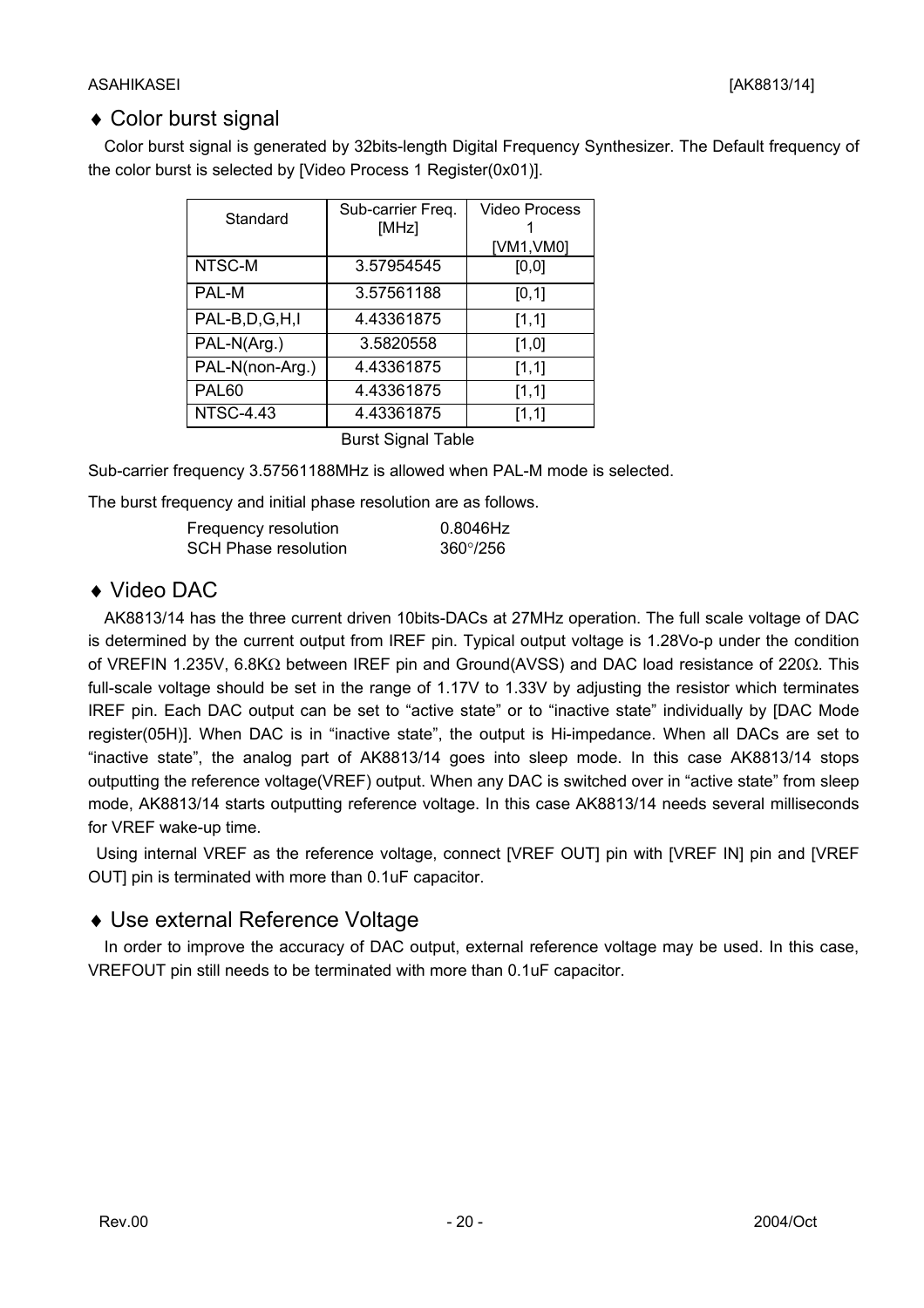#### ASAHIKASEI [AK8813/14]

### ♦ Copy Protection

 AK8814 has the function of Macrovision copy protection. Information about the Macrovision encoding functions of the AK8814 is available to Macrovision licensees.

AK8813 doesn't have this function.

Macrovision Corporation 2830 De La Cruz Boulevard Santa Clara, California 95050 U.S.A.

Main Telephone (switchboard): +1 408 743-8600 Main Fax: +1 408 743-8610 Technical Support Group Fax: +1 408 743-8617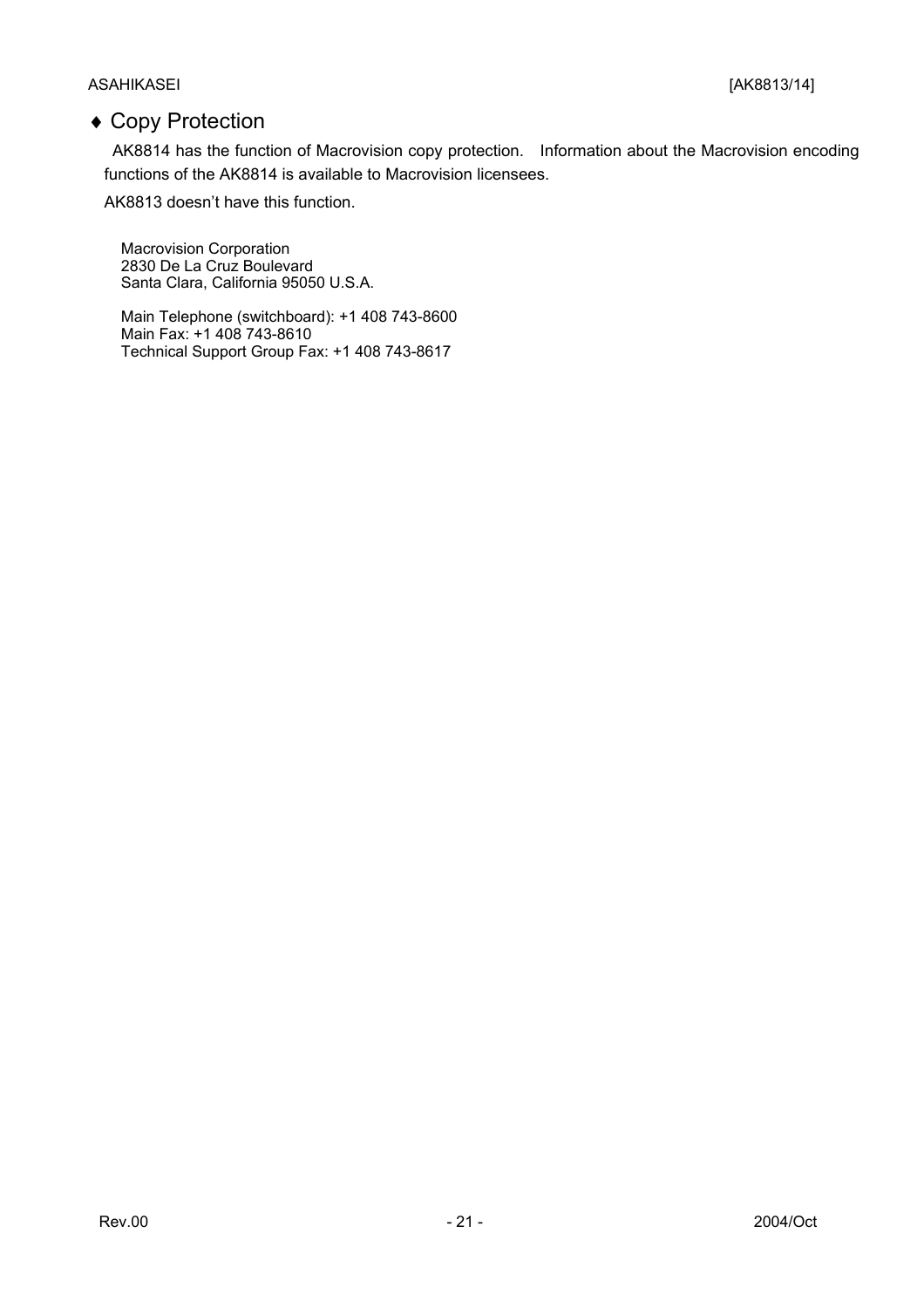### ♦ Closed Caption and Extended Data

 AK8813/14 supports both Closed Captioning and Extended Data. They are controlled "ON" or "OFF" respectively by [ Video Process 2 Register(02H) ]. Each data consists of 2 continuous bytes register( Closed Caption R (16H,17H) ), and it is recognized as the data is renewed when the second byte(17H register) is written in the register. After the data is renewed, AK8813/14 encodes Closed Captioning and Extended Data at the designated line. If the data isn't renewed, AK8813/14 outputs "ASCII-NULL" code. The data is supposed as Odd Parity and 7 bit US-ASCII code. Host should provide a parity bit.

\*In PAL encoding mode, AK8813/14 outputs them at the same timing and same pattern as NTSC.

\*The line where Closed Captioning data is encoded is as follows.

|                       | 525/60 System (SMPTE) | 625/50 System (CCIR) |
|-----------------------|-----------------------|----------------------|
| <b>Closed Caption</b> | 21 Line default       | 22 Line default      |
| <b>Extended Data</b>  | 284 Line default      | 335 Line default     |



Fig. 4 Closed Captioning Wave form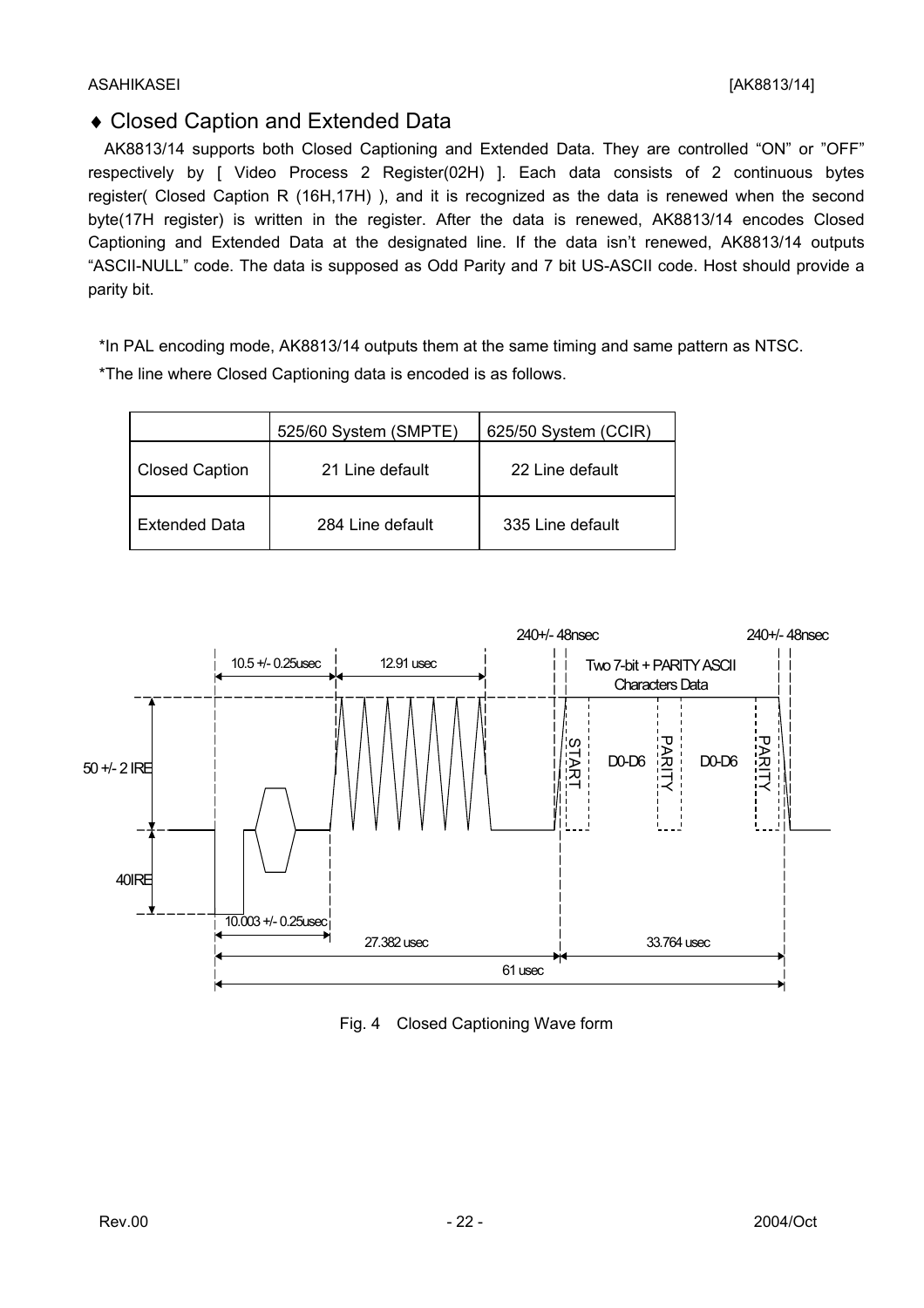#### ASAHIKASEI [AK8813/14]

### ♦ Video ID

 AK8813/14 supports Video ID (EIAJ standard, CPR-1204) encoding for the distinction of an aspect ratio or CGMS-A etc. Setting or Resetting the VBID-bit of [ Video Process 2 Register(02H) ], this function is switched On/Off. The data is set by using [ Video ID Data Register(1AH, 1BH) ].

### VBID Data Renewal Timing.





### VBID Data Layout

VBID is consists of 20 bits and its format is shown as follows.

AK8813/14 generates CRC code automatically and appends it to the data. Initial value of the Polynomial is 1.

| <b>DATA</b> | bit1          |  |               |  |  |                           |  |  |  |                    | bit20 |
|-------------|---------------|--|---------------|--|--|---------------------------|--|--|--|--------------------|-------|
|             | WORD0<br>2bit |  | WORD1<br>4bit |  |  | WORD <sub>2</sub><br>8bit |  |  |  | <b>CRC</b><br>6bit |       |
|             |               |  |               |  |  |                           |  |  |  |                    |       |

Fig. 6 VBID code assignment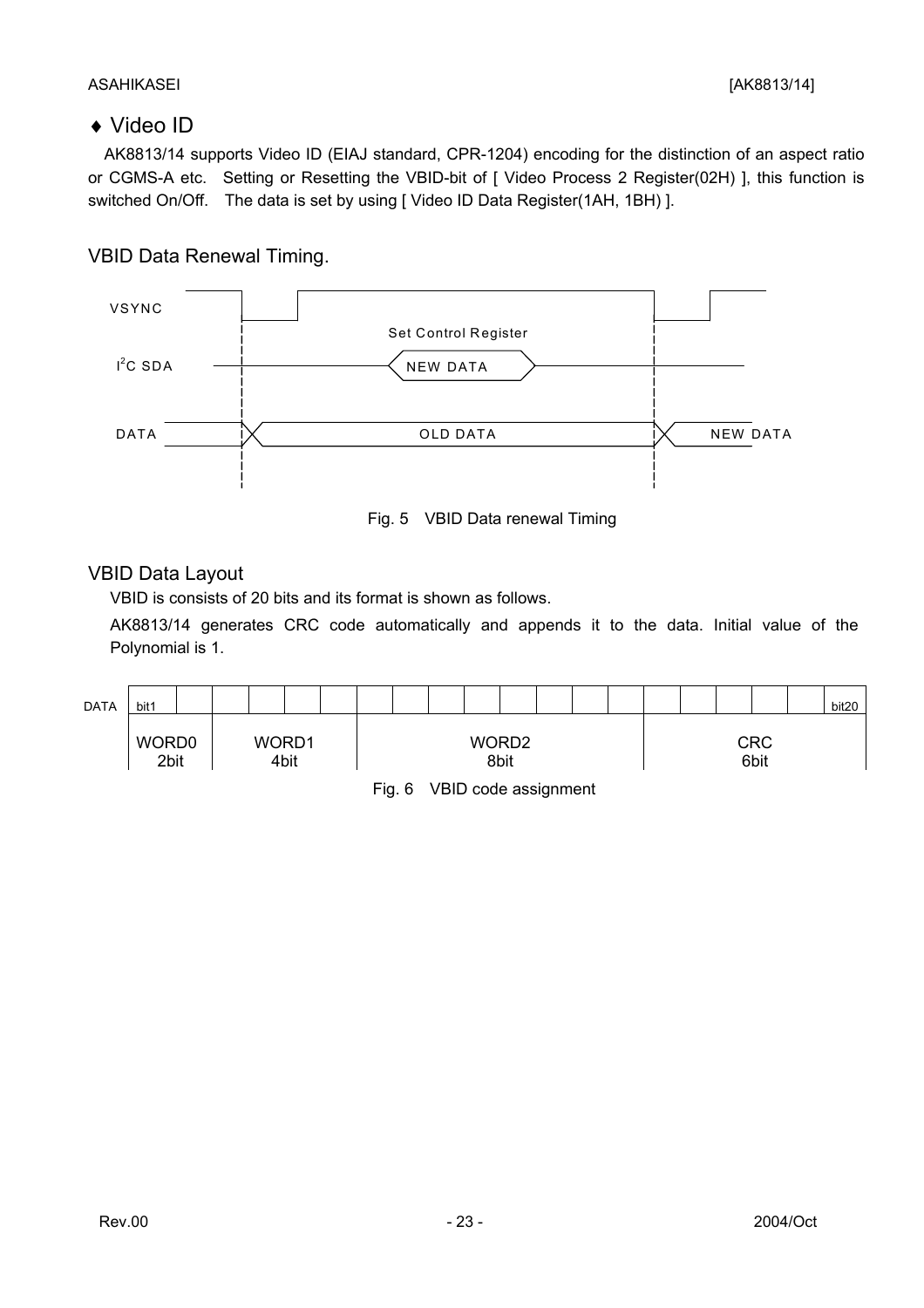### VBID Waveform



Fig. 7 VBID Wave Form

|             | 525/60 system | 625/50 system |
|-------------|---------------|---------------|
| Amplitude   | 70 IRE        | 490 mV        |
| Encode Line | 20/283        | 20/333        |

VBID parameter table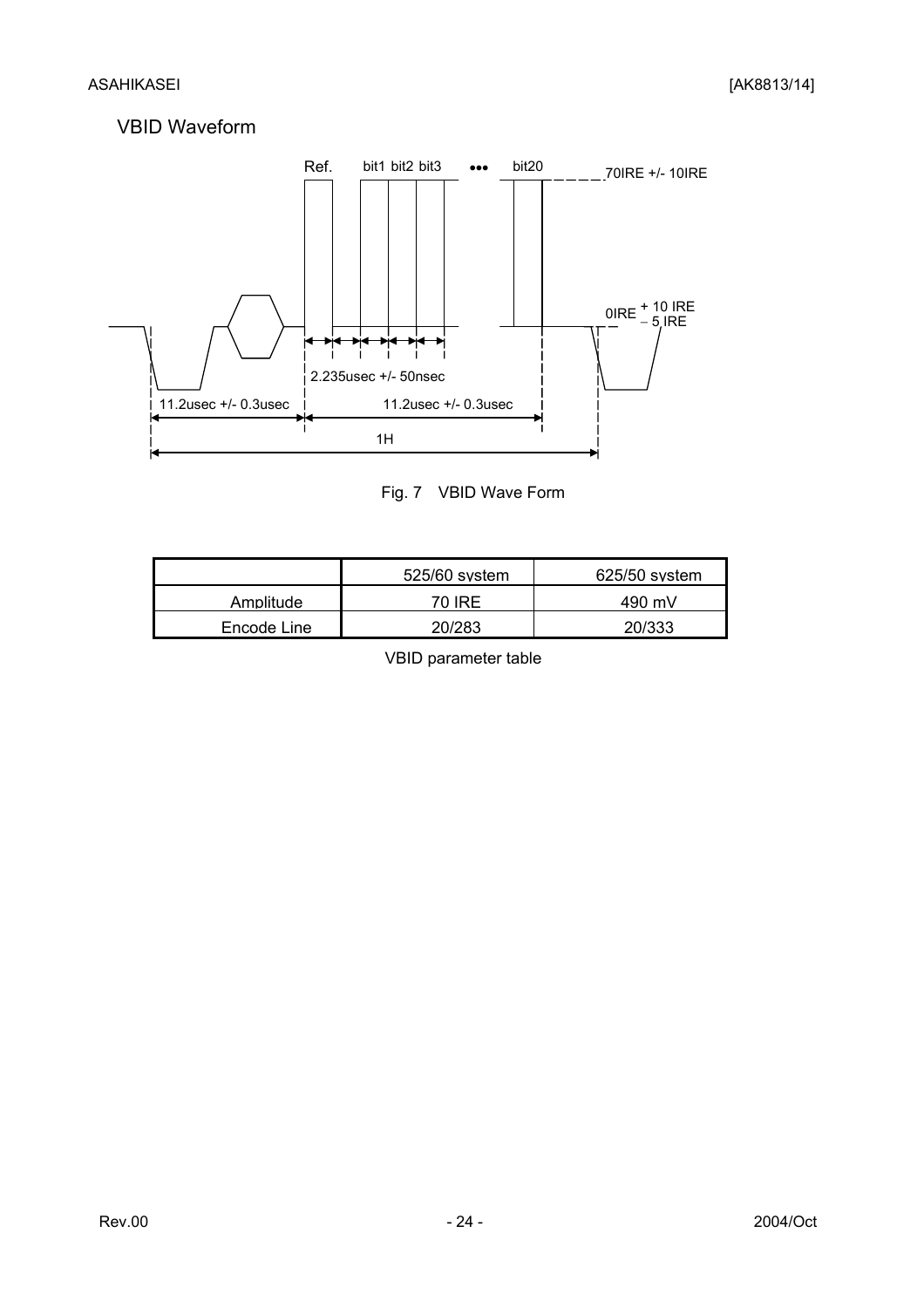#### ASAHIKASEI [AK8813/14]

### ♦ WSS

 AK8813/14 supports WSS(ITU-R.Bt.1119) encoding for the distinction of an aspect ratio etc. Setting or Resetting the WSS-bit of [ Video Process 2 Register(02H) ], this function is switched On/Off. The data is set by using [ WSS Data Register(08H, 09H) ].



### WSS Data Renewal Timing



Encode Line: Line 23 Coding: bi-phase modulation coding Clock:  $5MHz$  (Ts = 200ns)

| Run-in      | Start code  | Group 1<br>Aspect ratio                                                               | Group 2<br>Group 3<br>Enhanced<br><b>Subtitles</b><br>Services                   |                                                                                   | Group4<br>Reserved                                                            |
|-------------|-------------|---------------------------------------------------------------------------------------|----------------------------------------------------------------------------------|-----------------------------------------------------------------------------------|-------------------------------------------------------------------------------|
| 29 elements | 24 elements | 24 elements                                                                           | 24 elements                                                                      | 18 elements                                                                       | 18 elements                                                                   |
|             |             | Bit numbering<br>$2 \quad 3$<br>0<br><b>LSB</b><br><b>MSB</b><br>0:000111<br>1:111000 | Bit numbering<br>5<br>6<br>4<br><b>LSB</b><br><b>MSB</b><br>0:000111<br>1:111000 | Bit numbering<br>8<br>10<br>9<br><b>LSB</b><br><b>MSB</b><br>0:000111<br>1:111000 | Bit numbering<br>12<br>13<br><b>LSB</b><br><b>MSB</b><br>0:000111<br>1:111000 |
| 0x1F1C71C7  | 0x1E3C1F    |                                                                                       |                                                                                  |                                                                                   |                                                                               |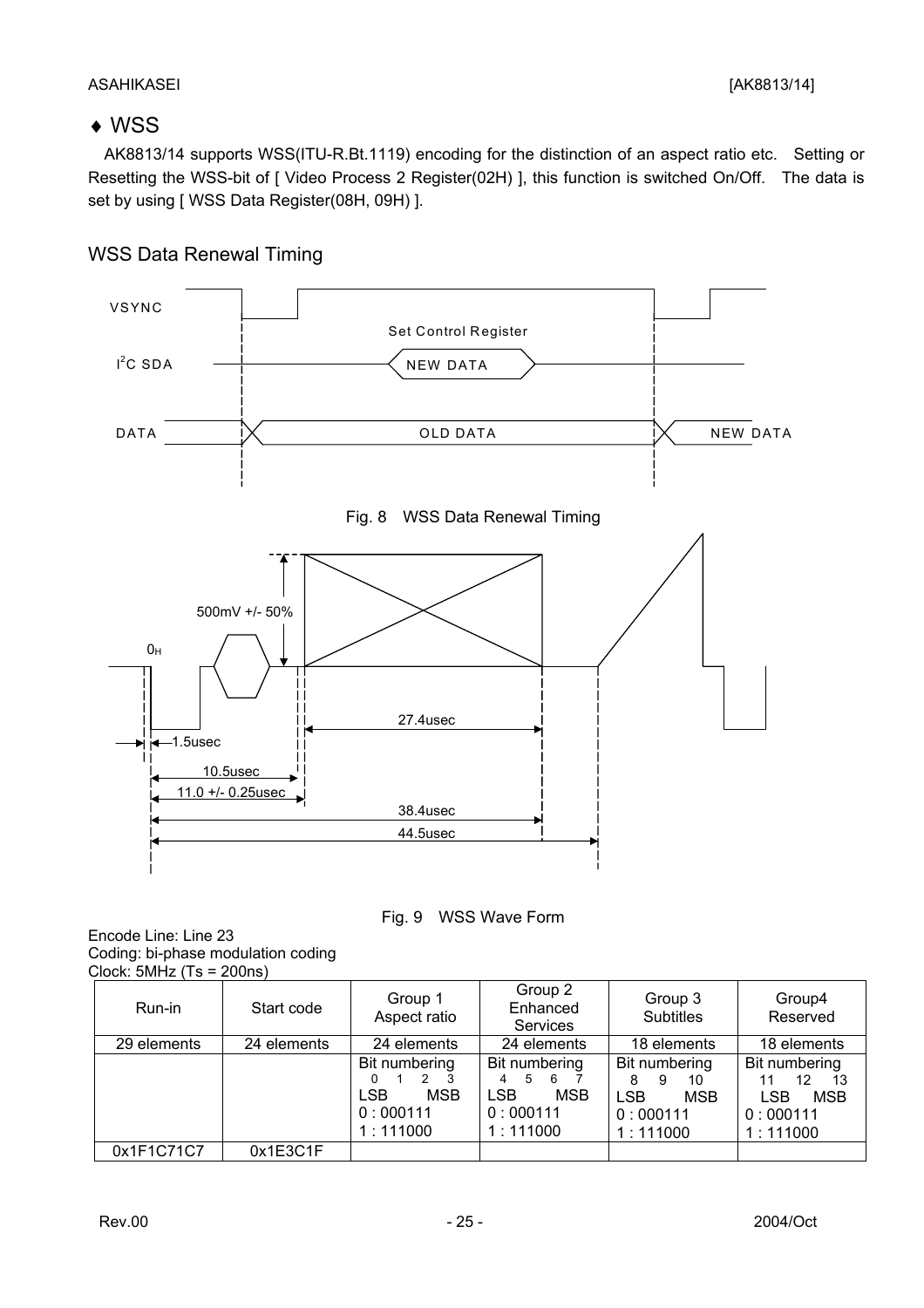### ♦ **AK8813/14 Interface Timing (Part 1) Master mode & ITU-R BT. 656 mode**

On ITU-R BT.656 decoding mode or master mode operation, AK8813/14 outputs HSYNC and FID or VSYNC (selected by register).

 When AK8813/14 receives ITU-R BT. 656 signal, AK8813/14 decodes [EAV] code in the data for synchronization then outputs the HSYNC. AK8813 outputs HSYNC at the rising edge of SYSCLK in the timing of the 32nd/24th(NTSC/PAL) data slot, which is counted from the [EAV] starting point as below. (See also AC Characteristics 2-2[Input Synchronizing Signal])

 On master mode operation, the front device connected with AK8813/14 (ex. MPEG Decoder) starts to set Cb on the 276th/288th(NTSC/PAL) slot, after starting to count HSYNC falling edge as 32nd/24th(NTSC/PAL) slot.

FID/VSYNC is output synchronously with HSYNC at the timing of solid line as in Fig. 10 Video Field.



Fig. 10 Interface Timing (ITU-R BT.656 or Master mode)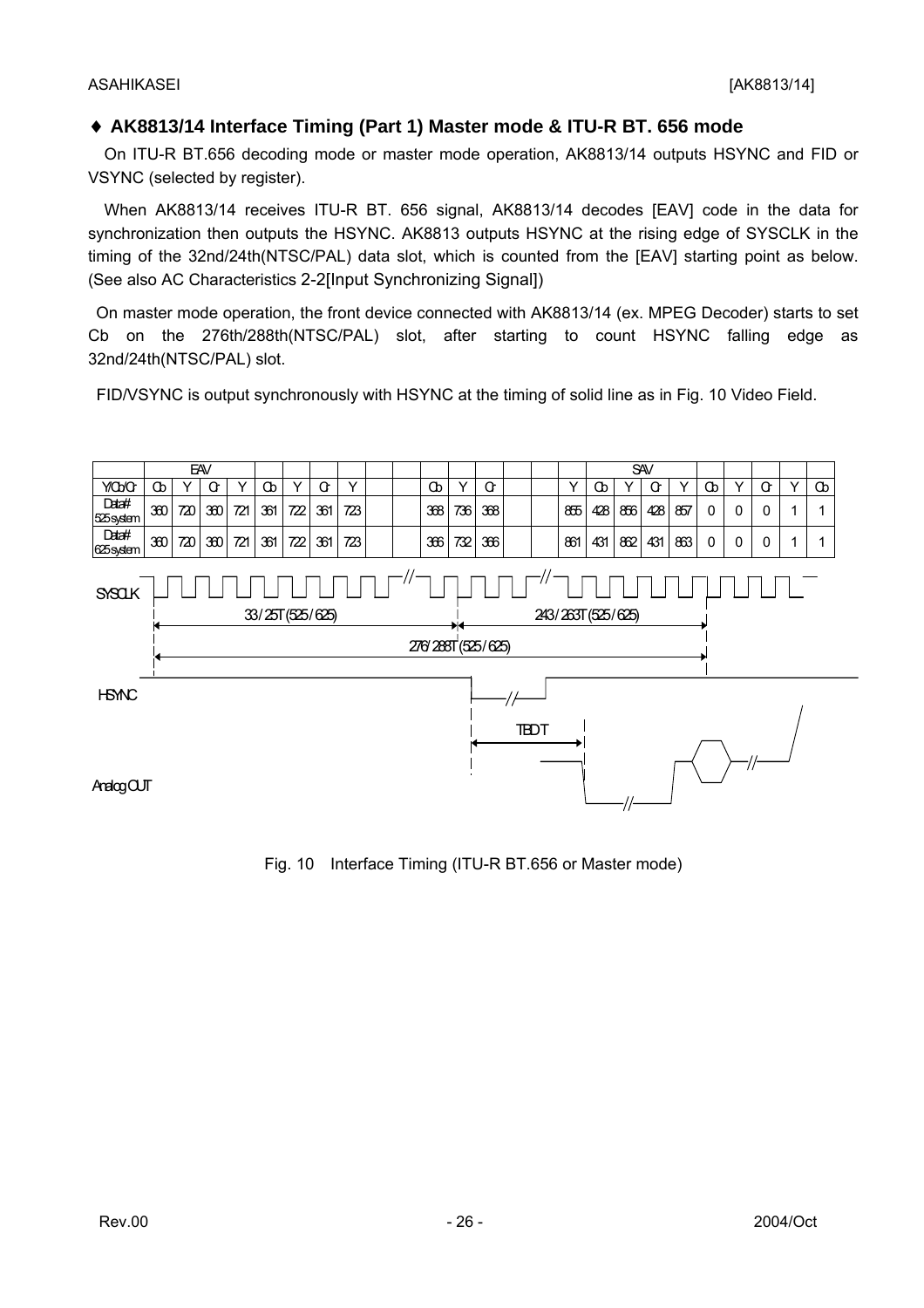#### ♦ **AK8813/14 Interface Timing (Part 2) Slave mode**

On slave mode operation, HSYNC and FID or VSYNC (Selected by register) are input to AK8813/14.

AK8813/14 monitors the transition of HSYNC at the timing of the rising edge of SYSCLK. (Refer to AC Characteristic 2-1. [Input Synchronizing Signal]) After AK8813/14 recognizes HSYNC is Low-logic, AK8813/14 sets the slot number to the 32nd/24th(NTSC/PAL), internally, then AK8813/14 starts to sample the data as Cb on 276th/288th(NTSC/PAL) slot.

 Video field is recognized the transition timing between FID/VSYNC and HSYNC. (Fig.10. Video Field) As in the figure, there is a tolerance of  $\pm 1/4$ H.



Fig. 11 Interfacing timing (Slave mode)



Fig. 12 Video Field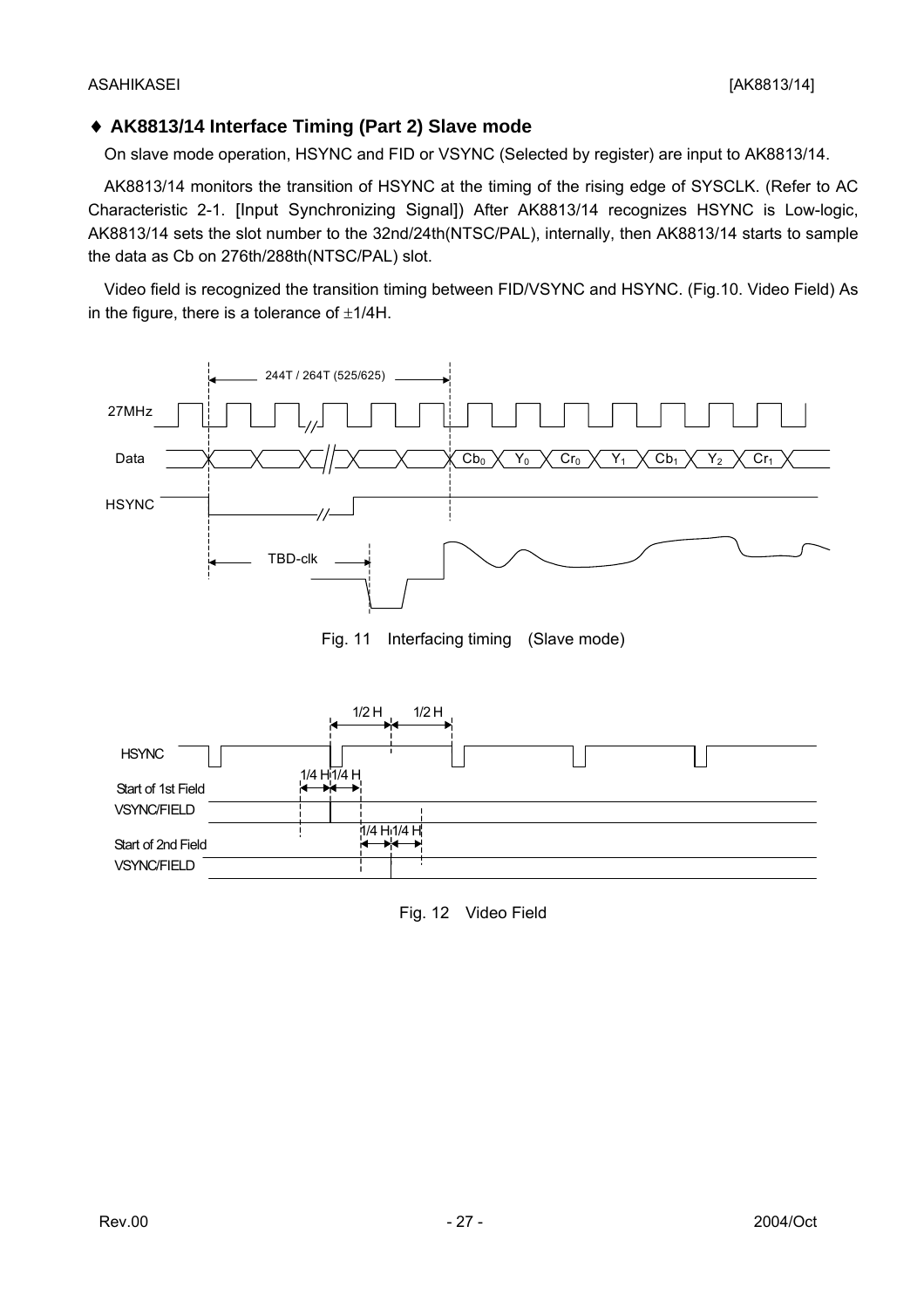## ♦ HSYNC FID/VSYNC Timing

| 525 System                        |                                                                                                                                                                                            |
|-----------------------------------|--------------------------------------------------------------------------------------------------------------------------------------------------------------------------------------------|
| Digital<br>Line-No.               | $\boldsymbol{2}$<br>$\ensuremath{\mathsf{3}}$<br>$\bf 8$<br>525<br>$\overline{4}$<br>$\boldsymbol{6}$<br>9<br>$10$<br>$11$<br>$\mathbf{1}$<br>$\overline{5}$<br>$\overline{7}$<br>÷<br>- i |
| $H\!S\!M\!N\!C$                   |                                                                                                                                                                                            |
| VSYNC                             |                                                                                                                                                                                            |
| FID                               |                                                                                                                                                                                            |
|                                   |                                                                                                                                                                                            |
| Digital<br>Line-No.               | 262<br>263<br>264<br>265<br>266<br>267<br>268<br>269<br>270<br>271<br>$272\,$<br>273<br>274                                                                                                |
| <b>HSYNC</b>                      |                                                                                                                                                                                            |
| VSYNC                             |                                                                                                                                                                                            |
| HD                                |                                                                                                                                                                                            |
| 625 System<br>Digital<br>Line-No. | 625<br>622<br>623<br>624<br>$\overline{c}$<br>$\mathsf 3$<br>$5\phantom{.0}$<br>$\,6$<br>$\overline{7}$<br>$\bf 8$<br>$\mathbf{1}$<br>$\overline{4}$<br>÷                                  |
| <b>HSYNC</b>                      |                                                                                                                                                                                            |
| VSYNC                             |                                                                                                                                                                                            |
| <b>FID</b>                        |                                                                                                                                                                                            |
| Digital<br>Line-No.               | 310<br>311<br>$312\,$<br>313<br>$314$<br>315<br>316<br>317<br>318<br>320<br>319<br>÷                                                                                                       |
| <b>HSYNC</b>                      |                                                                                                                                                                                            |
| <b>VSYNC</b>                      |                                                                                                                                                                                            |
| ${\sf FID}$                       |                                                                                                                                                                                            |

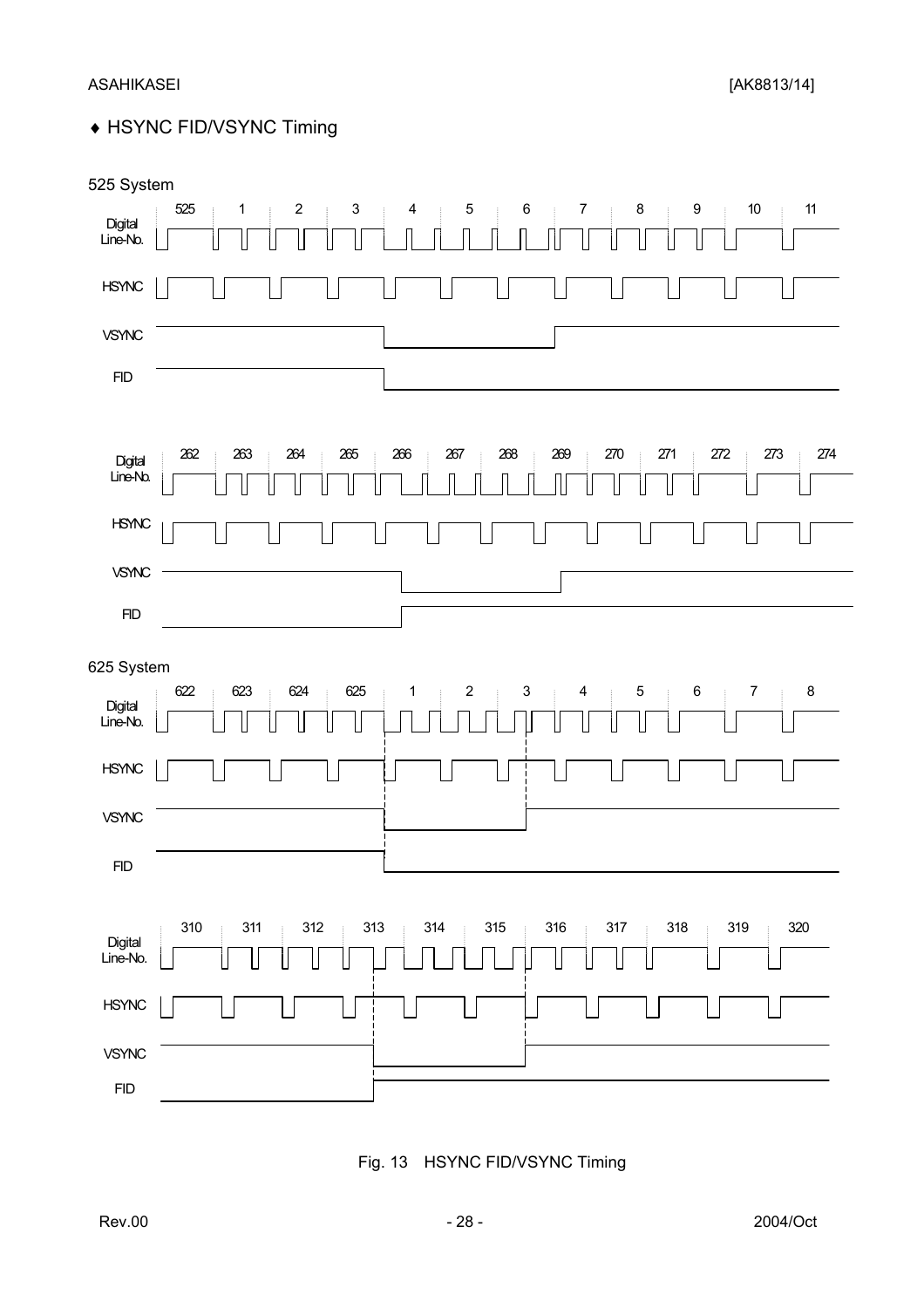### ♦ Internal Color Bars Generator

AK8813/14 generates the Common Color Bar signal for NTSC and PAL internally. The generated Color Bar is "100% Amplitude, 100% Saturation". When AK8813/14 is set to Black Burst output mode, AK8813/14 does not output Color bar even Color bar output register is set.





| The following values are code for ITU-R. BT601 |
|------------------------------------------------|
|------------------------------------------------|

|    | <b>WHITE</b> | .OW<br>YEL. | CYAN | <b>GREEN</b> | <b>MAGENTA</b> | <b>RED</b> | <b>BLUE</b> | <b>BLACK</b> |  |
|----|--------------|-------------|------|--------------|----------------|------------|-------------|--------------|--|
| Cb | 128          | 16          | 166  | 54           | 202            | 90         | 240         | 128          |  |
|    | 235          | 210         | 170  | 145          | 106            | о.         | 41          | 16           |  |
| י  | 128          | 146         | 16   | 34           | 222            | 240        | 110         | 128          |  |

### ♦ Internal Black Burst Generator

AK8813/14 generates Black burst signal for NTSC and PAL internally. When AK8813/14 is set to Black burst output mode, AK8813/14 works same operation as that the input Y/Cb/Cr data is 16/128/128. In this mode, AK8813/14 does not output Color bar even Color bar output register is set.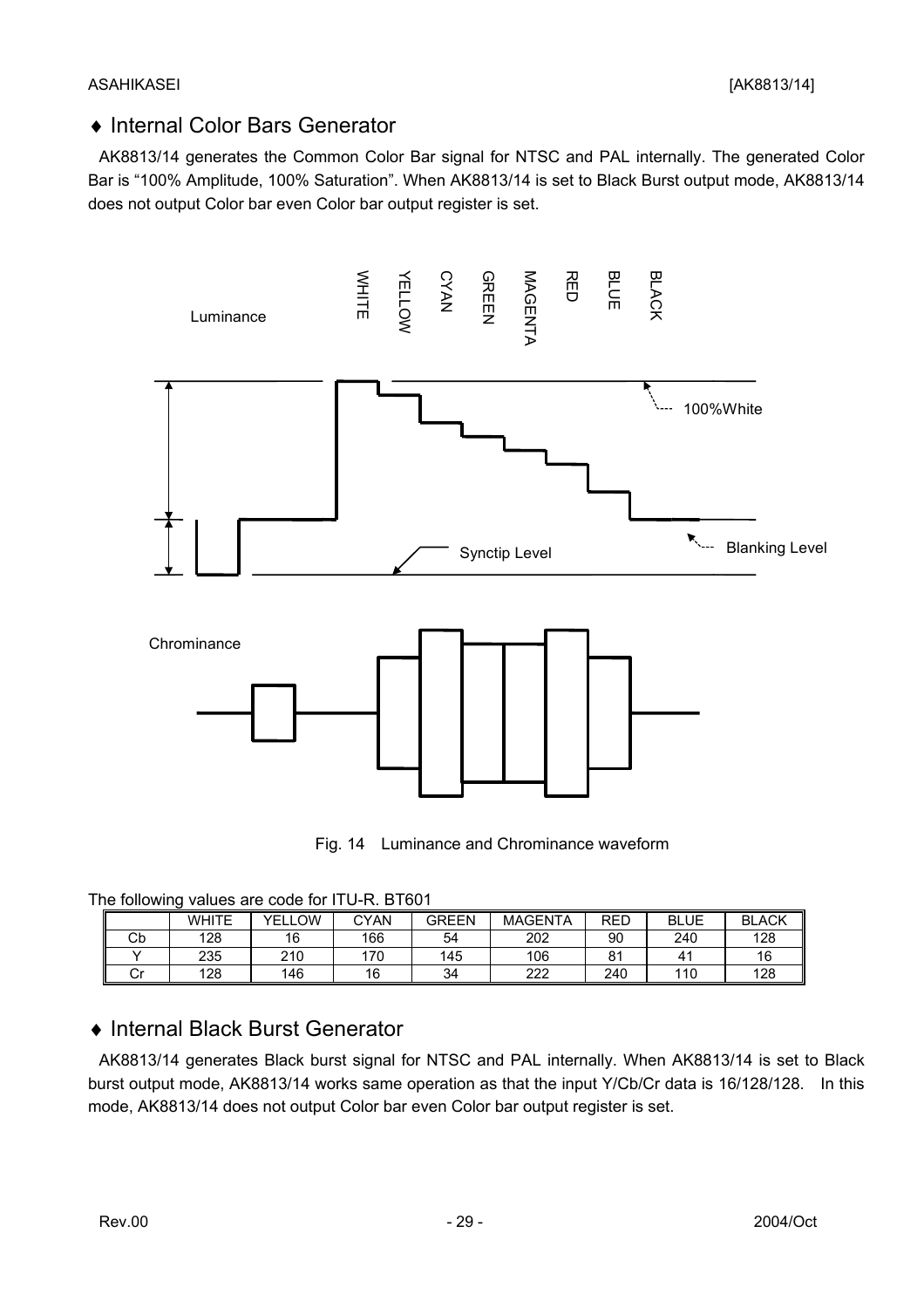### ♦ Synchronizing Signal and Burst Waveform

(1-1) NTSC / NTSC-4.43 / PAL-M( Video Process 1 Register [VM3:VM2]-bit = 00 / 01 ) (SMPTE-170M)





|                                              | measurement<br>point | value  | Recommended<br>tolerance | units      |
|----------------------------------------------|----------------------|--------|--------------------------|------------|
| Total line period(derived)                   |                      | 63.556 |                          | usec       |
| Sync Level                                   |                      | 40     | $+/-1$                   | <b>IRE</b> |
| Horizontal Blanking rise time                | 10% - 90%            | 140    | $+/- 20$                 | nsec       |
| Sync rise time                               | 10% - 90%            | 140    | $+/- 20$                 | nsec       |
| Burst envelope rise time                     | 10% - 90%            | 300    | $+200 -100$              | nsec       |
| H-Blanking start to H-reference              | 50%                  | 1.5    | $+/- 0.1$                | usec       |
| Horizontal Sync                              | 50%                  | 4.7    | $+/- 0.1$                | usec       |
| Horizontal reference point to<br>burst start | 50%                  | 19     | defined by SC/H          | cycles     |
| H reference to H-blanking end                | 50%                  | 9.2    | $+0.2 -0.1$              | usec       |
| <b>Burst</b>                                 | 50%                  | 9      | $+/- 1$                  | cycles     |
| Burst Height *                               |                      | 40     | $+/- 1$                  | <b>IRE</b> |

\* Burst height of PAL-M is 306mV



Fig. 16 Synchoronizing Signal and Burst Waveform(NTSC)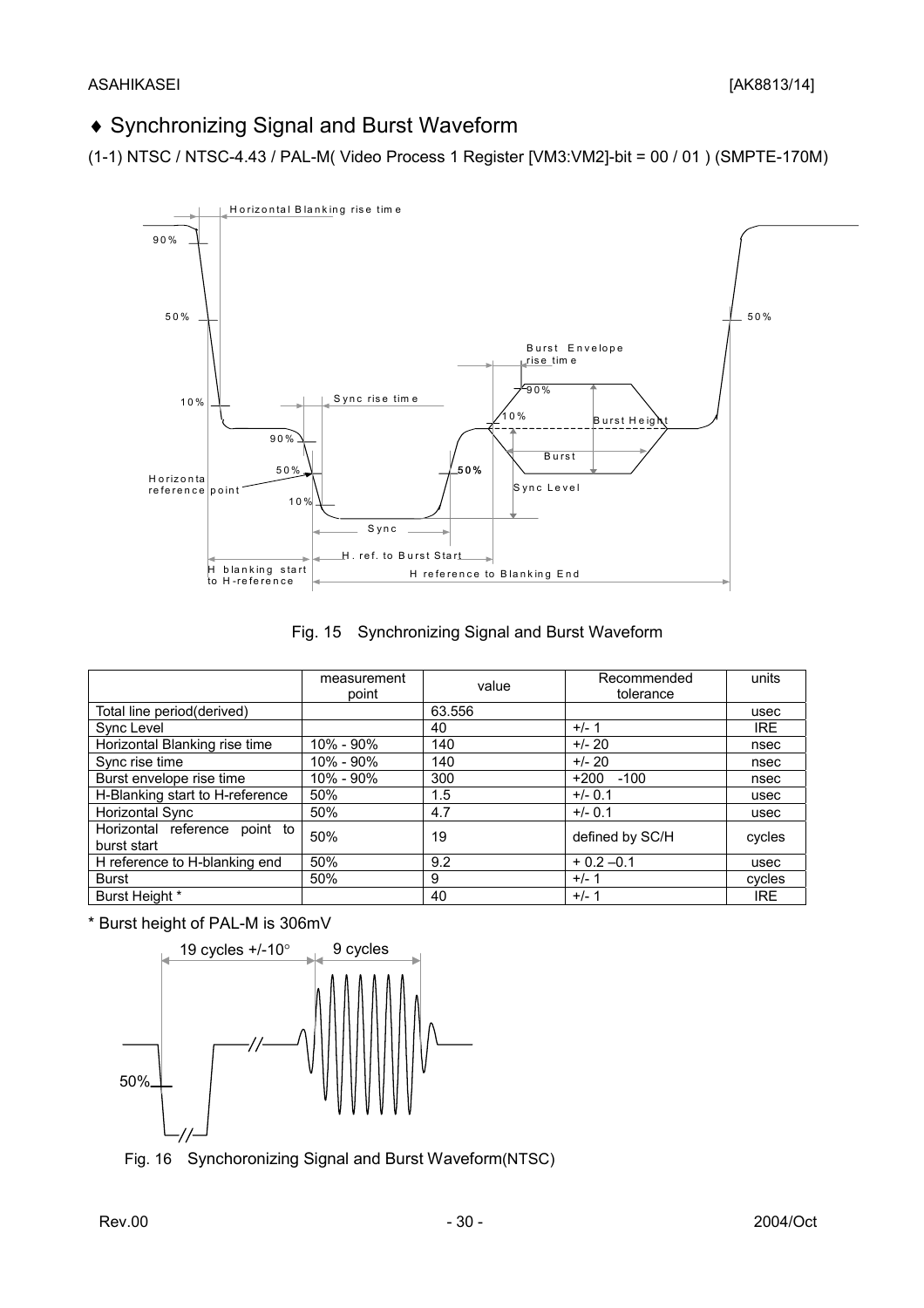#### (1-2-1) HSYNC Timing (NTSC/NTSC4.43)



#### Fig. 17 HSYNC Timing

| ∖ymbol | Duration | Reference |               |
|--------|----------|-----------|---------------|
|        | 429      |           |               |
|        | 858T     |           |               |
|        |          | 50%       | 13.5MHz Clock |
|        | 429      |           |               |
|        | 858T     |           |               |
|        | 63       |           |               |





Fig. 18 Equalizing Pulse and Serration Pulse

| Symbol |                                                                | Measurement<br>point | Value             | Recommended<br>tolerance | units |
|--------|----------------------------------------------------------------|----------------------|-------------------|--------------------------|-------|
|        | Field Period (derived)                                         |                      | 16.6833           |                          | msec  |
|        | Frame period (derived)                                         |                      | 33.3667           |                          | msec  |
|        | Vertical blanking start<br>first<br>before<br>equalizing pulse | 50%                  | 1.5               | $+/- 0.1$                | usec  |
|        | Vertical blanking                                              |                      | $19*$ lines + 1.5 | 0                        | lines |
|        | (63.556usec x 20lines + 1.5usec)                               |                      | usec              | $+/- 0.1$                | usec  |
|        | Pre-equalizing duration                                        |                      | 3                 |                          | lines |
| G      | Pre-equalizing pulse width                                     | 50%                  | 2.3               | $+/- 0.1$                | usec  |
|        | Vertical sync duration                                         |                      | 3                 |                          | lines |
| н      | Vertical serration pulse width                                 | 50%                  | 4.7               | $+/- 0.1$                | usec  |
|        | Post-equalizing duration                                       |                      | 3                 |                          | lines |
| G      | Post-equalizing pulse width                                    | 50%                  | 2.3               | $+/- 0.1$                | usec  |
|        | Sync rise time                                                 |                      | 140               | $+/- 20$                 | nsec  |

\*This value can be set by the register.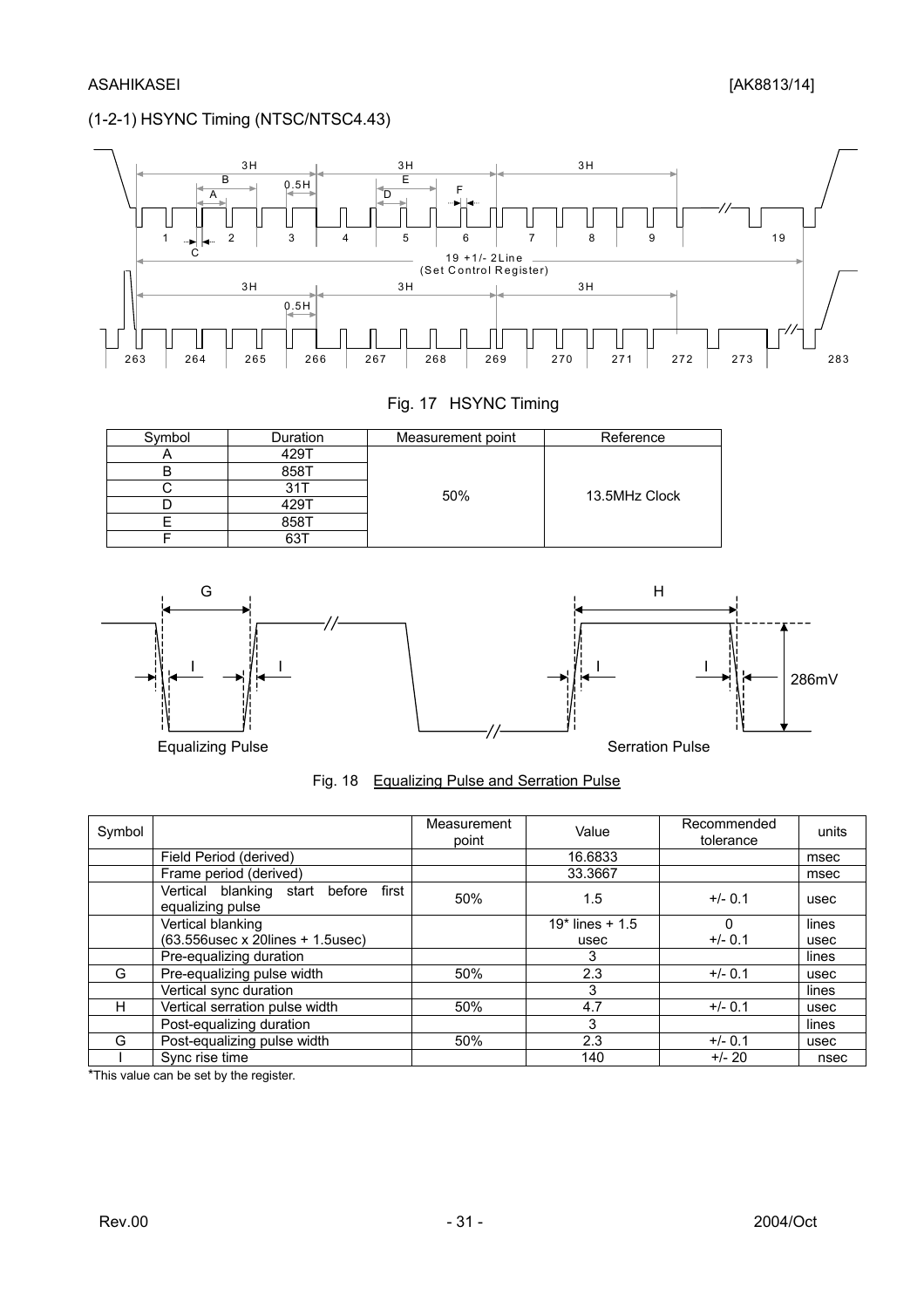#### (1-2-2) FID/VSYNC Timing and Phase of Burst (PAL-M)



Fig. 19 FID/VSYNC Timing and Phase of Burst

A : Phase of Burst : nominal Value + 135°

B : Phase of Burst : nominal Value - 135°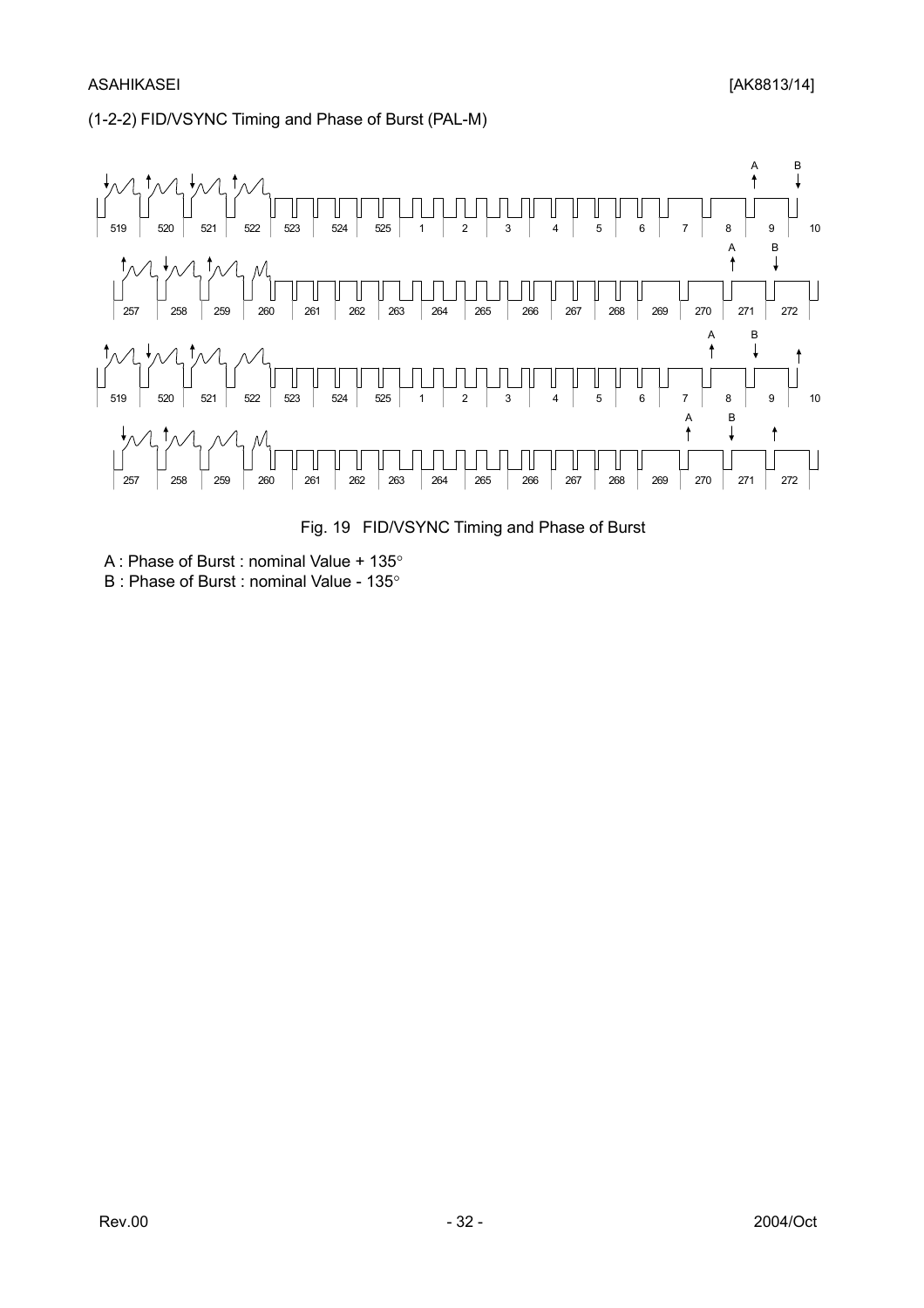#### (2-1) PAL-B,D,G,H,I,N / PAL-60 ( Video Process 1 Register [VM3:VM2]-bit = 11)



#### Fig. 20 PAL Waveform

|                                              | measurement<br>point | value | Recommended<br>tolerance | units  |
|----------------------------------------------|----------------------|-------|--------------------------|--------|
| Total line period(derived)                   |                      | 64.0  |                          | usec   |
| Sync Level                                   |                      | 300   |                          | mV     |
| Horizontal Blanking rise time                | 10% - 90%            | 0.3   | $+/- 0.1$                | usec   |
| Sync rise time                               | 10% - 90%            | 0.2   | $+/- 0.1$                | usec   |
| Burst envelope rise time                     | 10% - 90%            |       |                          | nsec   |
| H-Blanking start to H-reference              | 50%                  | 1.5   | $+/- 0.3$                | usec   |
| Horizontal Sync                              | 50%                  | 4.7   | $+/- 0.2$                | usec   |
| Horizontal reference point to<br>burst start | 50%                  | 19    | defined by SC/H          | cycles |
| H reference to H-blanking end                | 50%                  | 10.5  |                          | usec   |
| Burst *                                      | 50%                  | 10    | $+/- 1$                  | cycles |
| <b>Burst Height **</b>                       |                      | 300   |                          | mV     |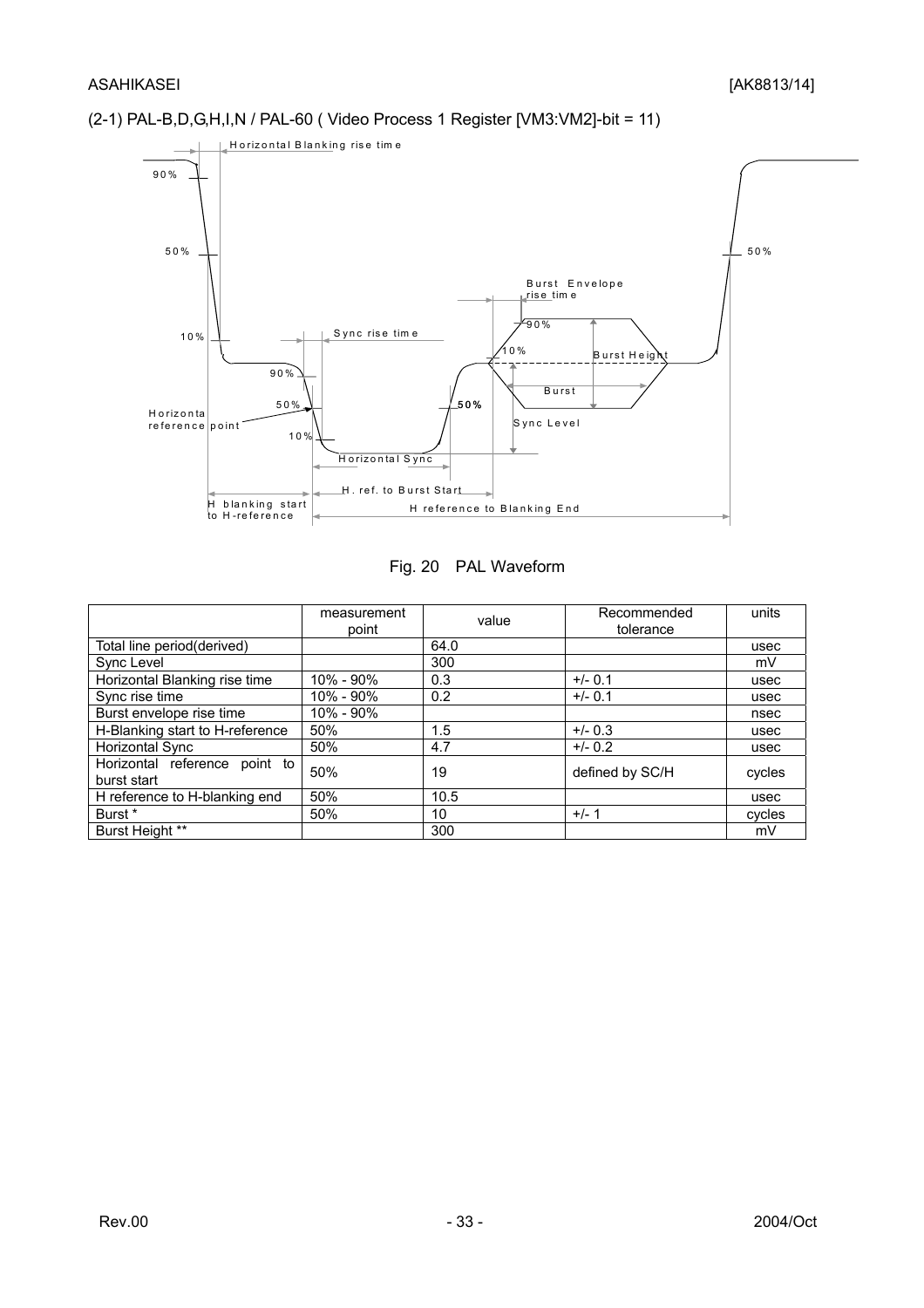#### (2-2) FID/VSYNC Timing and Phase of Burst PAL-B,D,G,H,I,N / PAL-60 ( Video Process 1 Register [VM3:VM2]-bit = 11)



- A : Phase of Burst : nominal Value + 135°
- B : Phase of Burst : nominal Value 135°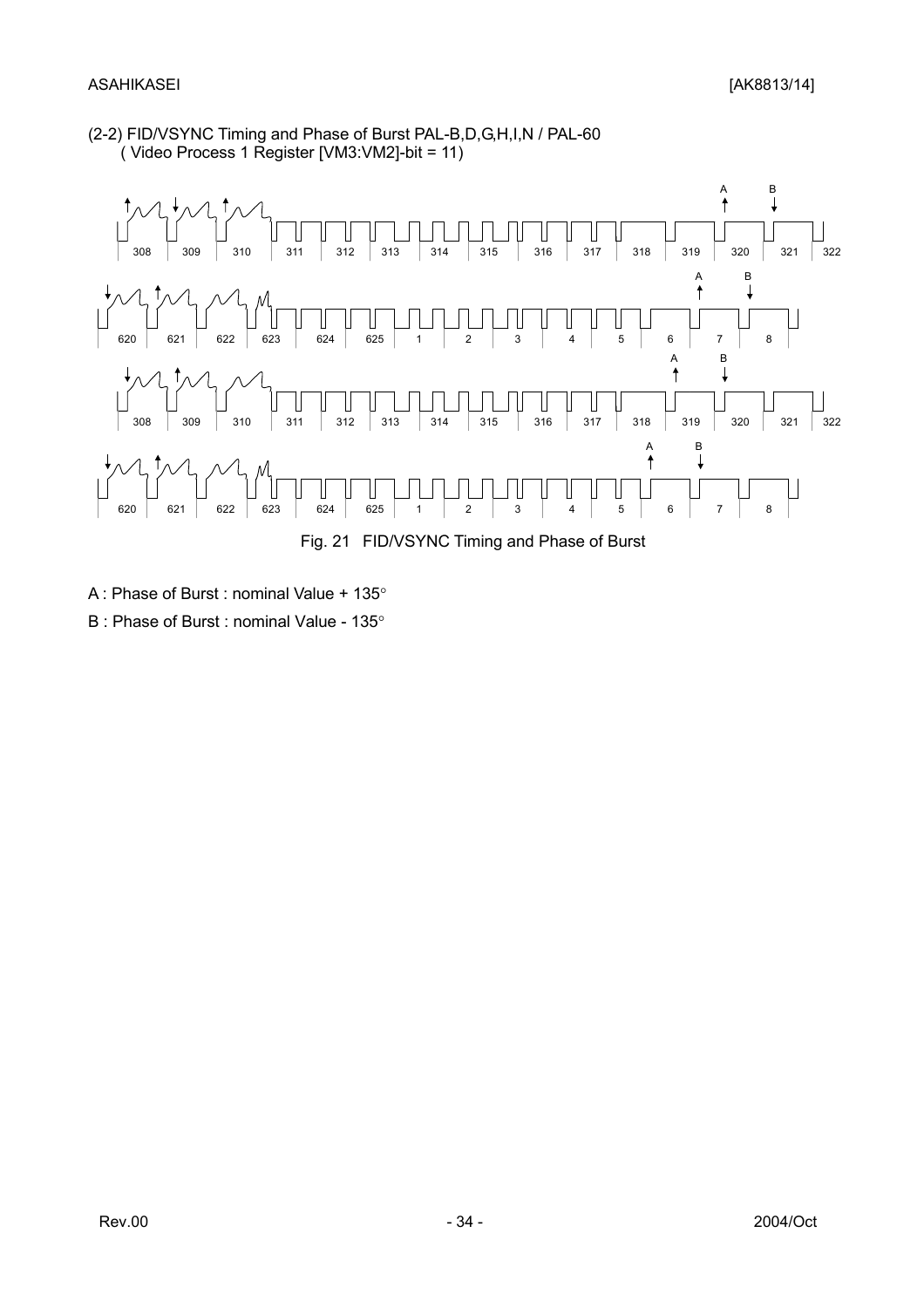### ◆ I<sup>2</sup>C Control Sequence

AK8813/14 is controlled by  $I^2C$  bus. The slave address can be selected as 40H or 42H by selecting SELA pin.

| SELA            | <b>SLAVE Address</b> |
|-----------------|----------------------|
| PULL Down [Low] | 0x40                 |
| PULL UP [High]  | 0x42                 |

Operation :

*Write Sequence:*

(a)1byte Write Sequence

| S | Slave<br><b>Address</b> | W | Α          | Sub<br><b>Address</b> | $\overline{A}$                        | Data   | Α            | <b>Stp</b> |
|---|-------------------------|---|------------|-----------------------|---------------------------------------|--------|--------------|------------|
|   | 8-bits                  |   | . -<br>bit | 8-bits                | $\overline{\mathbf{A}}$<br>. .<br>bit | 8-bits | $1 -$<br>bit |            |

(b) Sequential Write Operation

| <b>D</b> | <b>Slave</b><br><b>Address</b> | W |            | Sub<br>Address(n) | A                               | Data(n) | Α                               | $Data(n+1)$ | -                               | $\bullet\bullet\bullet$ | $Data(n+m)$ | ▵                               | stp |
|----------|--------------------------------|---|------------|-------------------|---------------------------------|---------|---------------------------------|-------------|---------------------------------|-------------------------|-------------|---------------------------------|-----|
|          | 8-bits                         |   | . .<br>bit | 8-bits            | $\overline{\phantom{a}}$<br>bit | 8-bits  | $\overline{\phantom{a}}$<br>bit | 8-bits      | $\overline{\phantom{a}}$<br>bit |                         | 8-bits      | $\overline{\phantom{0}}$<br>bit |     |

*Read Sequence:*

| ົ<br>ూ | Slave<br>Address | W | $\mathsf{A}$ | Sub<br>Address(n) | $\mathsf{A}$ | rS | Slave<br><b>Address</b> | R. | $\overline{A}$ | Data1  | $\mathsf{A}$ | Data2  | Data3  | $\bullet\bullet\bullet$ | Data   | stp |
|--------|------------------|---|--------------|-------------------|--------------|----|-------------------------|----|----------------|--------|--------------|--------|--------|-------------------------|--------|-----|
|        | 8-bits           |   |              | 8-bits            |              |    | 8-bits                  |    |                | 8-bits |              | 8-bits | 8-bits |                         | 8-bits |     |

S, rS : Start Condition

A : Acknowledge (SDA Low )

Ā : Not Acknowledge (SDA High)

stp : Stop Condition

R/W 1 : Read 0 : Write

: Master device (Host)

: Slave device (AK8813/14)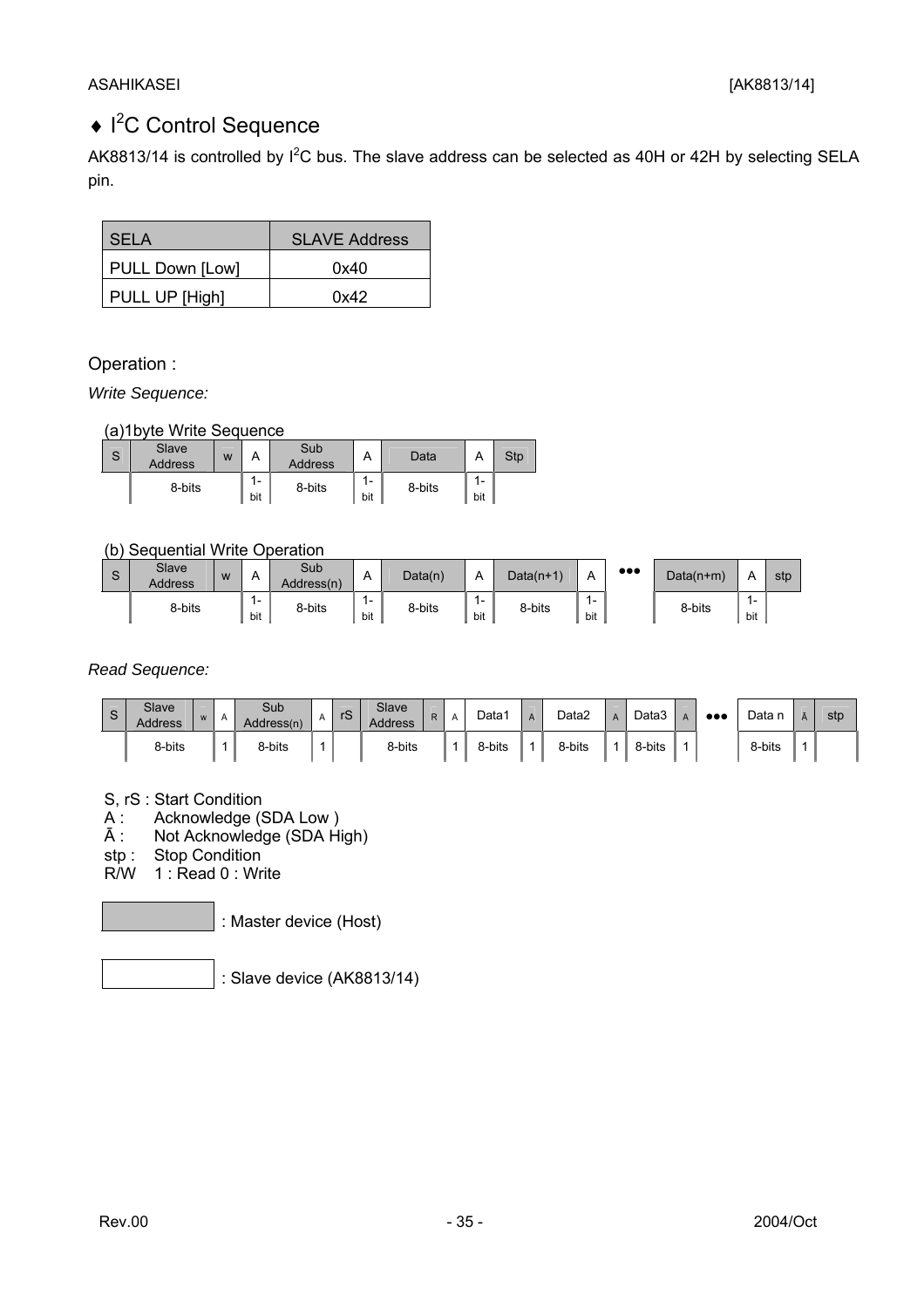## ♦ Register Map

| Sub            |                                              |                |     |                                                                                       |
|----------------|----------------------------------------------|----------------|-----|---------------------------------------------------------------------------------------|
| <b>Address</b> | Register                                     | <b>Default</b> | R/W | <b>Function</b>                                                                       |
| 0x00           | Interface Mode Register                      | 0x00           | R/W | Setting Interface mode                                                                |
| 0x01           | Video Process 1 Register                     | 0x00           | R/W | Setting Standard (NTSC, PAL etc.)                                                     |
| 0x02           | Video Process 2 Register                     | 0x00           | R/W | Setting Closed Caption/Extended Data/VBID                                             |
| 0x03           | Video Process 3 Register                     | 0x00           | R/W | Setting Composite signal or Component signal<br>Adjusting Chrominance/Luminance Delay |
| 0x04           | <b>Reserved Register</b>                     | 0xAA           | R/W |                                                                                       |
| 0x05           | DAC Mode Register                            | 0x00           | R/W | Each DAC On/Off Switch                                                                |
| 0x06           | <b>Sub Carrier Frequency</b><br>Register     | 0x00           | R/W | Adjusting Sub-carrier frequency                                                       |
| 0x07           | Sub Carrier Phase<br>Register                | 0x00           | R/W | Adjusting Sub-carrier phase                                                           |
| 0x08           | <b>WWS Data 1 Register</b>                   | 0x00           | R/W | <b>WSS Data Register</b>                                                              |
| 0x09           | <b>WWS Data 2 Register</b>                   | 0x00           | R/W | <b>WSS Data Register</b>                                                              |
| 0x16           | Closed Caption 1 Register                    | 0x00           | R/W | Closed Caption Lower byte Data                                                        |
| 0x17           | Closed Caption 2 Register                    | 0x00           | R/W | Closed Caption Upper byte Data                                                        |
| 0x18           | Closed Caption Extended 1<br>Register        | 0x00           | R/W | <b>Extended Lower byte Data</b>                                                       |
| 0x19           | <b>Closed Caption Extended 2</b><br>Register | 0x00           | R/W | Extended Upper byte Data                                                              |
| 0x1A           | Video ID 1 Register                          | 0x00           | R/W | Video ID Lower byte Data                                                              |
| 0x1B           | Video ID 2 Register                          | 0x00           | R/W | Video ID Upper byte Data                                                              |
| 0x24           | <b>Status Register</b>                       | 0x00           | R   | <b>Status</b>                                                                         |
| 0x25           | Device ID Register                           | 0x00           | R   | Device ID                                                                             |
| 0x26           | <b>Device Revision Register</b>              | 0x00           | R   | Revision                                                                              |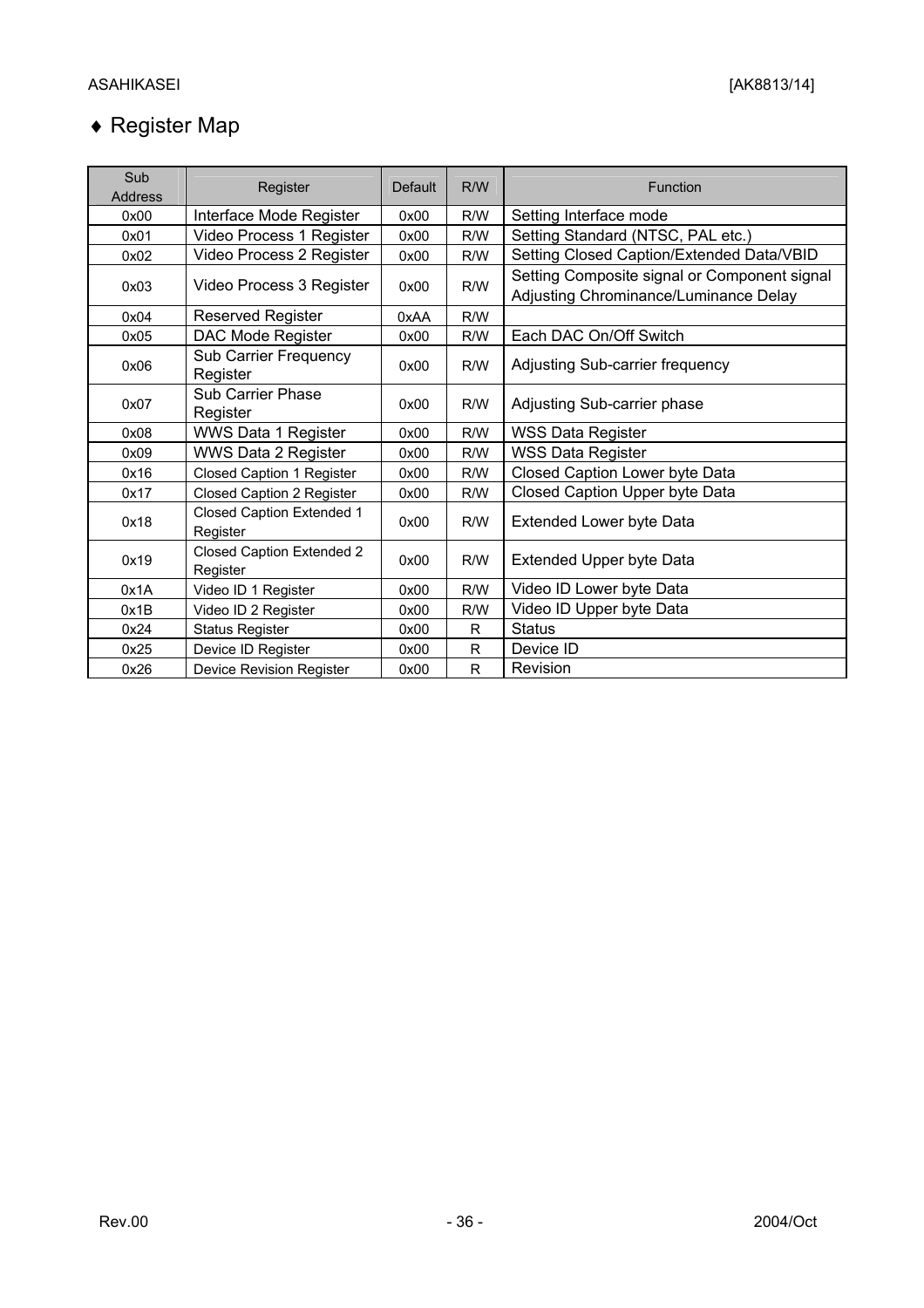### **Interface Mode Register (R/W) [Address 0x00]**

| <b>Sub Address 0x00</b><br><b>Default Value 0xA4</b> |                  |                  |                  |                  |       |            |               |  |  |
|------------------------------------------------------|------------------|------------------|------------------|------------------|-------|------------|---------------|--|--|
| bit 7                                                | bit 6            | bit 5            | bit 4            | bit 3            | bit 2 | bit 1      | bit 0         |  |  |
| BLN4                                                 | BLN <sub>3</sub> | BLN <sub>2</sub> | BLN <sub>1</sub> | BLN <sub>0</sub> | FID   | <b>MAS</b> | <b>REC656</b> |  |  |
| Default Value                                        |                  |                  |                  |                  |       |            |               |  |  |
|                                                      |                  |                  |                  |                  |       |            |               |  |  |

#### Interface Mode Register Definition

| <b>BIT</b>                              | <b>Register Name</b>                         |                                | R/W | <b>Definition</b>                                                                                |
|-----------------------------------------|----------------------------------------------|--------------------------------|-----|--------------------------------------------------------------------------------------------------|
| bit 0                                   | <b>REC656</b>                                | <b>REC656</b><br>I/F mode bit  | R/W | 0 : REC656 non-decode<br>$1: REC656$ decode<br>(At Rec.656 mode operation, MAS-bit should be 0.) |
| bit 1                                   | <b>MAS</b>                                   | Master mode<br>Set bit         | R/W | 0 : Slave mode<br>1: Master mode When REC=0, it's valid                                          |
| bit 2                                   | <b>FID</b>                                   | Field ID Set bit               | R/W | 0: Select VSYNC<br>1 : Select FID                                                                |
| bit 3<br>$\tilde{\phantom{a}}$<br>bit 7 | <b>BLN0</b><br>$\tilde{\phantom{a}}$<br>BLN4 | <b>Blanking Line</b><br>No bit | R/W | Line Blanking No.                                                                                |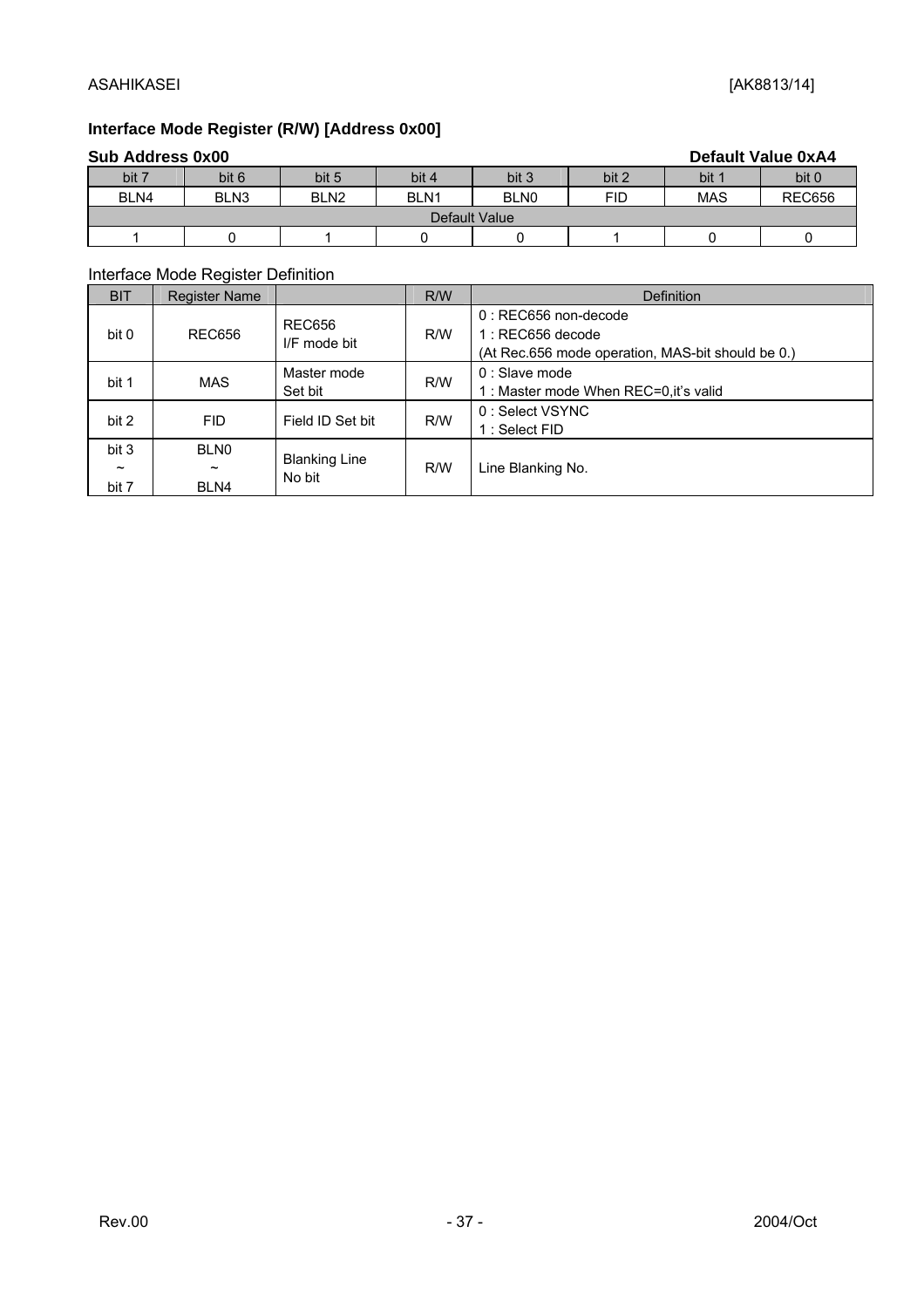#### ASAHIKASEI [AK8813/14]

### **Video Process 1 Register (R/W) [Address 0x01]**

|               | <b>Sub Address 0x01</b><br><b>Default Value 0x30</b> |              |            |       |       |       |       |  |  |  |  |
|---------------|------------------------------------------------------|--------------|------------|-------|-------|-------|-------|--|--|--|--|
| bit 7         | bit 6                                                | bit 5        | bit 4      | bit 3 | bit 2 | bit 1 | bit 0 |  |  |  |  |
| <b>BBG</b>    | CBG                                                  | <b>SETUP</b> | <b>SCR</b> | VM3   | VM2   | VM1   | VM0   |  |  |  |  |
| Default Value |                                                      |              |            |       |       |       |       |  |  |  |  |
|               |                                                      |              |            |       |       |       |       |  |  |  |  |

#### Video Process 1 Register Definition

| <b>BIT</b>                              | Register<br>Name                                            |                                                                               | R/W | <b>Definition</b>                                                                                                                                                                                                       |
|-----------------------------------------|-------------------------------------------------------------|-------------------------------------------------------------------------------|-----|-------------------------------------------------------------------------------------------------------------------------------------------------------------------------------------------------------------------------|
| bit 0<br>$\tilde{\phantom{a}}$<br>bit 3 | VM <sub>0</sub><br>$\tilde{\phantom{a}}$<br>VM <sub>3</sub> | Video Mode 0<br>Register<br>$\tilde{\phantom{a}}$<br>Video Mode 3<br>Register | R/W | [VM1:VM0]-bit<br>00: 3.57954545 MHz<br>01: 3.57561188 MHz<br>10: 3.5820558 MHz<br>11: 4.43361875 MHz<br>[VM3:VM2]-bit<br>00:525/60<br>01 : 525/60 PAL (PAL-M etc.)<br>10 : Reserved<br>11: 625/50 PAL (PAL-B,D,G,H,I,N) |
| bit 4                                   | <b>SCR</b>                                                  | Sub Carrier<br>Reset bit                                                      | R/W | 0 : Sub C. Phase Reset off<br>1: Standard Field Reset                                                                                                                                                                   |
| bit 5                                   | <b>SETUP</b>                                                | Setup bit                                                                     | R/W | $0:$ No Set-up<br>$1:7.5$ IRE Set-up                                                                                                                                                                                    |
| bit 6                                   | <b>CBG</b>                                                  | Color Bar<br>Generator bit                                                    | R/W | 0 : Video Encode<br>1 : Generates color bar                                                                                                                                                                             |
| bit 7                                   | <b>BBG</b>                                                  | <b>Black Burst</b><br>Generator                                               | R/W | 0 : Video Encode<br>1 : Generates black burst                                                                                                                                                                           |

Register Setting of each standard is shown as following ;

|               | VM3-VM0 |
|---------------|---------|
| NTSC-M        | 0000    |
| PAL-B,D,G,H,I | 1111    |
| PAL-M         | 0101    |
| <b>PAL-60</b> | 0111    |
| NTSC4.43      | 0011    |
|               |         |

• When SCR is "ON", the Subcarrier Phase is reset every 4 fields for NTSC, every 8 fields for PAL.

• Even when SETUP is "ON", there is no Set-up (Pedestal) during the blanking lines.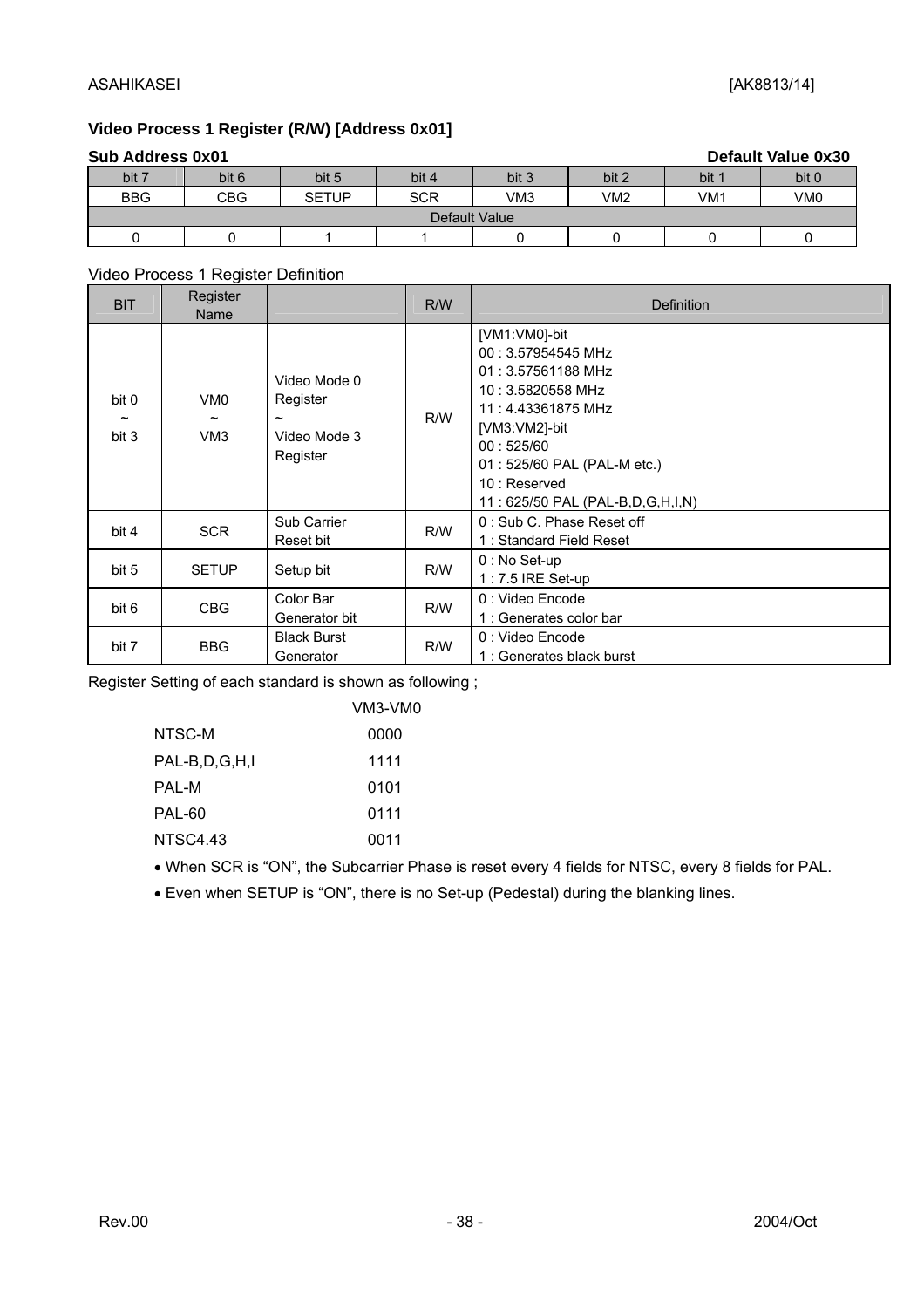#### ASAHIKASEI [AK8813/14]

#### **Video Process 2 Register (R/W) [Address 0x02]**

|               | <b>Sub Address 0x02</b><br>default Value 0x00 |          |          |       |       |       |       |  |  |  |  |
|---------------|-----------------------------------------------|----------|----------|-------|-------|-------|-------|--|--|--|--|
| bit 7         | bit 6                                         | bit 5    | bit 4    | bit 3 | bit 2 | bit 1 | bit 0 |  |  |  |  |
| Reserved      | Reserved                                      | Reserved | Reserved | WSS   | CC284 | CC21  | VBID  |  |  |  |  |
| Default Value |                                               |          |          |       |       |       |       |  |  |  |  |
|               |                                               |          |          |       |       |       |       |  |  |  |  |

#### Video Process 2 Register Definition

| <b>BIT</b>                              | Register<br>Name |                                                   | R/W | Definition                                      |
|-----------------------------------------|------------------|---------------------------------------------------|-----|-------------------------------------------------|
| bit 0                                   | <b>VBID</b>      | Video ID bit                                      | R/W | $0:$ Video ID off<br>1: Video ID on             |
| bit 1                                   | CC <sub>21</sub> | Closed Caption bit                                | R/W | 0 : Closed caption off<br>1 : Closed Caption on |
| bit 2                                   | CC284            | <b>Closed Caption</b><br><b>Extended Data bit</b> | R/W | 0 : Extended Data off<br>1 : Extended data on   |
| bit 3                                   | <b>WSS</b>       | WSS set bit                                       | R/W | $0: WSS$ off<br>1: WSS on                       |
| bit 4<br>$\tilde{\phantom{a}}$<br>bit 7 | Reserved         | Reserved bit                                      | R/W | Reserved                                        |

#### **Video Process 3 Register (R/W) [Address 0x03]**

#### **Sub Address 0x03 default Value 0x00**

| <u>UUN MUULUSS UAUJ</u> |               |                  |       |                  |       |                  | GUIGUIL VAIUU VAVV |  |  |
|-------------------------|---------------|------------------|-------|------------------|-------|------------------|--------------------|--|--|
| bit 7                   | bit 6         | bit 5            | bit 4 | bit 3            | bit 2 | bit '            | bit 0              |  |  |
| Reserved                | Reserved      | SYD <sub>2</sub> | SYD1  | SYD <sub>0</sub> | CYD2  | CYD <sub>1</sub> | CYD <sub>0</sub>   |  |  |
|                         | Default Value |                  |       |                  |       |                  |                    |  |  |
|                         |               |                  |       |                  |       |                  |                    |  |  |

#### Video Process 3 Register Definition

| <b>BIT</b>            | - ت س<br>Register<br>Name |                     | R/W | <b>Definition</b>                                      |  |  |
|-----------------------|---------------------------|---------------------|-----|--------------------------------------------------------|--|--|
| bit 0                 | CYD <sub>0</sub>          |                     |     |                                                        |  |  |
| $\tilde{\phantom{a}}$ | $\tilde{\phantom{a}}$     | Composite Y         | R/W | S-Video Y Component delay no. from Chroma: 2's comp.   |  |  |
| bit 2                 | CYD <sub>2</sub>          | Delay bit           |     |                                                        |  |  |
| bit 3                 | SYD <sub>0</sub>          |                     |     |                                                        |  |  |
|                       | $\tilde{\phantom{a}}$     | S-video Y Delay bit | R/W | Composite Y Component delay no. from Chroma: 2's comp. |  |  |
| bit 5                 | SYD <sub>2</sub>          |                     |     |                                                        |  |  |
| bit 6                 |                           |                     |     |                                                        |  |  |
| $\tilde{\phantom{a}}$ | Reserved                  | Reserved bit        | R/W | Reserved                                               |  |  |
| bit 7                 |                           |                     |     |                                                        |  |  |

• S-video and Y component of the composite signal can be shifted for the chroma signal independently at ±3-system clock (27MHz).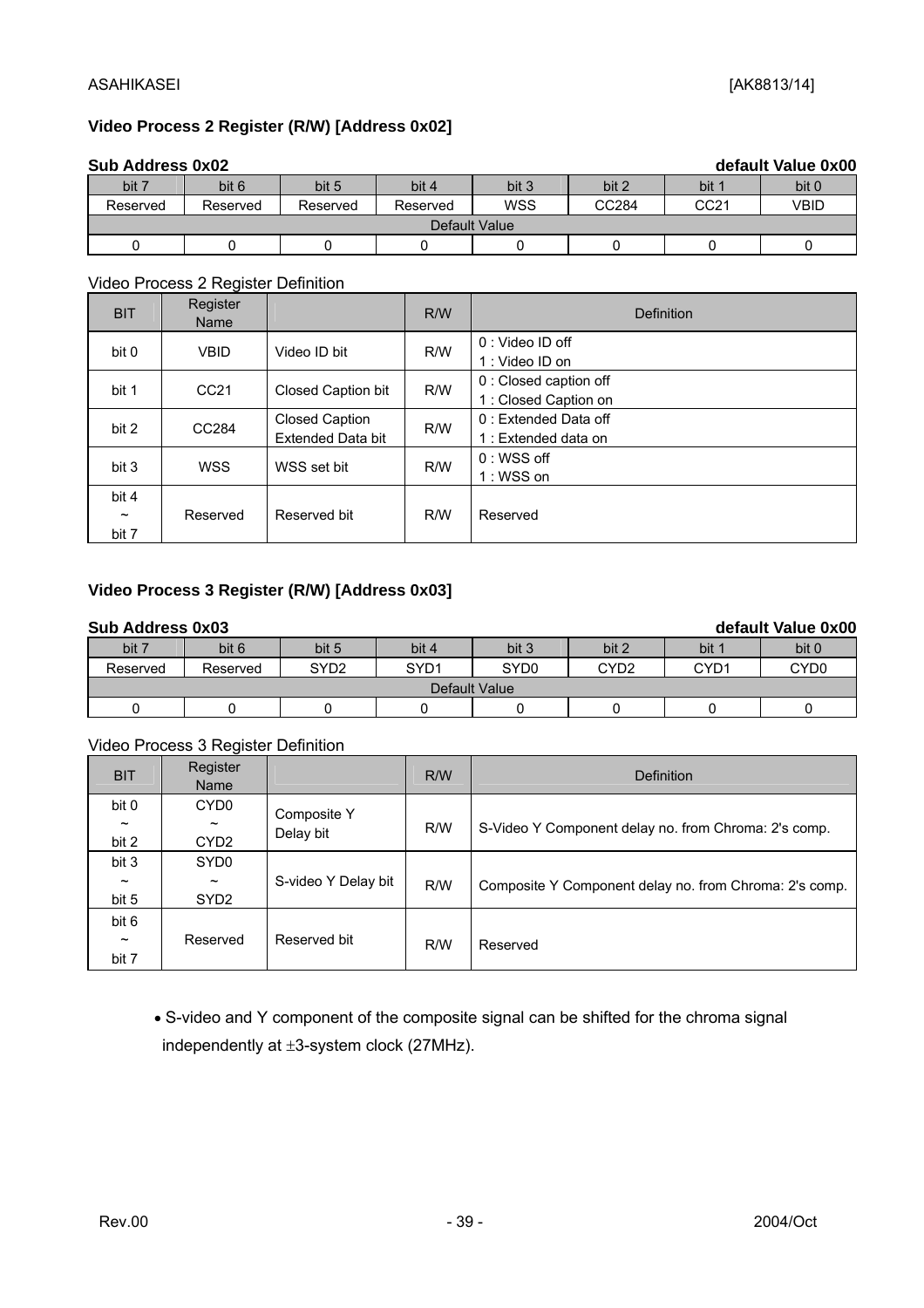#### **Reserved Register (R/W) [Address 0x04]**

|          | Sub Address 0x04<br>default Value 0xAA |          |          |          |          |          |          |  |  |  |  |
|----------|----------------------------------------|----------|----------|----------|----------|----------|----------|--|--|--|--|
| bit 7    | bit 6                                  | bit 5    | bit 4    | bit 3    | bit 2    | bit 1    | bit 0    |  |  |  |  |
| Reserved | Reserved                               | Reserved | Reserved | Reserved | Reserved | Reserved | Reserved |  |  |  |  |
|          | Default Value                          |          |          |          |          |          |          |  |  |  |  |
|          |                                        |          |          |          |          |          |          |  |  |  |  |

Reserved

| <b>BIT</b>                     | Register<br>Name |               | R/W | <b>Definition</b> |
|--------------------------------|------------------|---------------|-----|-------------------|
| bit 0                          |                  |               |     |                   |
| $\tilde{\phantom{a}}$<br>bit 7 | Reserved         | Reserved bit. | R/W | Reserved          |

#### **DAC Mode Register (R/W) [Address 0x05]**

|               | Sub Address 0x05<br>default Value 0x00 |          |          |          |              |             |       |  |  |  |  |
|---------------|----------------------------------------|----------|----------|----------|--------------|-------------|-------|--|--|--|--|
| bit 7         | bit 6                                  | bit 5    | bit 4    | bit 3    | bit 2        | bit 1       | bit 0 |  |  |  |  |
| Reserved      | Reserved                               | Reserved | Reserved | Reserved | <b>OUTCP</b> | <b>OUTC</b> | OUTY  |  |  |  |  |
| Default Value |                                        |          |          |          |              |             |       |  |  |  |  |
|               |                                        |          |          |          |              |             |       |  |  |  |  |

#### DAC Mode Register Definition

| <b>BIT</b>                              | Register<br>Name |                     | R/W | Definition                                                                                              |  |  |
|-----------------------------------------|------------------|---------------------|-----|---------------------------------------------------------------------------------------------------------|--|--|
| bit 0                                   | <b>OUTY</b>      | <b>YDAC Out bit</b> | R/W | 0: Y signal output : OFF<br>1: Y signal output : ON                                                     |  |  |
| bit 1                                   | <b>OUTC</b>      | CDAC Out bit        | R/W | 0: Chrominance signal output : OFF<br>1: Chrominance signal output : ON                                 |  |  |
| bit 2                                   | <b>OUTCP</b>     | CPDAC Out bit       | R/W | 0: Composite video signal or U signal output : OFF<br>1: Composite video signal or U signal output : ON |  |  |
| bit 3<br>$\tilde{\phantom{a}}$<br>bit 7 | Reserved         | Reserved bit.       | R/W | Reserved                                                                                                |  |  |

• Video output of AK8813/14 (DAC) can be forced "OFF" independently.

 The output of DAC that is forced "OFF" is Hi-impedance. When three DACs are forced "OFF", then the internal VREF is also forced "OFF". In this case, it takes several milliseconds before the internal VREF reaches the proper voltage after any DAC becomes "ON".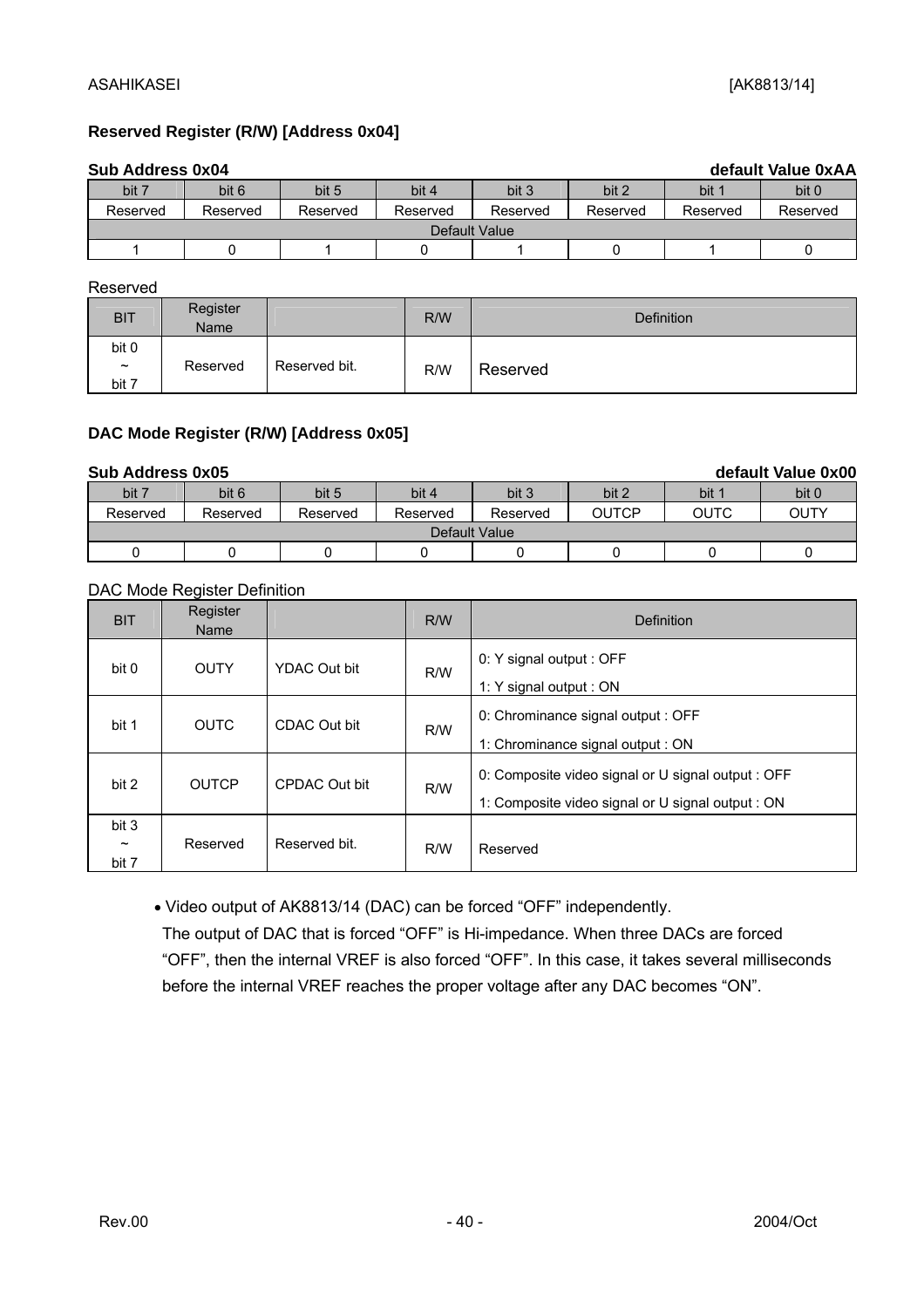#### **Sub Carrier Frequency Control Register (R/W) [Address 0x06]**

|       | <b>Sub Address 0x06</b><br>default Value 0x00 |                   |       |       |                   |       |                   |  |  |  |  |  |
|-------|-----------------------------------------------|-------------------|-------|-------|-------------------|-------|-------------------|--|--|--|--|--|
| bit 7 | Bit 6                                         | bit 5             | bit 4 | bit 3 | bit 2             | bit 1 | bit 0             |  |  |  |  |  |
| SUBF7 | SUBF <sub>6</sub>                             | SUBF <sub>5</sub> | SUBF4 | SUBF3 | SUBF <sub>2</sub> | SUBF1 | SUBF <sub>0</sub> |  |  |  |  |  |
|       | Default Value                                 |                   |       |       |                   |       |                   |  |  |  |  |  |
|       |                                               |                   |       |       |                   |       |                   |  |  |  |  |  |

Sub Carrier Frequency Control Register Definition

| <b>BIT</b>            | Register<br>Name      |                          | R/W | <b>Definition</b>               |
|-----------------------|-----------------------|--------------------------|-----|---------------------------------|
| bit 0                 | <b>SUBF0</b>          | <b>Sub Carrier</b>       |     | Adjustment of frequency between |
| $\tilde{\phantom{a}}$ | $\tilde{\phantom{a}}$ | <b>Frequency Control</b> | R/W |                                 |
| bit 7                 | SUBF7                 | bit                      |     | $+127$ and $-128$ step of 0.8Hz |

#### **Sub Carrier Phase Control Register (R/W) [Address 0x07]**

|               | Sub Address 0x07<br>default Value 0x00 |                   |       |                   |                   |                   |                   |  |  |  |  |  |
|---------------|----------------------------------------|-------------------|-------|-------------------|-------------------|-------------------|-------------------|--|--|--|--|--|
| bit 7         | Bit 6                                  | bit 5             | bit 4 | bit 3             | bit 2             | bit 1             | bit 0             |  |  |  |  |  |
| SUBP7         | SUBP <sub>6</sub>                      | SUBP <sub>5</sub> | SUBP4 | SUBP <sub>3</sub> | SUBP <sub>2</sub> | SUBP <sub>1</sub> | SUBP <sub>0</sub> |  |  |  |  |  |
| Default Value |                                        |                   |       |                   |                   |                   |                   |  |  |  |  |  |
|               |                                        |                   |       |                   |                   |                   |                   |  |  |  |  |  |

#### Sub Carrier Phase Control Register Definition

| <b>BIT</b>            | Register<br>Name      |                    | R/W | Definition                      |
|-----------------------|-----------------------|--------------------|-----|---------------------------------|
| bit 0                 | SUBP <sub>0</sub>     | <b>Sub Carrier</b> |     | Adjustment of frequency between |
| $\tilde{\phantom{a}}$ | $\tilde{\phantom{a}}$ | Phase Control      | R/W |                                 |
| bit 7                 | SUBP7                 | bit                |     | $+127$ and $-128$ step of 0.8Hz |

• Sub- carrier phase is adjustable by (360° /256) step.

#### **WSS Data 1 Register (R/W) [Address 0x08]**

#### **WSS Data 2 Register (R/W) [Address 0x09]**

| _ _ _ _ _ _ _ _ _ _ _ _ _ _ |        |        |        |               |        |        | ------------------ |
|-----------------------------|--------|--------|--------|---------------|--------|--------|--------------------|
| bit 7                       | bit 6  | bit 5  | bit 4  | bit 3         | bit 2  | bit 1  | bit 0              |
| $G2-7$                      | $G2-6$ | $G2-5$ | $G2-4$ | $G1-3$        | $G1-2$ | $G1-1$ | $G1-0$             |
|                             |        |        |        | Default Value |        |        |                    |
|                             |        |        |        |               |        |        |                    |

#### **Sub Address 0x09 default Value 0x00**

|               | <u>UUN MUULUJI UAUJ</u><br>Gorgan value ovoo |       |       |       |         |        |        |  |  |  |
|---------------|----------------------------------------------|-------|-------|-------|---------|--------|--------|--|--|--|
| bit 7         | bit 6                                        | bit 5 | bit 4 | bit 3 | bit 2   | bit 1  | bit 0  |  |  |  |
| Reserved      | Reserved                                     | G4-13 | G4-12 | G4-11 | $G3-10$ | $G3-9$ | $G3-8$ |  |  |  |
| Default Value |                                              |       |       |       |         |        |        |  |  |  |
|               |                                              |       |       |       |         |        |        |  |  |  |

- AK8813/14 generates the necessary sub-carrier frequency from a system clock by DFS (Digital Frequency Synthesizer)
- Frequency of default is adjustable by specifying this bit. This bit adjusts the default frequency.

**Sub Address 0x08 default Value 0x00**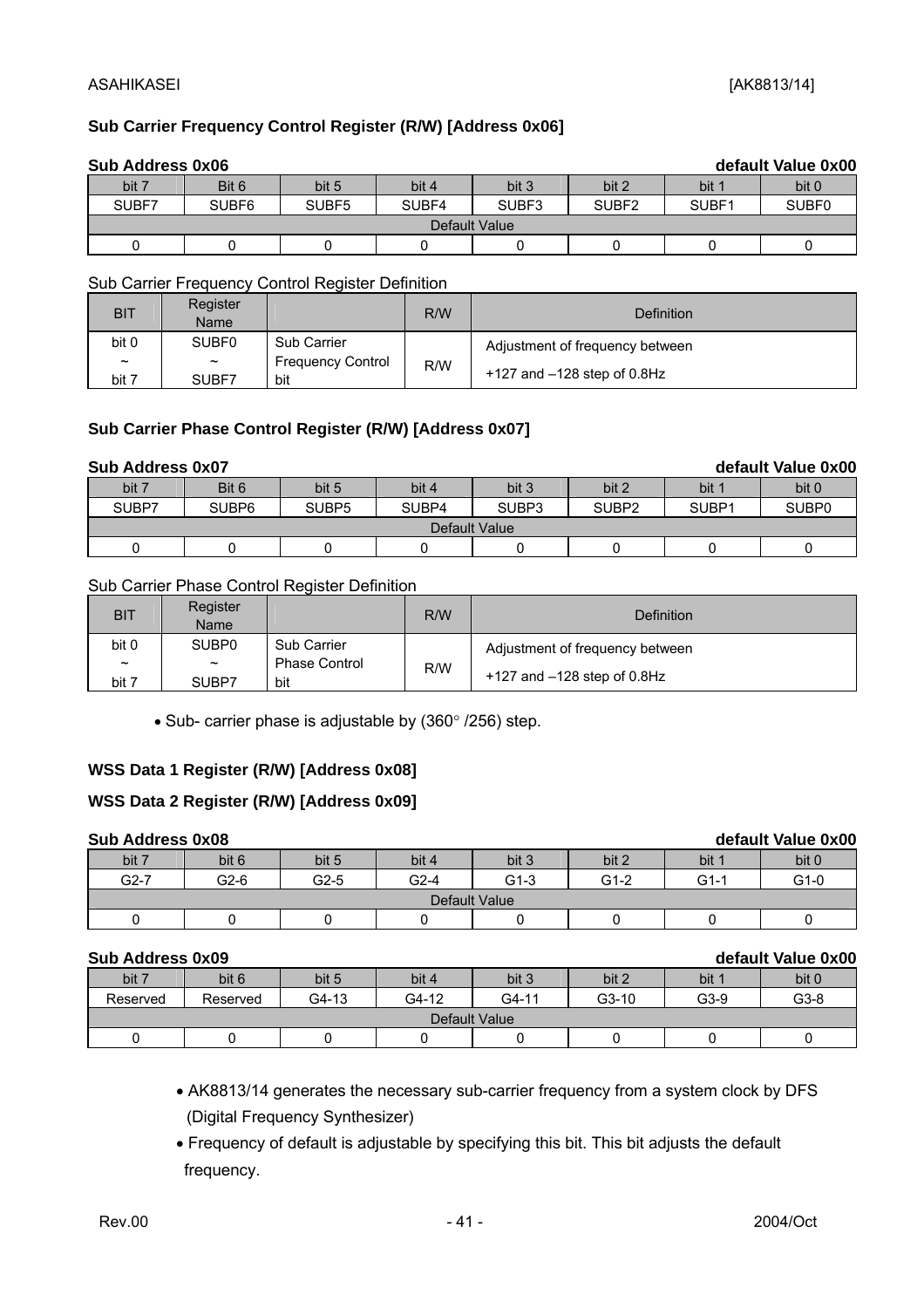**Sub Address 0x16 default Value 0x00** 

#### **Closed Caption Data 1 Register (R/W) [Address 0x16]**

#### **Closed Caption Data 2 Register (R/W) [Address 0x17]**

| <b>Sub Address 0x16</b> |
|-------------------------|
|-------------------------|

| <b>OUN LUAISS AND</b> |                 |       |       |                 |            |                 | <u>UVIUUIL VUIUV VAVV</u> |
|-----------------------|-----------------|-------|-------|-----------------|------------|-----------------|---------------------------|
| bit 7                 | bit 6           | bit 5 | bit 4 | bit 3           | bit 2      | bit 1           | bit 0                     |
| CC7                   | CC <sub>6</sub> | CC5   | CC4   | CC <sub>3</sub> | COQ<br>◡◡∠ | CC <sub>1</sub> | CC0                       |
|                       |                 |       |       | Default Value   |            |                 |                           |
|                       |                 |       |       |                 |            |                 |                           |

#### **Sub Address 0x17 default Value 0x00**

| <b>UUN AUULGOO VATI</b><br><u>UCIAUIL VAIUC VAVV</u><br>bit 7<br>bit 3<br>bit 6<br>bit 0<br>bit 2<br>bit 5<br>bit 4<br>bit 1 |      |      |      |      |             |                 |                 |  |  |  |
|------------------------------------------------------------------------------------------------------------------------------|------|------|------|------|-------------|-----------------|-----------------|--|--|--|
|                                                                                                                              |      |      |      |      |             |                 |                 |  |  |  |
| CC15                                                                                                                         | CC14 | CC13 | CC12 | CC11 | <b>CC10</b> | CC <sub>9</sub> | CC <sub>8</sub> |  |  |  |
| Default Value                                                                                                                |      |      |      |      |             |                 |                 |  |  |  |
|                                                                                                                              |      |      |      |      |             |                 |                 |  |  |  |

#### **Closed Caption Extended Data 1 Register (R/W) [Address 0x18]**

#### **Closed Caption Extended Data 2 Register (R/W) [Address 0x19]**

#### **Sub Address 0x18 default Value 0x00**

| ------------------ |                  |                  |       |                  |                  |                  |                  |
|--------------------|------------------|------------------|-------|------------------|------------------|------------------|------------------|
| bit 7              | bit 6            | bit 5            | bit 4 | bit 3            | bit 2            | bit 1            | bit 0            |
| EXT7               | EXT <sub>6</sub> | EXT <sub>5</sub> | EXT4  | EXT <sub>3</sub> | EXT <sub>2</sub> | EXT <sub>1</sub> | EXT <sub>0</sub> |
|                    |                  |                  |       | Default Value    |                  |                  |                  |
|                    |                  |                  |       |                  |                  |                  |                  |

| Sub Address 0x19  |                   |                   |                   |                   |                   |                  | default Value 0x00 |
|-------------------|-------------------|-------------------|-------------------|-------------------|-------------------|------------------|--------------------|
| bit 7             | bit 6             | bit 5             | bit 4             | bit 3             | bit 2             | bit 1            | bit 0              |
| EXT <sub>15</sub> | EXT <sub>14</sub> | EXT <sub>13</sub> | EXT <sub>12</sub> | EXT <sub>11</sub> | EXT <sub>10</sub> | EXT <sub>9</sub> | EXT <sub>8</sub>   |
| Default Value     |                   |                   |                   |                   |                   |                  |                    |
|                   |                   |                   |                   |                   |                   |                  |                    |

• When the 2nd byte of Closed Caption Data and Extended Data is written in, AK8813/14 recognizes the renewed data and encodes it in the video line.

When the data is not renewed AK8813/14 outputs NULL code.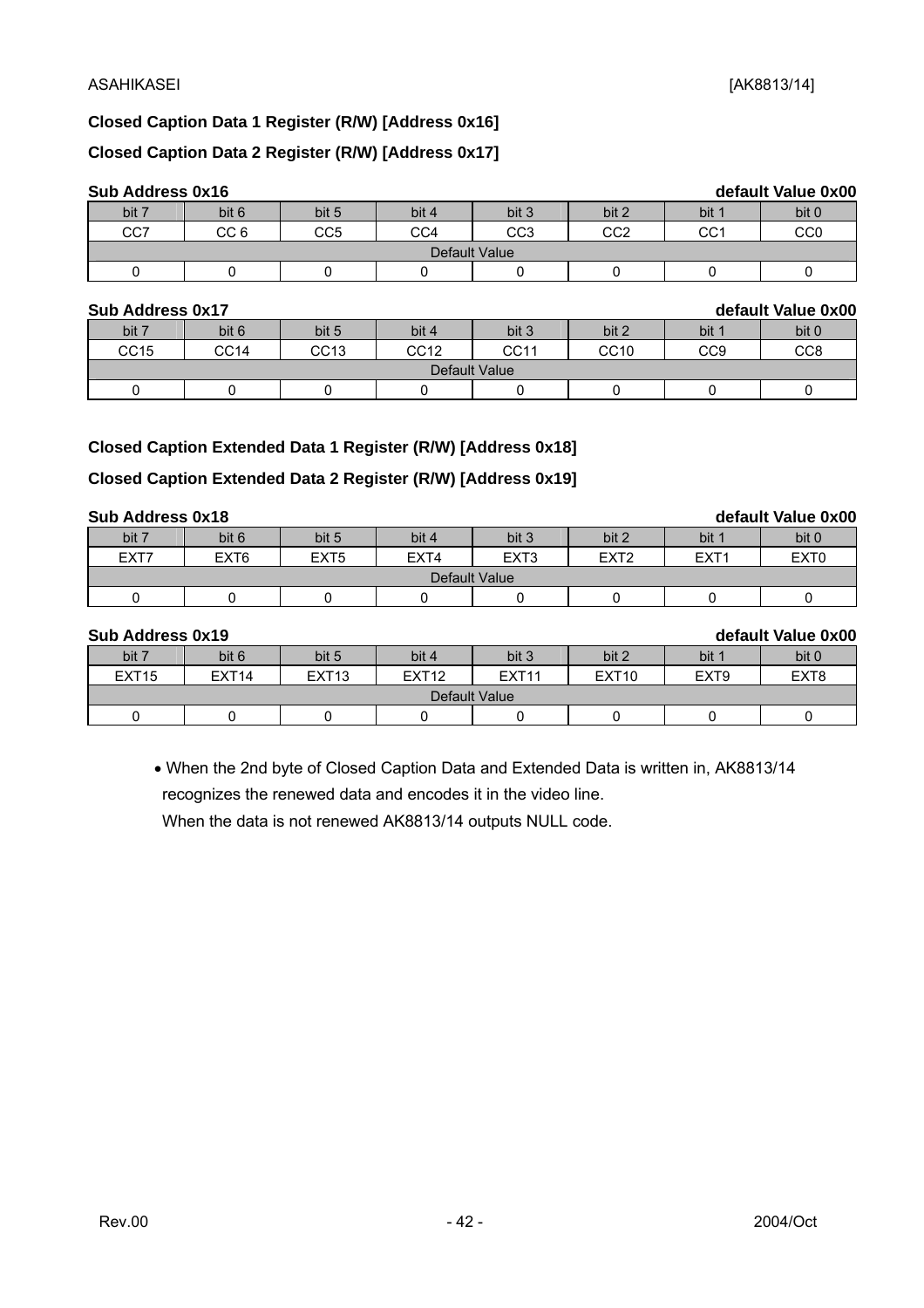#### **Video ID 1 Register (R/W) [Address 0x1A]**

#### **Video ID 2 Register (R/W) [Address 0x1B]**

| <b>Sub Address 0x1A</b> |          |       |       |       |       |       | default Value 0x00 |
|-------------------------|----------|-------|-------|-------|-------|-------|--------------------|
| bit 7                   | bit 6    | bit 5 | bit 4 | bit 3 | bit 2 | bit 1 | bit 0              |
| Reserved                | Reserved | VBID1 | VBID2 | VBID3 | VBID4 | VBID5 | VBID6              |
| Default Value           |          |       |       |       |       |       |                    |
|                         |          |       |       |       |       |       |                    |

#### **Sub Address 0x1B default Value 0x00**

| <u>UUD AUULUSS VATD</u> |       |       |        |        |        |        | GUIGUIL VAIUU VAVV |
|-------------------------|-------|-------|--------|--------|--------|--------|--------------------|
| bit 7                   | bit 6 | bit 5 | bit 4  | bit 3  | bit 2  | bit 1  | bit 0              |
| VBID7                   | VBID8 | VBID9 | VBID10 | VBID11 | VBID12 | VBID13 | VBID14             |
| Default Value           |       |       |        |        |        |        |                    |
|                         |       |       |        |        |        |        |                    |

• Please write value 0 at Reserved bit.

• Bit numbers correspond to Fig. 5 VBID code assignment.

• AK8813/14 generates CRC 6 bit data automatically.

#### **Status Register (R/W) [Address 0x24]**

#### **Sub Address 0x24**

| bit 7    | bit 6    | $\cdot$<br>bit 5 | $\sim$<br>bit | bit 3       | .<br>bit 2            | bit :           | bit '            |
|----------|----------|------------------|---------------|-------------|-----------------------|-----------------|------------------|
| Reserved | Reserved | <b>EN284</b>     | EN21          | <b>SYNC</b> | $\sim$ T $\sim$<br>ےت | $\cap$ TO.<br>ັ | ST <sub>S0</sub> |

#### Status Register Definition

| <b>BIT</b>                              | Register<br>Name                                              |                     | R/W | Definition                                                                                            |
|-----------------------------------------|---------------------------------------------------------------|---------------------|-----|-------------------------------------------------------------------------------------------------------|
| bit 0<br>$\tilde{\phantom{a}}$<br>bit 2 | STS <sub>0</sub><br>$\tilde{\phantom{a}}$<br>STS <sub>2</sub> | Status bit          | R.  | Shows the processing field No.                                                                        |
| bit 3                                   | SYNC bit                                                      | S-video Y Delay bit | R   | 0 : Missing synchronization in slave mode.<br>1 : Synchronization was achieved.                       |
| bit 4                                   | <b>EN21</b>                                                   | Encode21 bit        | R   | 0 : Wait for the appointed video line to encode.<br>1: Ready for the C.C. data input to the register. |
| bit 5                                   | EN284                                                         | Encode 284 bit      | R   | 0: Wait for the appointed video line to encode.<br>1 : Ready for the C.C. data input to the register. |
| bit 6<br>$\tilde{}$<br>bit 7            | Reserved                                                      | Reserved bit.       | R   | Reserved                                                                                              |

• Status Register becomes effective when SYNC bit turns to "1".

When in master mode operation, this bit is "1".

• STS2-STS2 holds the field number of processing. Some time lag is inevitable for the  ${}^{2}C$ acquisition.

• Closed caption data should be renewed after firm that the EN\* flag is "1".

EN\* flag bit is cleared after the second byte( Sub address 17H,19H) was accessed.

• Reserved-bit is always value 0.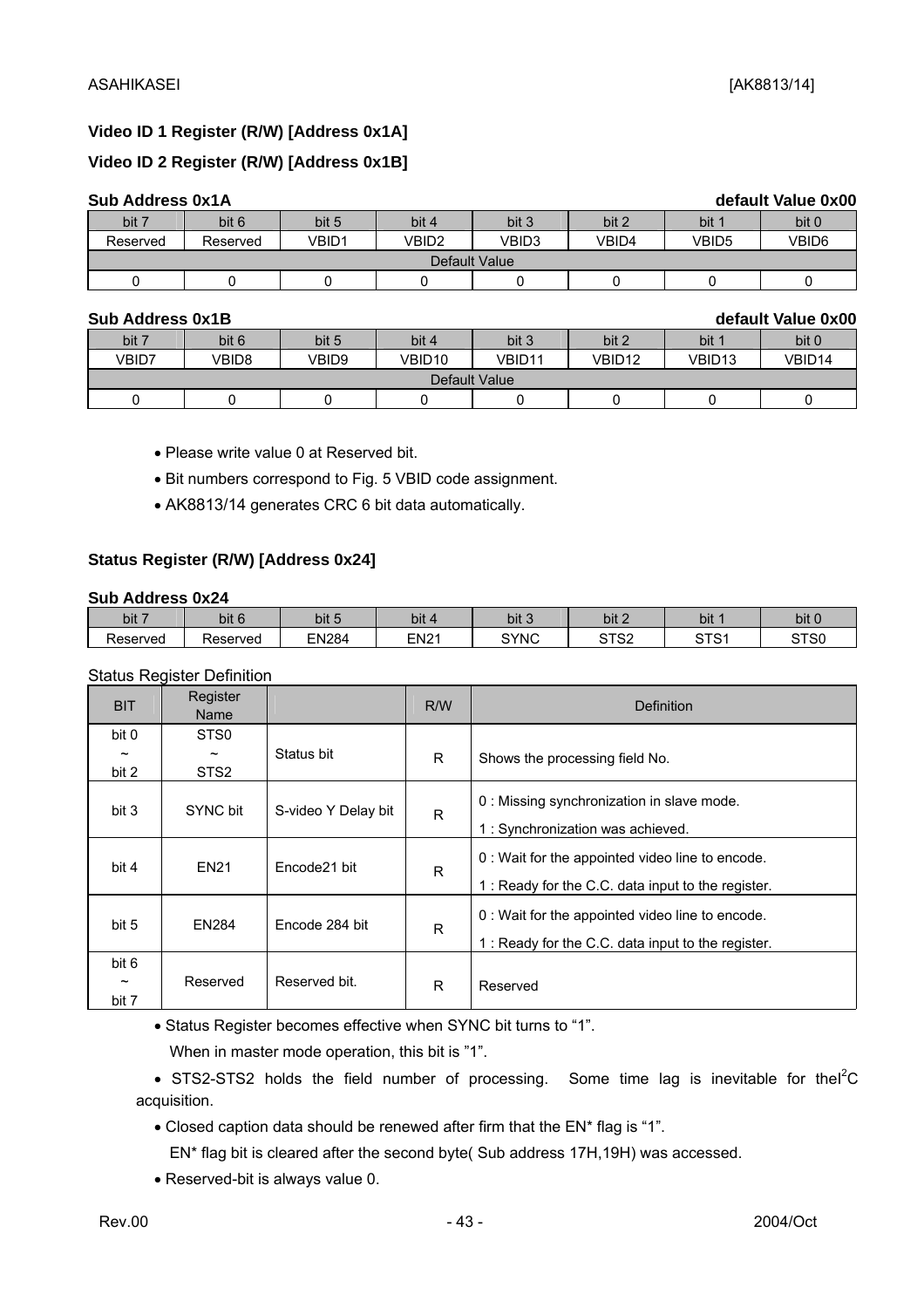#### **Device ID Register (R/W) [Address 0x25]**

| Sub Address 0x25 |                  |                  |                  |                  |                  |                  | default Value 0x14 |
|------------------|------------------|------------------|------------------|------------------|------------------|------------------|--------------------|
| bit 7            | Bit 6            | bit 5            | bit 4            | bit 3            | bit 2            | bit 1            | bit 0              |
| DEV7             | DEV <sub>6</sub> | DEV <sub>5</sub> | DEV <sub>4</sub> | DEV <sub>3</sub> | DEV <sub>2</sub> | DEV <sub>1</sub> | DEV <sub>0</sub>   |
| Default Value    |                  |                  |                  |                  |                  |                  |                    |
|                  |                  |                  |                  |                  |                  |                  |                    |

Device ID Register Definition

| <b>BIT</b>                   | Register<br>Name                       |               | R/W | Definition                                                                               |
|------------------------------|----------------------------------------|---------------|-----|------------------------------------------------------------------------------------------|
| bit 0<br>$\tilde{}$<br>bit 7 | DEV <sub>0</sub><br>$\tilde{}$<br>DEV7 | Device ID bit | R   | Shows the Device ID.<br>"0x13" is assigned for AK8813.<br>"0x14" is assigned for AK8814. |

#### **Revision ID Register (R/W) [Address 0x26]**

#### **Sub Address 0x26 default Value 0x00** bit 7 | Bit 6 | bit 5 | bit 4 | bit 3 | bit 2 | bit 1 | bit 0 | REV7 | REV6 | REV5 | REV4 | REV3 | REV2 | REV1 | REV0 Default Value 0 0 0 0 0 0 0 0 0 0

#### Revision ID Register Definition

| <b>BIT</b>                              | Register<br>Name                                  |                 | R/W | <b>Definition</b>                                                                                      |
|-----------------------------------------|---------------------------------------------------|-----------------|-----|--------------------------------------------------------------------------------------------------------|
| bit 0<br>$\tilde{\phantom{a}}$<br>bit 7 | REV <sub>0</sub><br>$\tilde{\phantom{a}}$<br>REV7 | Revision ID bit | R   | This value will be modified when the control software<br>has to be modified.<br>Shows the Revision ID. |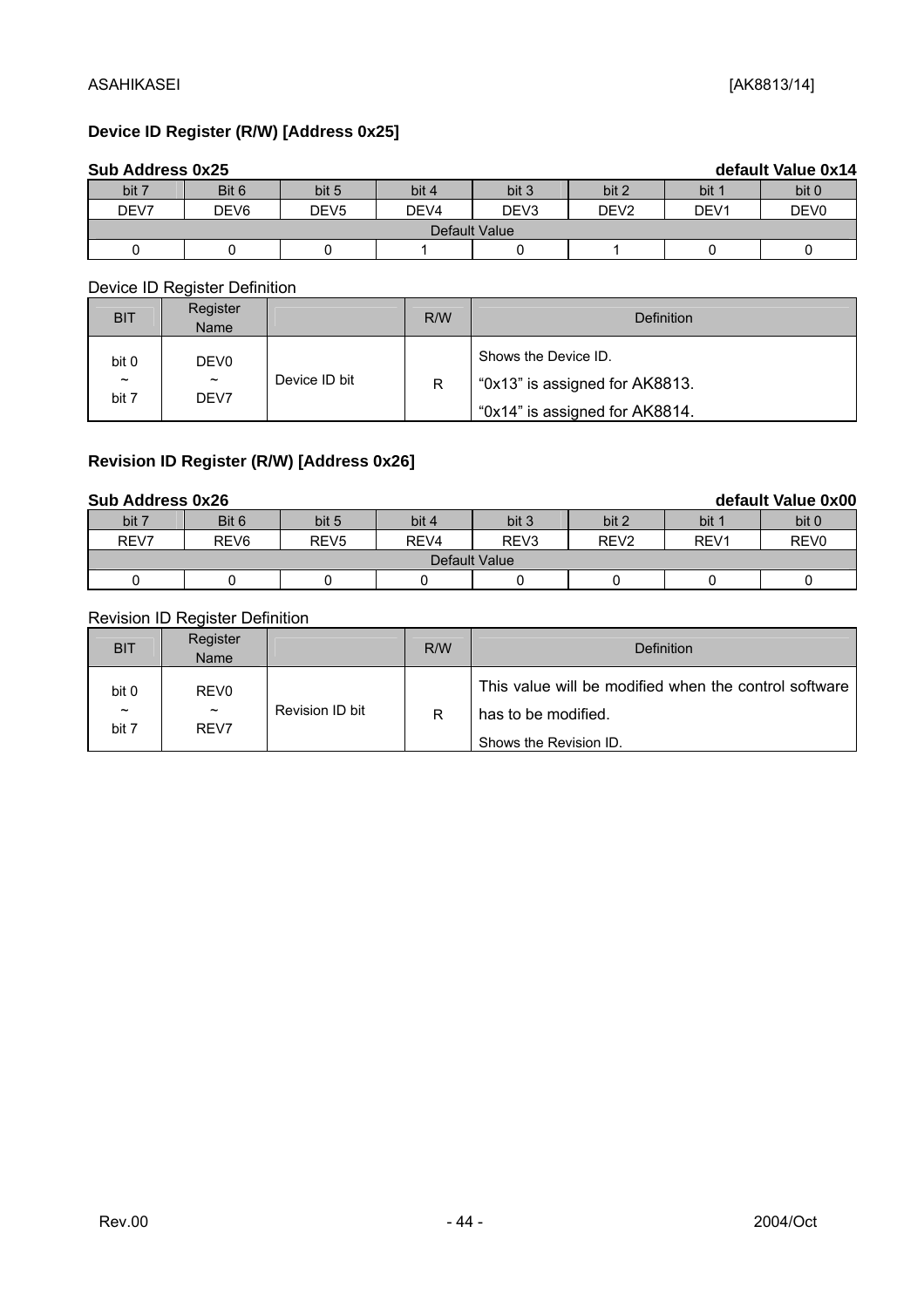### **SYSTEM CONNECTION EXAMPLE**

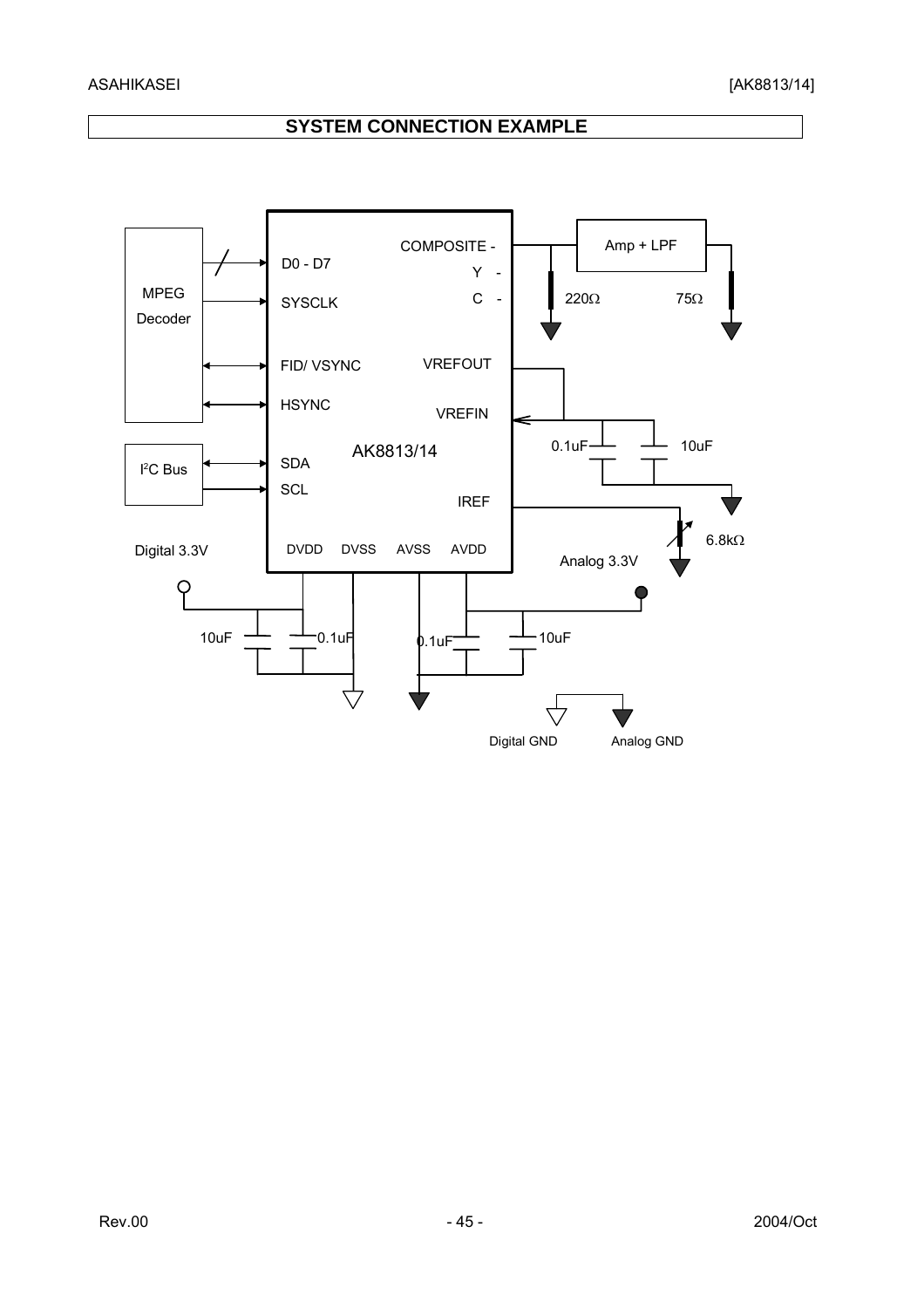#### ASAHIKASEI [AK8813/14]



Package molding compound : Epoxy Lead frame material : Cu Lead frame surface treatment : Solder plate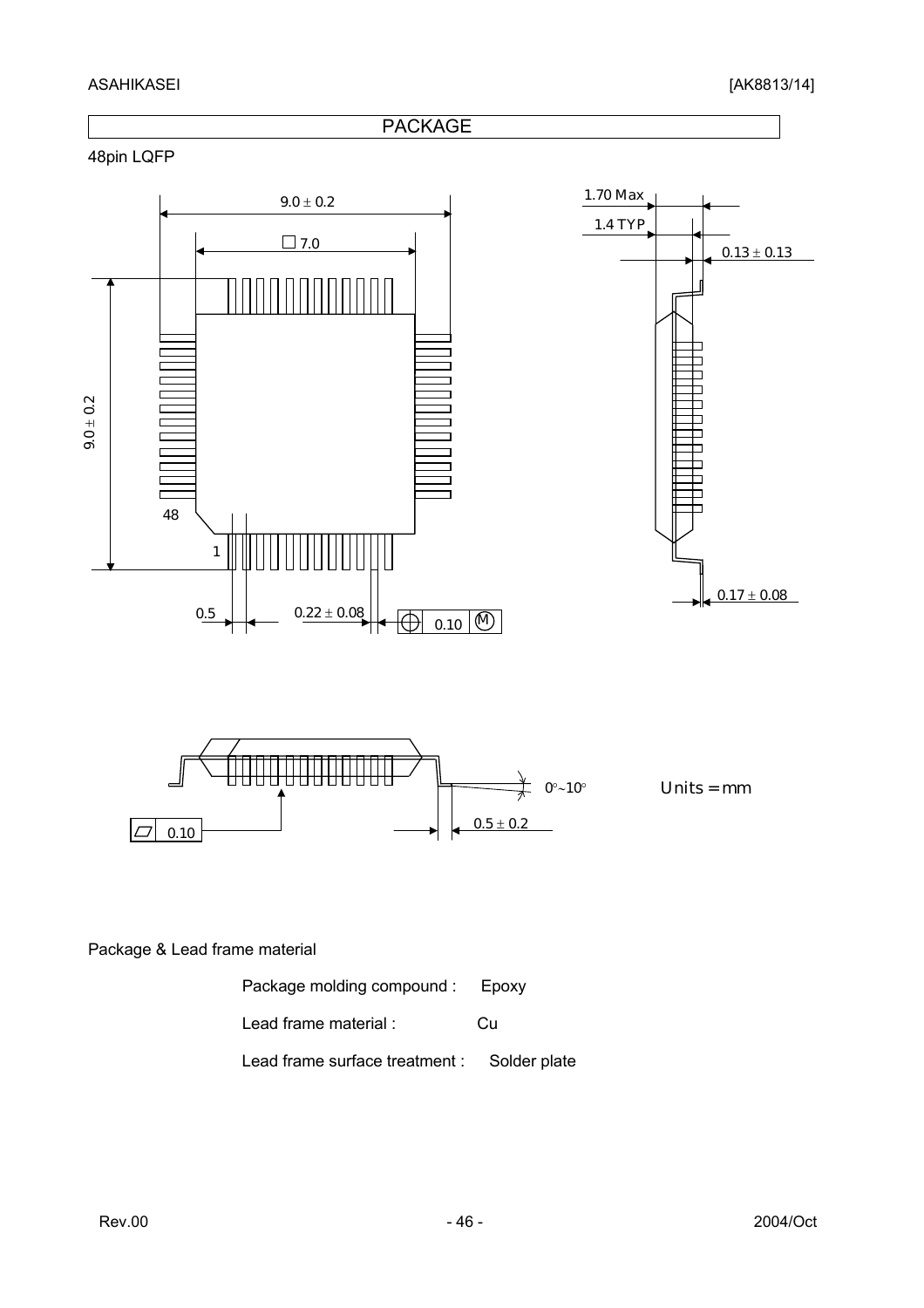57Pin FBGA



Package & Lead frame material

Package molding compound: Epoxy

Interposer material: BT resin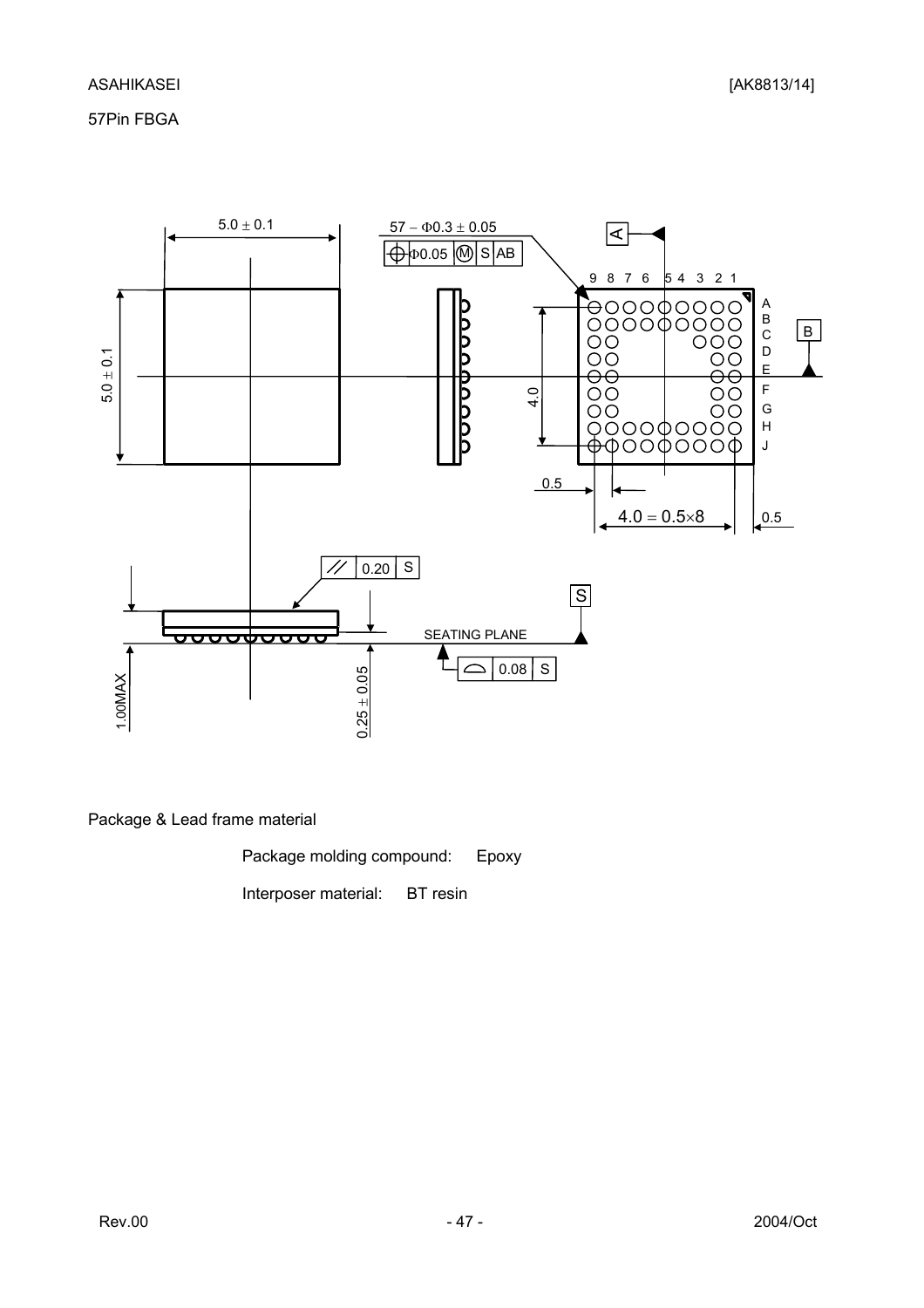

- 1) Asahi Kasei Logo
- 2) Marketing Code : AK8813
- 3) Date Code : XXXXXXX (7 digits)
- 4) Pin #1 indication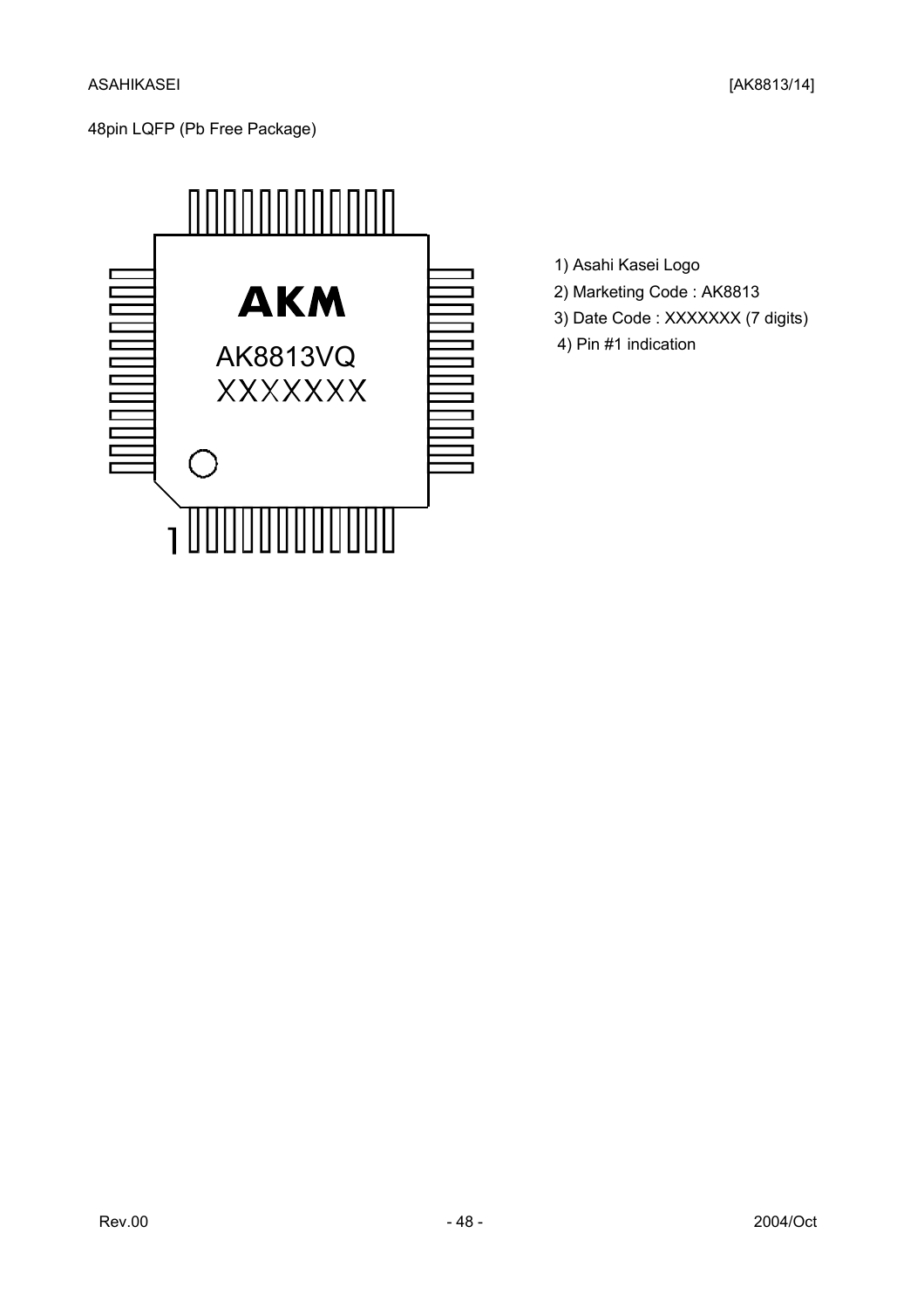57Pin FBGA



1) Pin #1 indication 2) Marketing Code : 8813 3) Date Code : YWWL (4 digits) Y: Year WW: week L: Lot

57Pin FBGA (Pb Free Package)



1) Pin #1 indication 2) Marketing Code : 8813P 3) Date Code : YWWL (4 digits) Y: Year WW: week L: Lot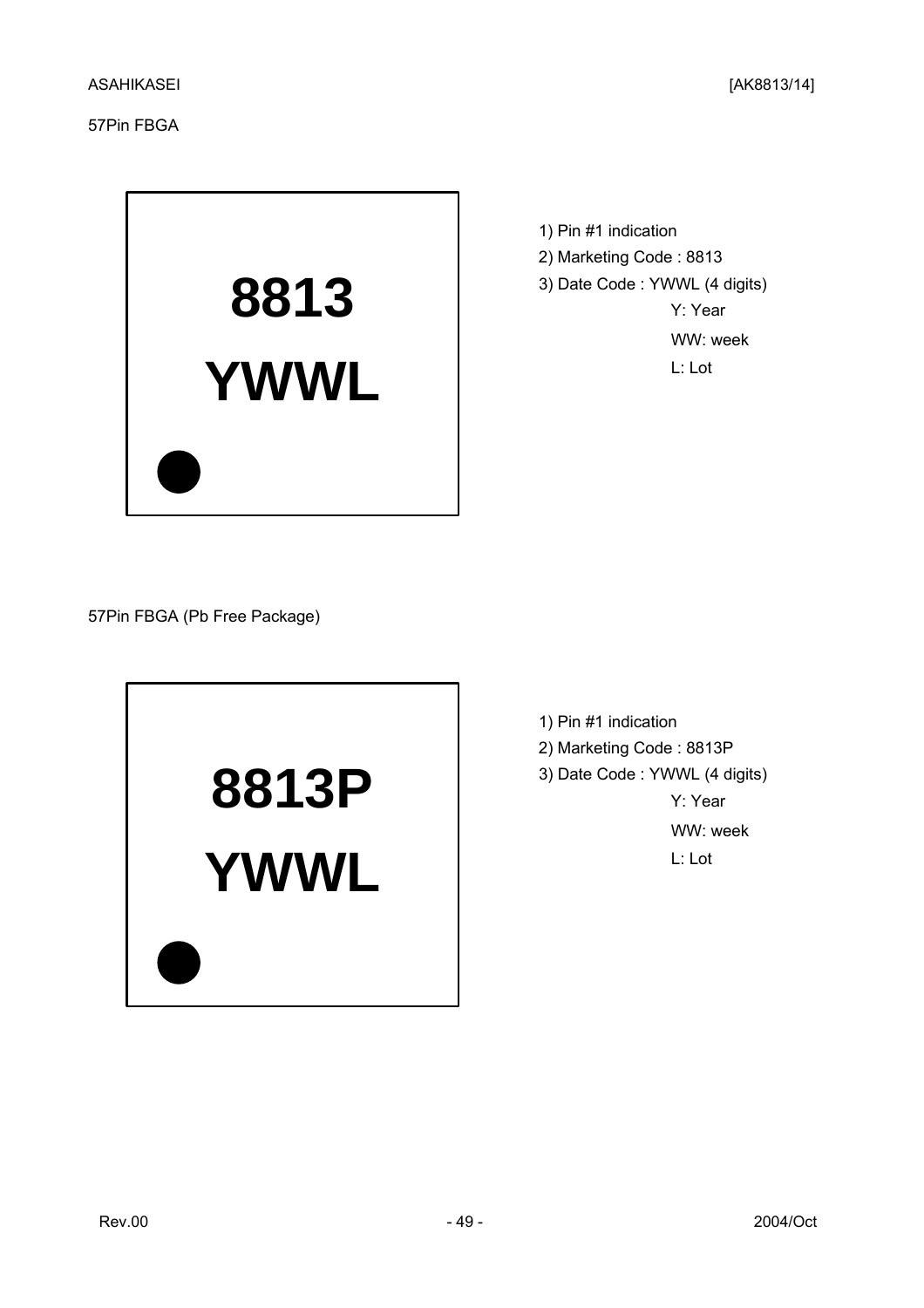

- 1) Asahi Kasei Logo
- 2) Marketing Code : AK8814
- 3) Date Code : XXXXXXX (7 digits)
- 4) Pin #1 indication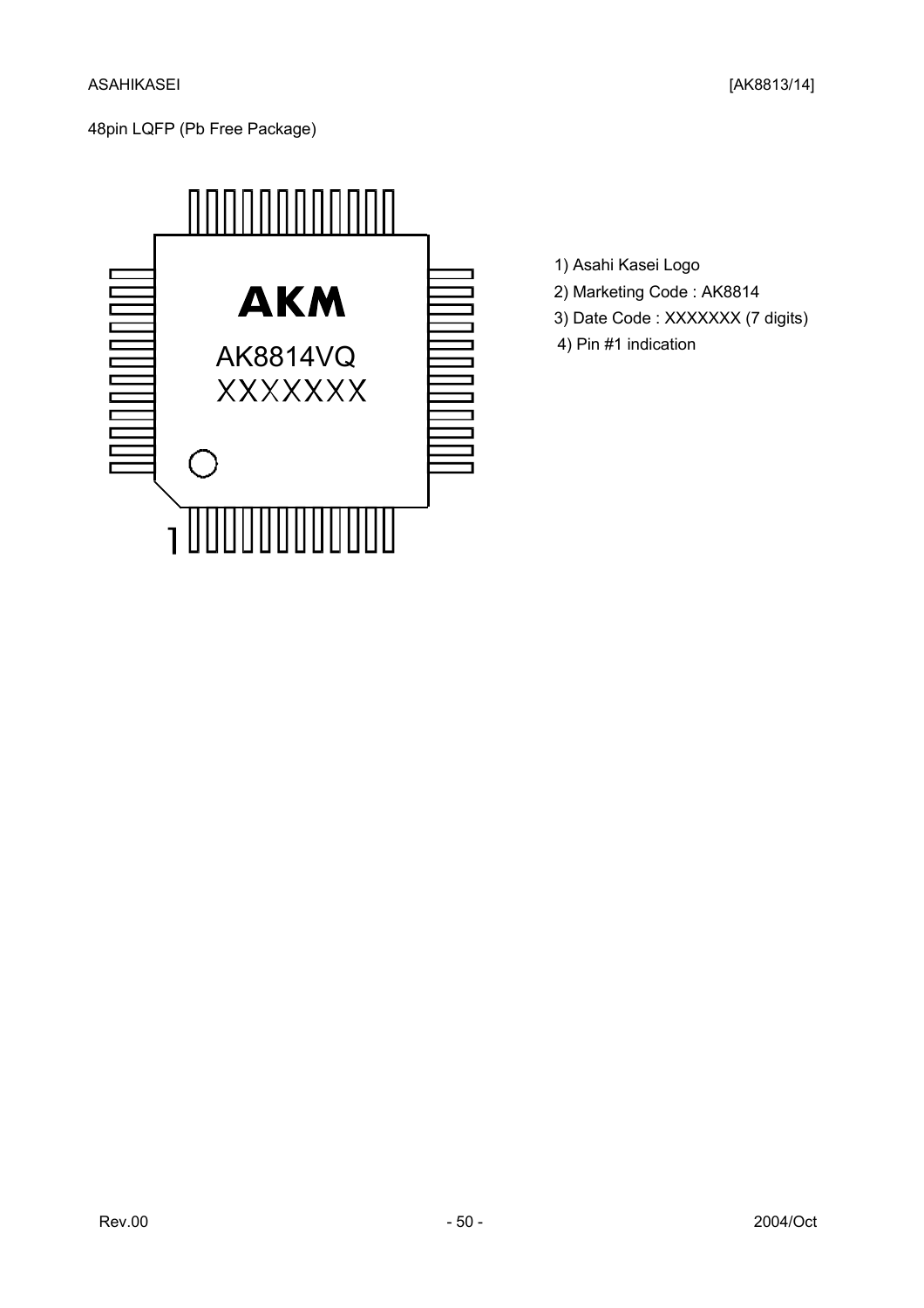

1) Pin #1 indication 2) Marketing Code : 8814 3) Date Code : YWWL (4 digits) Y: Year WW: week L: Lot